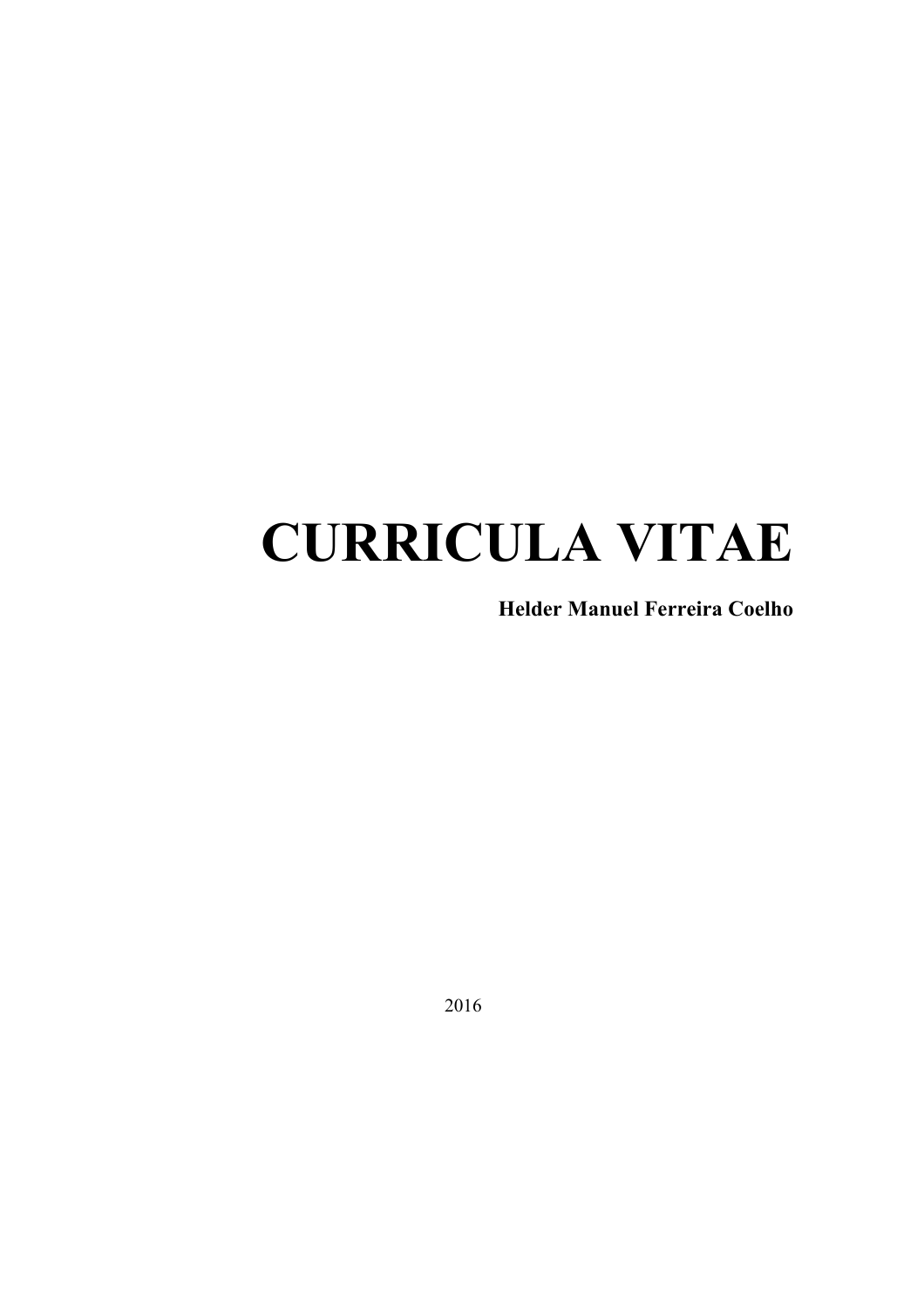# **SHORT CURRICULA VITAE**

# **Helder Manuel Ferreira Coelho**

Lisbon and 1944.06.22 (BI: 314630) Portuguese

Faculdade de Ciências, Departamento de Informática, Bloco C6, Piso 3, Room 6.3.6, Campo Grande, 1749-016 Lisboa.

Tel. 351217500122, Fax. 351217500087, hcoelho@di.fc.ul.pt

{http://di.fc.ul.pt/~hcoelho}

Helder Coelho is a retired full professor of the University of Lisbon (UL) in the Department of Informatics of the Faculty of Sciences, from August 1995. He is a permanent and elected member of the National Academy of Engineering (1999). ECCAI fellow (2002). He was Chair of the Executive Board of Iberamia from 1996-2010. Member of the Advisory Council of Iberamia (2010- ). He was member of IFIP TEC12 (AI) and Chair of IFIP WG12.3 (Agents). Editor of the International Journal of Artificial Intelligence (Ceser Publications) and of the Progress in Artificial Intelligence (Springer). He was president of the Institute for Complexity Sciences from 2004-08. Conference Chair of ECAI-2010 in Lisbon, Program Chair of IBERAMIA-1998, and Program Co-Chair with Jaime Sichman of SBIA/IBERAMIA-2000 and 2006. He is currently member of the Advisory Board of EPIA/APPIA Congress, member of the Steering Committee of MASTA and the BWSS Workshops, and PC member of AAMAS Conference (2008-16).

He graduated in Electrical Engineering at the Lisbon Institute of Technology of the Technical University of Lisbon (UTL) in 1968, obtained a degree of Informatics Expert at LNEC in 1980, under the supervision of Luis Moniz Pereira, his Ph.D. in Artificial Intelligence (AI) at the University of Edinburgh in 1980, under the supervision of David H. Warren, and the doctoral equivalence in Informatics Engineering in 1981 from the New University of Lisbon (UNL). He also got the degree of Aggregation in Mathematics in 1988 from UTL.

His research career started at INETI (ex-LFEN), the National Laboratory for Nuclear Physics in 1968, and in 1973 he moved to the National Laboratory for Civil Engineering (LNEC). He was attached as a scientist to the National Laboratory for Civil Engineering (LNEC) for 16 years, where he co-founded the portuguese AI in 1973. He was involved with the Logic Programming project and he became his leader in 1978. He studied Artificial Intelligence under the guidance of Luis Moniz Pereira, Bernard Meltzer, Robert Kowalski and Alain Colmerauer. He was coordinator of several PIDDAC projects at LNEC, namely "Information Technologies for Administrative Systems" and "Intelligent Buildings", two JNICT projects on intelligent buildings (one with INESC). He was active participant in SPRINT project RA41 "Expert Systems for Building Services". During this period his main interests were connected to natural language understanding and knowledge engineering within the logic programming paradigm. He was invited as associated professor in 1985 to join and found the Department of Mathematics of the Faculty of Economics and Management (ISEG) of the UTL and he became responsible for the disciplines of Computing Sciences at the Master course of Applied Mathematics to Economics ans Management. In 1990 he became full professor at ISEG and later on he created the Division of Information Technology and Sciences. In 1988, he was responsible for lauching a movement around Distributed Artificial Intelligence in Europe by chairing a panel on the subject at ECAI-88 in Munich. Presently, he chairs the disciplines of Artificial Intelligence in the undergraduate and post-graduate courses at the University of Lisbon, and he was the head of Informatics Department of the Faculty of Sciences from October 1995 till September 1997. Afterwards he became Director of the Center of the Sciences of Complexity  $(C^3)$  of the Faculty of Sciences (Lisbon University), the scientific coordinator of the LABMAC (Laboratory of Models ans Computational Architectures) and the LabMAg (Laboratory for Modelling Agents) of  $C^3$ .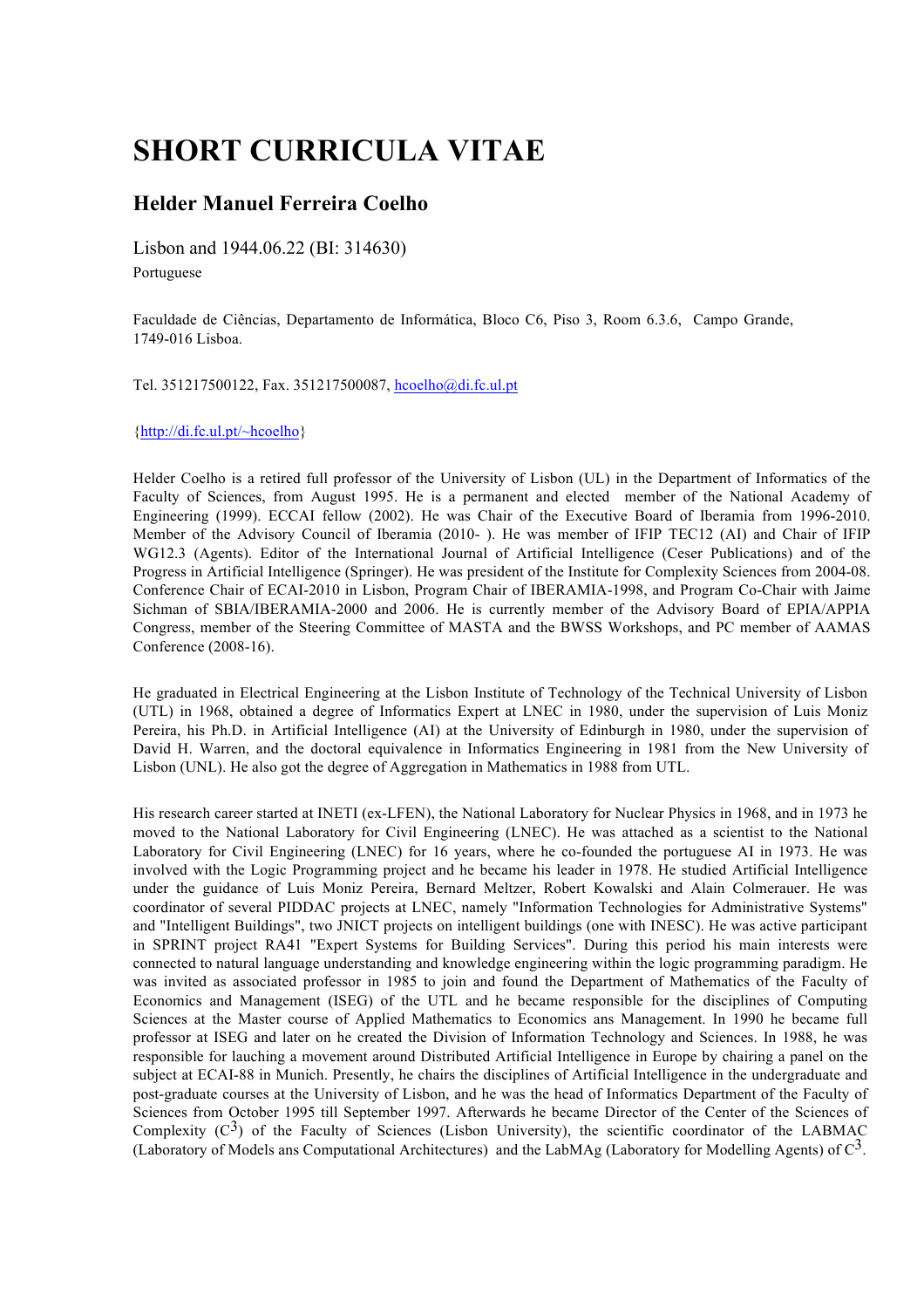He started working at INESC as the leader of the AI project in 1990, and he was the leader of a JNICT R&D project on DAI, and several joint projects with the software industry. Till October 1995 he was involved with projects connected with administrative systems, such as NORMLOG, supported by Portuguese-American Foundation, and JNICT DEONTLOG and STRIDE JURAD. He was one of the experts (AI/ES PAG) of EUROPACE program, advisor of the board of the Informatics Institute (Public Administration), and reviewer of several ESPRIT projects for ECC. Now he is coordinator of one center of excelence in the european Compulog network and he is also involved with ESPRITIII network MODELAGE. He is a member of Praxis projects INTERAGE and MAGO, and he is involved with international cooperation with the following AI groups: Birmingham University (United Kingdom), CNR Istituto de Psicologia in Rome (Italy), Madrid Universidade Nacional de Ensino à Distancia (Spain), Institut Leibniz from IMAG/CNRS (France), Lamsade of Université Paris Dauphine (France), Escola Politécnica da Universidade Estadual de São Paulo (Brazil) and Universidade Federal do Rio Grande do Sul (Brazil).

He was one of the proponents of the Center of Complexity Sciences of the Universidade de Lisboa, in July 1995, a joint effort of professors of the Faculty of Sciences, Medicine, and Letters from University of Lisbon, in order to build up a multidisciplinary spirit around the current problems of today world. Co-founded the Institute for Complexity Sciences (ICC) with other R&D units (Dinamia, UECE, Mathematics Department of UMadeira, GFM of Complexo Interdisciplinar II) and he was the first President of ICC. He is a member of the Group of External Advisors of the Núcleo de Estudos de Complexidade em Economia (UECE) do ISEG (UTL) and he is a member from January 1 (2012) of the team of FCT R&D project MAN-REM (Multi-agent Negotiation and Risk Management in Electric Energy Markets).

He published more than 25 books, namely Information Technologies (Publicações D. Quixote, 1986), Prolog by Example, How to learn, to teach and use it (Springer-Verlag, 1988, in English), and in Portuguese Artificial Intelligence (Editorial Caminho, 1991), Artificial Intelligence in 25 Lessons (Fundação Calouste Gulbenkian, 1995) and Dream and Reason, on the side of the Artificial (Círculo dos Leitores, 1996), and more than 400 papers.

Research profile in Google Scholar (Google Profile: h-Index 22, 2,040 quotations) and ia ResearchGate Network (RG Score: 24.85, 219 publications, 1,021 quotations, 23.45 impact points, 3,029 reads, 291 profile views; colection of chosen publications).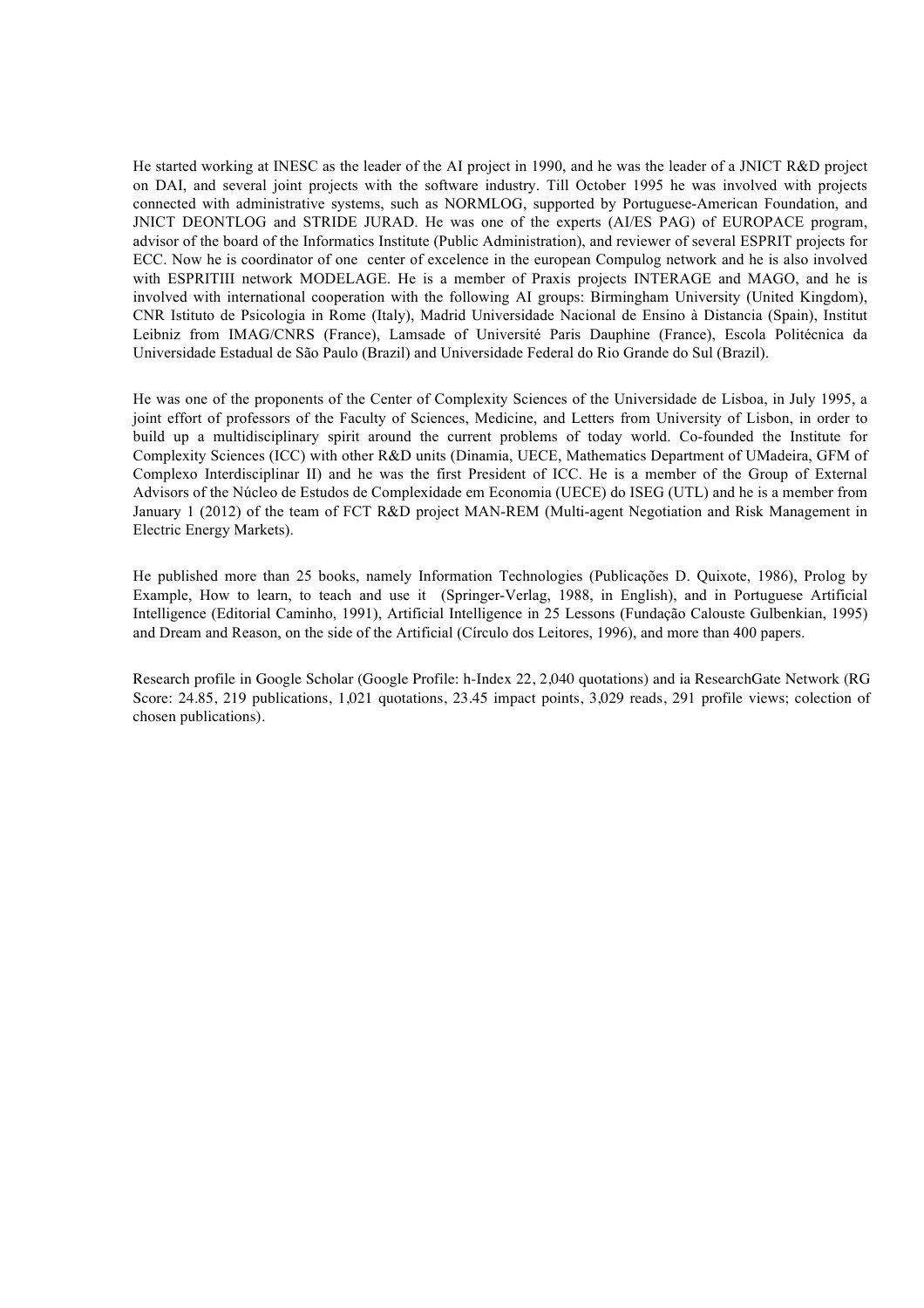# **LIST OF MOST RECENT PUBLICATIONS**

# **i) Books**

Caraça, J. M. e Coelho, H. (Eds.) Power, Leadership and Complexity, in honor of professor António Gouveia Portela, Proceedings of the 12th Arrábida Workshop on Complexity 2012, IST Press (a ser publicado pela IST Press em 2015).

Coelho, H. Teoria da Agência: Arquitetura e Cenografia, (a publicar na GrupoA Boookman, Porto Alegre, Brasil), 2014.

Coelho, H. A Última Lição, Edição do Autor, (http://hdl.handle.net/10451/18193), Julho 2014.

Adamatti, D., Dimuro, G. e Coelho, H. (Eds.) Interdisciplinary Applications of Agent-Based Social Simulations and Modeling, IGI Global, ISBN13: 9781 466659704, 2014.

Lopes, F. and Coelho, H. (Eds.) Negotiation and Argumentation, Fundamentals, Theories, Systems and Applications, Bentham Books, ISBN: 978-1-60805-825-9, 2014.

Adamatti, D., Dimuro, G. e Coelho, H. (Eds.) Interdisciplinary Applications of Agent-Based Social Simulations and Modeling, IGI Global, 2013.

Dimuro, G., Adamati, D. F., Coelho, H., Sichman, J. S., Balsa, J., Tedesco, P., and Costa, A. C. R. (Eds.), Post-Proceedings of the 2012 Brazilian Workshop of Social Simulation, Advances in Social Simulation II, BWSS2012, October 20-23, IEEE Press, 2012.

Coelho, H. Social Simulation. Seeing Ahead, in Dimuro, G., Adamati, D. F., Coelho, H., Sichman, J. S., Balsa, J., Tedesco, P., e Costa, A. C. R. (Eds.), Post-Proceedings of the 2012 Brazilian Workshop of Social Simulation, Advances in Social Simulation II, BWSS2012, October 20-23, IEEE Press, 2012.

Graça, J. M. and Coelho, H. Cultured Negotiation: A First Update, in Dimuro, G., Adamati, D. F., Coelho, H., Sichman, J. S., Balsa, J., Tedesco, P., and Costa, A. C. R. (Eds.), Post-Proceedings of the 2012 Brazilian Workshop of Social Simulation, Advances in Social Simulation II, BWSS2012, October 20-23, IEEE Press, 2012.

Macedo, L. F. K. , Dimuro, G. P., Aguiar, M. S., Costa, A. R., Mattos, V. L. D. and Coelho, H. Analyzing the Evolution of Social Exchange Strategies in Social Preference-based MAS through an Evolutionary Spatial Approach to the Ultimatum Game, in Dimuro, G. P. and Adamati, D. (Eds.), Post-Proceedings of the Brazilian Workshop of Social Simulation, IEEE Press, 2012.

Coelho, H. Social Simulation, Seeing Ahead, in Dimuro, G. and Adamati, D. (Eds.), Post-Proceedings of the Brazilian Workshop of Social Simulation, IEEE Press, 2012.

Coelho, H. Power and leadership in virtual societies (Chapter 19) in Paglieri, F., Tummolini, L., Falcone, R. and Miceli, M. (Eds.), The Goals of Cognition (in honor of Cristiano Castelfranchi), College University Press, pp. 337- 348, 2012.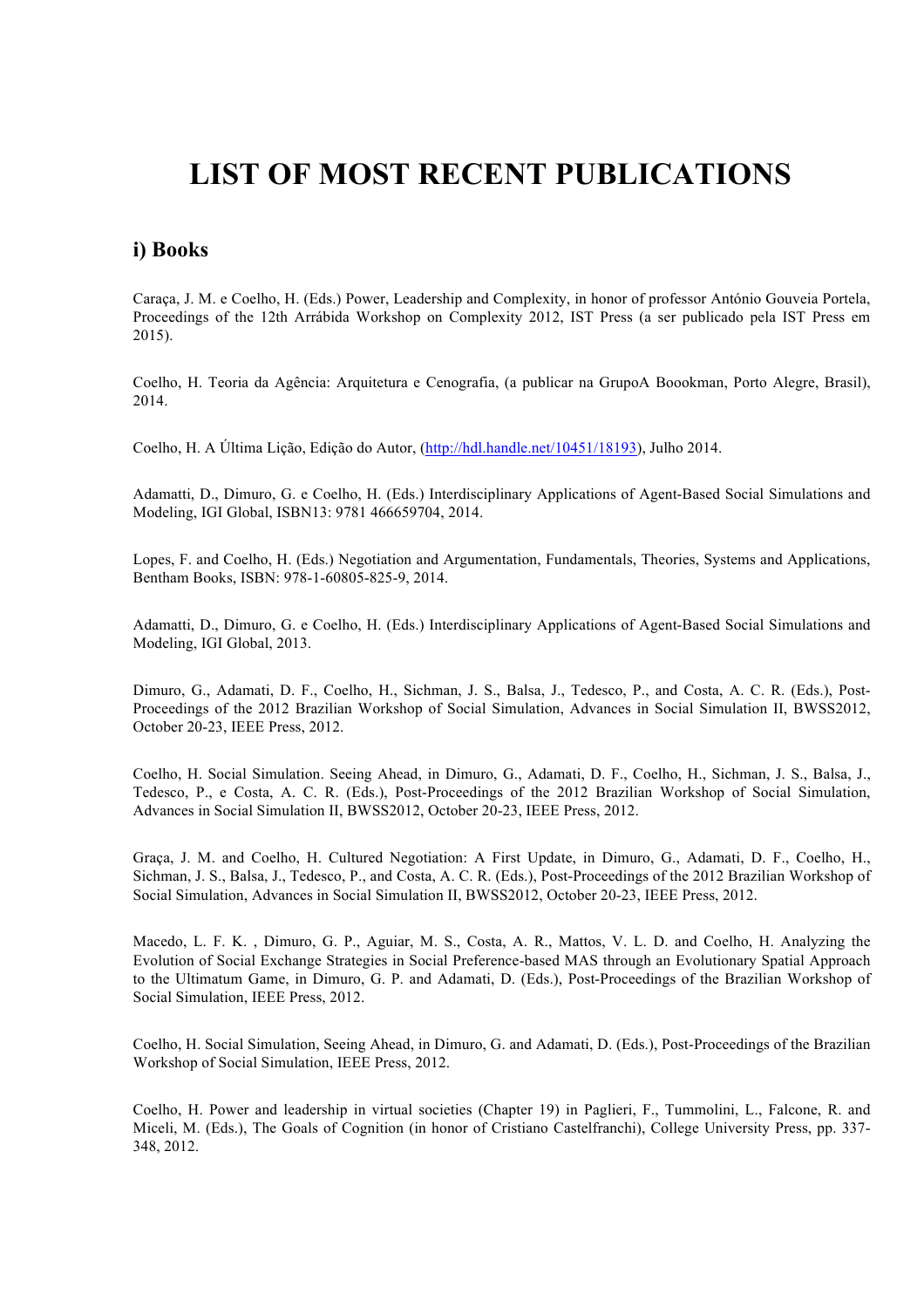Lopes, F. and Coelho, H. (Eds.) Negotiation and Argumentation, Fundamentals, Theories, Systems and Applications, Bentham Books, 2012.

Coelho, H. Agenda Digital Europeia, in Ascensão, J. O. (Ed.) X Volume de Direito de Autor e da Sociedade de Informação, pp. 59-76, Coimbra Editora, 2012.

Coelho, H. Autonomous Agents and Multi-Agent Systems, com Jaime Sichman, Part I, Chapter 1 in Negotiation and Argumentation, Fundamentals, Theories, Systems and Applications, Lopes, F. and Coelho, H. (Eds.), Bentham Books, 2011.

Coelho, H. Collective-Intelligence and Decision Making, com Paulo Trigo, Computational Intelligence for Engineering Systems, Emergent Applications Series, Intelligent Systems Control and Automation, Science and Engineering Volume 46, A. Madureira, J. Ferreira and Z. Vale (Eds.), 1<sup>st</sup>. edition, 246 pages Harcover, ISBN 978-94-007-0092-5, Springer, 2011.

Coelho, H., Studer, R. e Wooldridge, M. (Eds.) ECAI2010 – 19<sup>th</sup> European Conference on Artificial Intelligence, Frontiers in Artificial Intelligence and Applications, August 16-20, IOPress, 2010.

Coelho, H. Collective-Intelligence and Decision Making, with Paulo Trigo, Computational Intelligence for Engineering Systems, A. Madureira (ed.), Springer, 2010.

Coelho, H. Editors of the Intenational Journal of Artificial Intelligence (IJAI) Special Issue on Negotiation and Argumentation, with Fernando Lopes, Volume 4 (Spring), Ceser Publications, 2010.

Coelho, H. Teoria da Agência: Arquitectura e Cenografia, (Submitted to a publisher), 2008.

Future Challenges for Autonomous Systems, Chapter in State of the Art in AI, Bramer, M. (ed.), IFIP State of the Art Survey An International Perspective, LNAI 5640, Springer-Verlag, pp. 39-52, 2009.

Policy Decision Support Through Social Simulation, with Luis Antunes, Ana Respício and João Balsa, Encyclopedia of Decision Making and Decision Support Technologies, Frederic Adam, and Patrick Humphreys, (eds.), IGI Global, pp. 716-723, (ISBN: 978-1-59904-843-7), 2008.

Agent-Based Tutoring Systems by Cognitive and Affective Modeling, Rosa M. Vicari, Regna Verdin and Patricia A. Jaques (Eds.), with the Chapter Overview of Agent Modeling, Idea Group Publishers, 2008.

Worldviews, Science and Us: Philosophy and Complexity, with Simulation as Formal and Generative Social Science: The Very Idea, with Nuno David and Jaime Sichman, Carlos Gershenson, Diederik Aerts and Bruce Edmonds (Eds.), World Scientific, World, Science and US series, pp. 266-284, 2007.

Advances in Artificial Intelligence – IBERAMIA-SBIA 2006,  $2<sup>nd</sup>$  International Joint Conference: Proceedings of  $10<sup>th</sup>$ Ibero-American Conference on AI, 18th Brazilian AI Symposium, Jaime Simão Sichman, Helder Coelho, Solange Rezende Ribeirão (editors), Preto, Brazil, October, Springer-Verlag LNAI 4140, 2006.

Cognição e Conteúdo, Cognition and Content, Actas do Seminário de Filosofia Analítica 2003-2004, with Faces do Poder de um Agente, Organization of João Branquinho, Centro de Estudos de Filosofia da Universidade de Lisboa, 2005.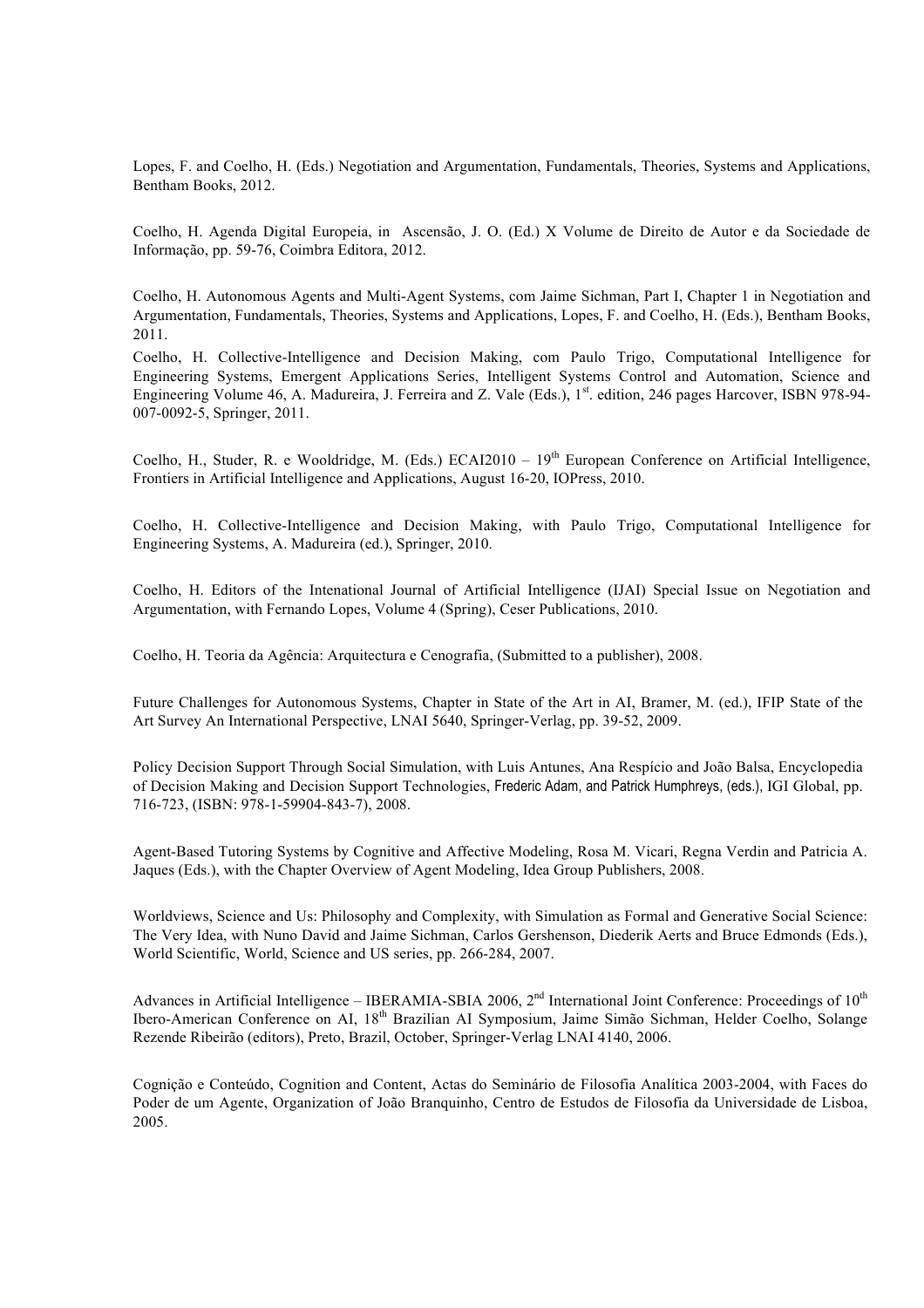The Explanation of Human Interpretation, Proceedings of the Conference Mind and Action III, May 2001, with BVG – Agents that Use Values for Decision, with Luis Antunes, edited by João Sàágua, Edições Colibri, 2005.

Absolutely the Other, with images from Cláudia Amandi, in Cuidados Paliativos, Imagens Médicas, Novas Geografias do Discurso, Manuel Valente Alves e Armando Brito de Sá (eds), Lisboa, MVA Invent/APMCG, 2005.

Explorações, Ligações e Reflexões (Rede de 30 anos de pesquisas em IA com sentido prático), Série de Manuais Universitários, Fundação Calouste Gulbenkian, 2004.

No Renascimento de uma Nova Era, Preface of Inteligência Artificial, Fundamentos e Aplicações, written by Ernesto Costa and Anabela Simões, FCA, 2004.

Proceedings of the 5<sup>th</sup> Workshop on Agent-Based Simulation, with Bernard Espinasse (Eds.), SCS - Society for Modelling and Simulation Internation, 2004.

Medicina Geral e Familiar: Da Vontade, 3º Caderno de Viagem, with As Vertentes do Complexo, Manuel Valente Alves and Vitor Ramos (eds.), MVA Invest Livros, 2004.

Diálogos Disciplinares, As Ciências e as artes na viragem do milénio, with O que é que a IA pode contribuir para os Estudos Linguísticos, Alcinda Pinheiro de Sousa e Teresa de Ataíde Malafaia (eds.), IST Press, 2003.

Fronteiras da Ciência, Desenvolvimentos Recentes, Desafios Futuros, with O Caso da Inteligência Artificial: Quebrando as Fronteiras do Conhecimento, Rui Fausto, Carlos Fiolhais and João Filipe Queiró (editors), Gradiva, 2003.

Crítica das Ligações na Era Técnica, Liaisons/Links, with A Atracção Irressistível pela Complexidade, J. Bragança de Miranda e Maria Teresa Cruz (eds.), Porto 2001, Tropismos 2002.

Imagens Médicas, série de ensaios Tripé da Imagem, with A Instalação Mecânica como Arte, Manuel Valente Alves e Paulo Cunha e Silva (eds.), Porto 2001, Porto Editora, 2002.

Direito da Sociedade da Informação, Volume III, with Inteligência Artificial, Sistemas Periciais e Realidade Virtual, José Ascenção (ed.), Coimbra Editora, 2002.

Corpo Fast Forward/Fast Forward Body, with other authors, section A Body is not a Body, with Melhor é Provável, Paulo Cunha e Silva, Dinis Guarda and João Urbano (eds.), NúmeroMagazine, Porto 2001.

Estudos Ensino Superior e Competitividade, with other authors and Educação e Sociedade da Informação, with Ernesto Costa, Adriano Moreira and José Barata-Moura (eds.), CNAVES, 2001.

O Corpo na Era digital, with other authors, António Barbosa e Manuel Valente Alves (eds.), Faculdade de Medicina da Universidade de Lisboa, 2000.

Progress in Artificial Intelligence - IBERAMIA98, Proceedings of the 6th Ibero-American Conference on AI (Paper Track), Lisbon, Portugal, October, Lecture Notes in Artificial Intelligence 1484, Springer-Verlag, 1998.

Progresso em Inteligência Artificial, IBERAMIA´98, Actas do 6º Congresso Iberoamericano de Inteligência Artificial (Discussion Track), Lisbon, Portugal, Outubro, Edições Colibri, 1998.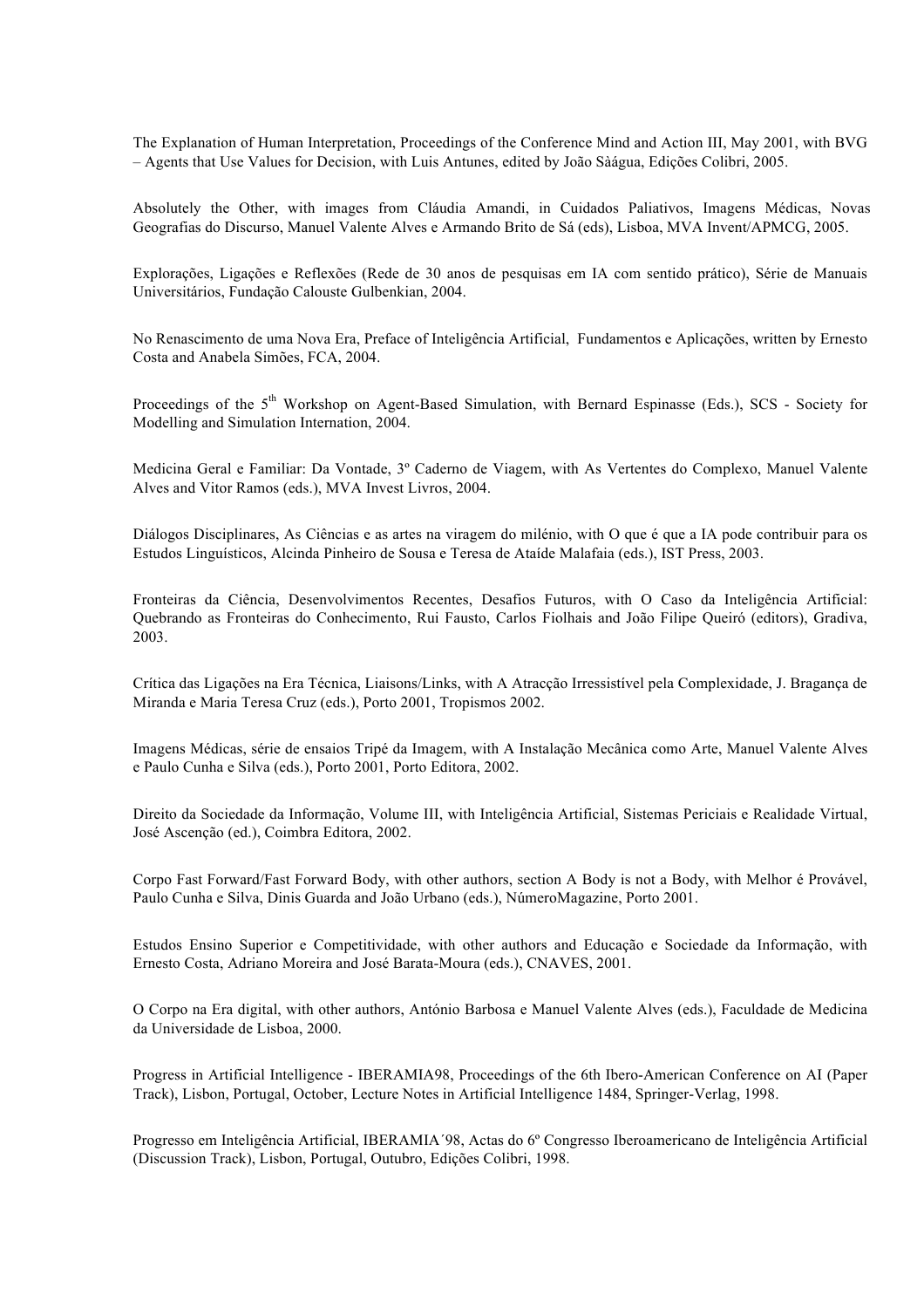Sonho e Razão: Ao Lado do Artificial, Reflexões Pessoais sobre os Agentes Inteligentes, Círculo dos Leitores, 1996; 2nd edition, Relógio d'Água, 1999.

Inteligência Artificial em 25 Lições, Série Manuais Universitários, Fundação Calouste Gulbenkian, 1995.

Simulating Societies: The Computer Simulation of Social Processes, with other authors (Niguel Guilbert and Jim Doran, eds.), The University of Cambridge Library Press, 1994.

Representação como Explicação: na Frente da Complexidade, Actas do Colóquio Caos&Meta-Psicologia, INETI, Outubro de 1992, Carlos Amaral Dias e Luis Sousa Ribeiro (eds.), Fenda, 1994.

Decision Support Systems: Experiences and Expectations, with other authors (T. Jelassi, M. R. Klein and W. M. Mayon-White, eds.), North-Holland, 1992.

Inteligência Artificial, Balanço da Década de 80, Editorial Caminho, 1991.

Prolog by Example, How to Learn, Teach and Use it, Springer-Verlag, 1988.

Encyclopedia of Artificial Intelligence, with other authors (S. Shapiro, ed.), John Wiley, 1987.

Tecnologias da Informação, Publicações D. Quixote, 1986.

Intelligent Library and Information Systems, with other authors (R. Davies, ed.), Ellis Horwood, 1986.

Decision Support Systems: a Decade in Perspective, with other authors (E. McLean and H. Sol, eds.), North-holland, 1986.

# **ii) Chapters of books**

Coelho, H. Living with Digital Worlds: A Personal View of Artificial Intelligence, Frontiers in Artificial Intelligence, Intelligent Computational Systems, Nassiri-Mofakham, F. (Ed.), (to be published as e-Book, Bentham, 2016).

Lemos, C. M., Coelho, H. and Lopes, R. J. ProtestLab - A Computational Laboratory for Studying Street Protests, in Nemiche, M. and Essaaidi, M. (Eds.), Advances in Complex Societal, Environmental and Engineered Systems, Complex Systems Series, (to be published by Springer, 2016).

Flores, C., Respício, A., Coelho, H., Bez, M., Fonseca, J. M. e Barros, P. Method for Building a Medical Training Simulator with Probabilistics Networks: Intelligent Simulator for Decision Making in Health Care (SimDeCSSimulation for Medical Training), in Cruz-Cunha, M. M. (Ed.) Encyclopedia of E-Health and Telemedicine, IGI Global (a publicar em 2016).

Marar, F., Carvalho Filho, E., Coelho, H., Sementille, A. C. e Holdschip, R. A Neurociência Computacional como Fonte de Inspiração e Descoberta das Bases Perceptivas e Emocionais Humanas, Capítulo 15 de Encontro com as Ciências Cognitivas: Cognição, Emoção e Ação, Broens, M. C. E Coelho, J. G. (Eds.), eBook, ISBN 9788579836855, Editora Cultura Académica, UNESP, 1ª Edição, pp. 331-351, 2015.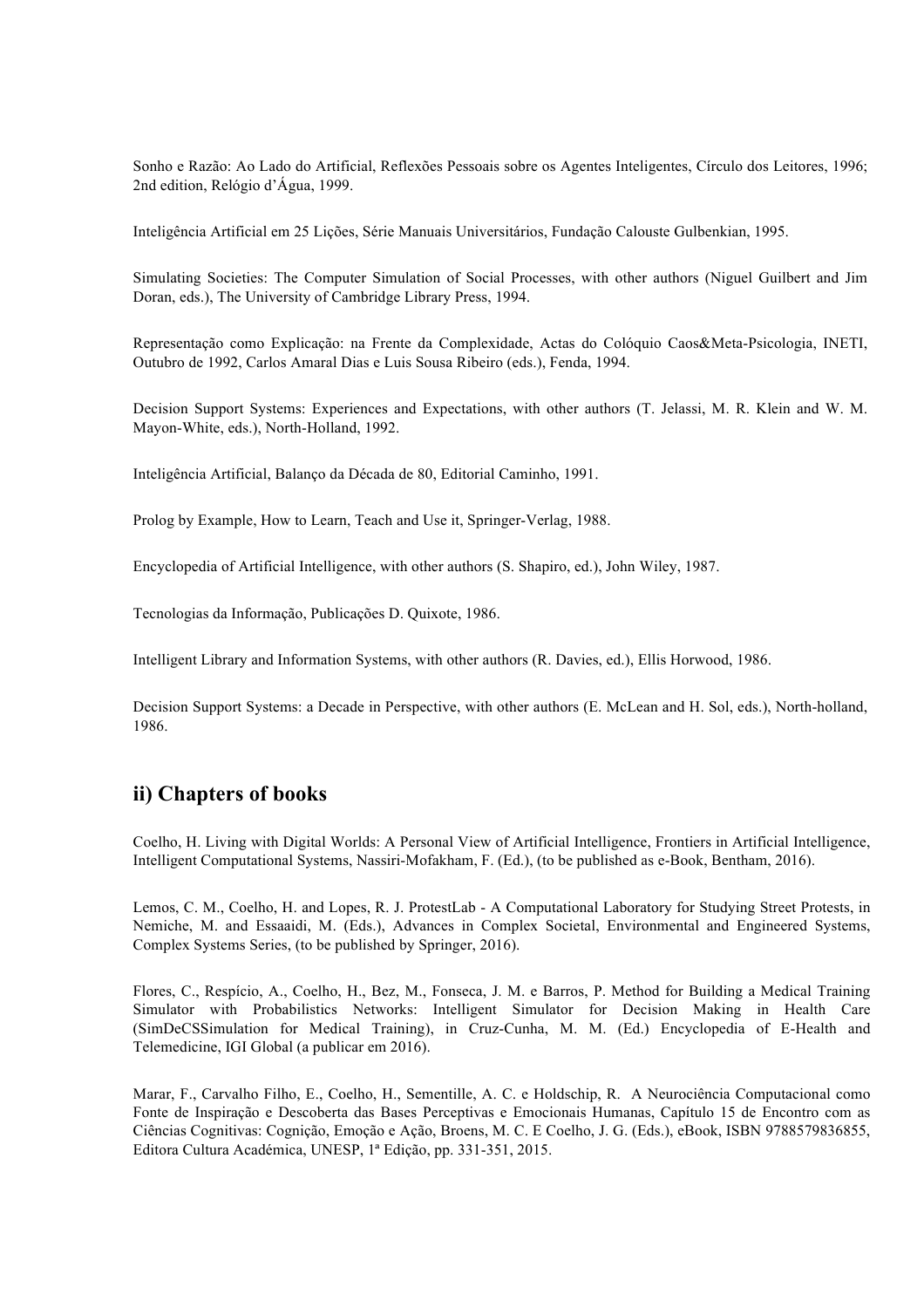Coelho, H. On Power and Leadership in Artificial Communities, in Caraça, J. M. e Coelho, H. (Eds.) Power, Leadership and Complexity, in honor of professor António Gouveia Portela, Proceedings of the 12th Arrábida Workshop on Complexity 2012, IST Press.

Trigo, P. abd Coelho, H. Multi-Agent Simulation of Electricity Markets Power and Influence in a Game Experience, in Caraça, J. M. e Coelho, H. (Eds.) Power, Leadership and Complexity, in honor of professor António Gouveia Portela, Proceedings of the 12th Arrábida Workshop on Complexity 2012, IST Press.

Coelho, H. Idealização de Mentes, FL-DF Compêndio em Linha de Problemas de Filosofia Analítica, Centro de Filosofia da Universidade de Lisboa, arquivado no Repositório da ULisboa, http://hdl.handle.net/10451/18108, Maio de 2015.

Flores, C., Fonseca, J. M., Bez, M. R., Respício, A. e Coelho, H., Chapter Method for Building a Medical Training Simulator with Bayesian Networks: SimDeCS, in Volume 207 Innovation in Medicine and Healthcare eBook (DOI 10 3233/978-1-61499-474-9-102), Series Studies in Health Technology and Informatics, pp. 102-114, IOS Press, 2014.

Coelho, H., Costa, A. R. e Trigo, P. On Agents Interactions Governed by Morality, Chapter 2 in Adamatti, D., Dimuro, G. e Coelho, H. (Eds.) Interdisciplinary Applications of Agent-Based Social Simulations and Modeling, IGI Global, 2014.

Sichman, J. S. e Coelho, H. Autonomous Agents and Multi-Agent Systems, Chapter 1 in Lopes, F. and Coelho, H. (Eds.) Negotiation and Argumentation, Fundamentals, Theories, Systems and Applications, Bentham Books, 2014.

Coelho, H. Social Simulation. Seeing Ahead, in Dimuro, G., Adamatti, D. F., Coelho, H., Sichman, J. S., Balsa, J., Tedesco, P., e Costa, A. C. R. (Eds.), Post-Proceedings of the 2012 Brazilian Workshop of Social Simulation, Advances in Social Simulation II, BWSS2012, October 20-23, IEEE Press, 2012.

Graça, J. M. e Coelho, H. Cultured Negotiation: A First Update, in Dimuro, G., Adamatti, D. F., Coelho, H., Sichman, J. S., Balsa, J., Tedesco, P., e Costa, A. C. R. (Eds.), Post-Proceedings of the 2012 Brazilian Workshop of Social Simulation, Advances in Social Simulation II, BWSS2012, October 20-23, IEEE Press, 2012.

Macedo, L. F. K., Dimuro, G. P., Aguiar, M. S., Costa, A. R., Mattos, V. L. D. e Coelho, H. Analyzing the Evolution of Social Exchange Strategies in Social Preference-based MAS through an Evolutionary Spatial Approach to the Ultimatum Game, in Dimuro, G. e Adamatti, D. (Eds.), Post-Proceedings of the Brazilian Workshop of Social Simulation, IEEE Press, 2012.

Coelho, H. Power and Leadership, in Virtual Societies (Chapter 19) in Paglieri, F., Tummolini, L., Falcone, R. and Miceli, M. (Eds.), The Goals of Cognition (in honor of Cristiano Castelfranchi), College University Press, pp. 337- 348, 2012.

Coelho, H. Agenda Digital Europeia, in Ascensão, J. O. (Ed.) X Volume de Direito de Autor e da Sociedade de Informação, pp. 59-76, Coimbra Editora, 2012.

Coelho, H. e Trigo, P. Collective-Intelligence and Decision Making, Computational Intelligence for Engineering Systems, Emergent Applications Series, Intelligent Systems Control and Automation, Science and Engineering Volume 46, A. Madureira, J. Ferreira and Z. Vale (Eds.), 1<sup>st</sup>. edition, 246 pages Hardcover, ISBN 978-94-007-0092-5, Springer, 2011.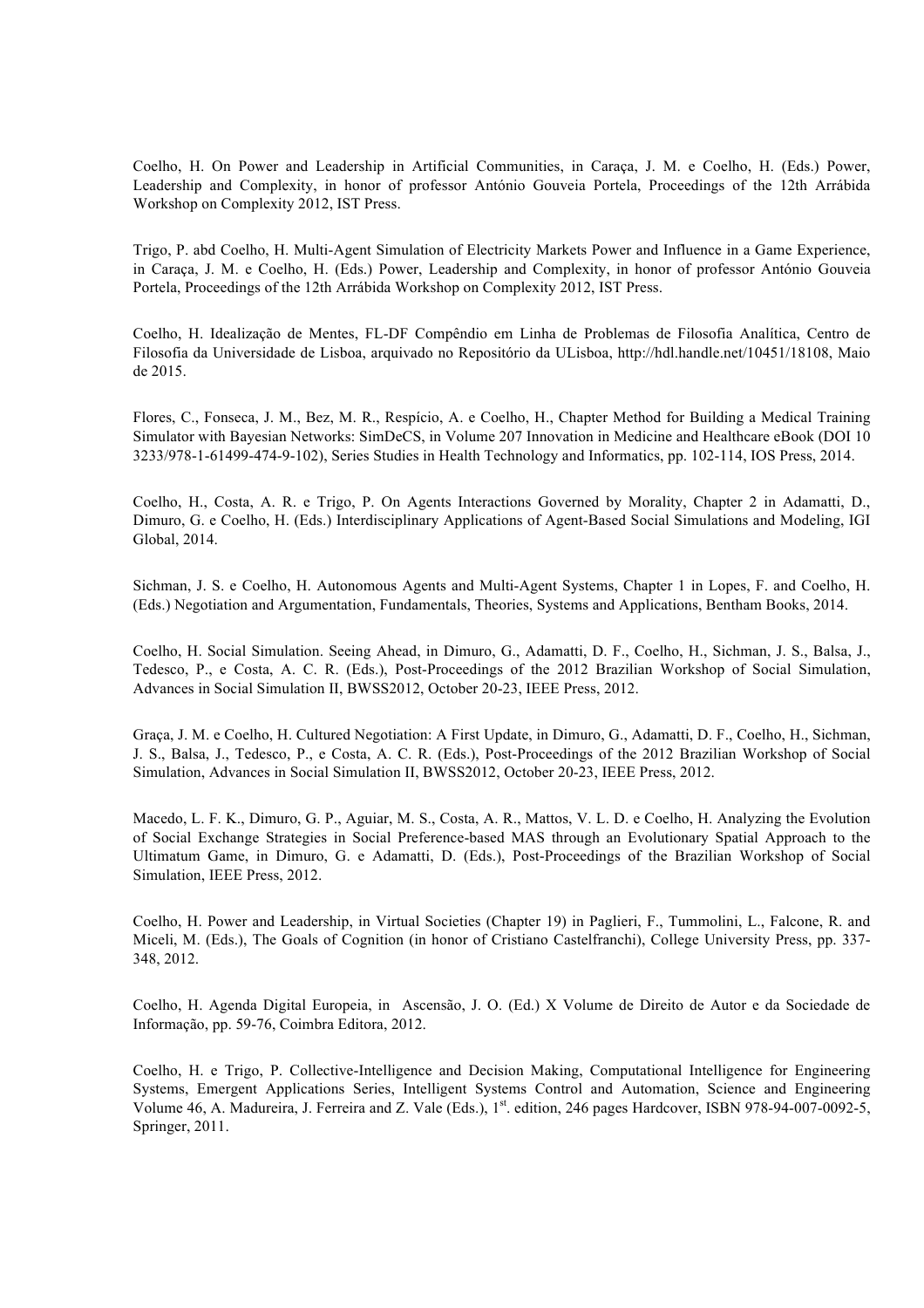Coelho, H. e Trigo, P. Collective-Intelligence and Decision Making, Computational Intelligence for Engineering Systems, A. Madureira (Ed.), Springer, 2011.

Coelho, H. Future Challenges for Autonomous Systems, Chapter in State of the Art in AI, Bramer, M. (Ed.), IFIP State of the Art Survey An International Perspective, LNAI 5640, Springer-Verlag, pp. 39-52, 2009.

Antunes, L., Respício, A. L., Balsa, J. e Coelho, H. Policy Decision Support Through Social Simulation, Encyclopedia of Decision Making and Decision Support Technologies, Frederic Adam, e Patrick Humphreys, (Eds.), IGI Global, pp. 716-723, (ISBN: 978-1-59904-843-7), 2008.

Coelho, H. Overview of Agent Modeling, in Agent-Based Tutoring Systems by Cognitive and Affective Modeling, Rosa M. Vicari, Regna Verdin and Patricia A. Jaques (Eds.), Idea Group Publishers, 2008.

David, N., Sichman, J. S. e Coelho, H. Simulation as Formal and Generative Social Science: The Very Idea, in Worldviews, Science and Us: Philosophy and Complexity, Carlos Gershenson, Diederik Aerts e Bruce Edmonds (Eds.), World Scientific, World, Science and US series, pp. 266-284, 2007.

Coelho, H. Faces do Poder de um Agente, in Cognição e Conteúdo (Cognition and Content), Actas do Seminário de Filosofia Analítica 2003-2004, com Organização de João Branquinho, Centro de Estudos de Filosofia da Universidade de Lisboa, 2005.

Antunes, L. e Coelho, H. BVG – Agents that Use Values for Decision, A Explicação da Interpretação Humana (The Explanation of Human Interpretation), Actas da Conferência Mente e Acção III, Maio 2001, organizado por João Sàágua, Edições Colibri, 2005.

Coelho, H. Absolutely the Other, com imagens da Cláudia Amandi, em Cuidados Paliativos, Imagens Médicas, Novas Geografias do Discurso, Manuel Valente Alves e Armando Brito de Sá (Eds), Lisboa, MVA Invent/APMCG, 2005.

Coelho, H. No Renascimento de uma Nova Era, Prefácio do livro Inteligência Artificial, Fundamentos e Aplicações, de Ernesto Costa e Anabela Simões, FCA, 2004.

Coelho, H. As Vertentes do Complexo, in Medicina Geral e Familiar: Da Vontade, 3º Caderno de Viagem, Manuel Valente Alves e Vitor Ramos (Eds.), MVA Invest Livros, 2004.

Coelho, H. Diálogos Disciplinares, As Ciências e as artes na viragem do milénio, in O que é que a IA pode contribuir para os Estudos Linguísticos, Alcinda Pinheiro de Sousa e Teresa de Ataíde Malafaia (Eds.), IST Press, 2003.

Coelho, H. Fronteiras da Ciência, Desenvolvimentos Recentes, Desafios Futuros, in O Caso da Inteligência Artificial: Quebrando as Fronteiras do Conhecimento, Rui Fausto, Carlos Fiolhais e João Filipe Queiró (Coordenadores), Gradiva, 2003.

Coelho, H. Crítica das Ligações na Era Técnica, Liaisons/Links, in A Atracção Irressistível pela Complexidade, J. Bragança de Miranda e Maria Teresa Cruz (Eds.), Porto 2001, Tropismos 2002.

Coelho, H. Imagens Médicas, série de ensaios Tripé da Imagem, in A Instalação Mecânica como Arte, Manuel Valente Alves e Paulo Cunha e Silva (eds.), Porto 2001, Porto Editora, 2002.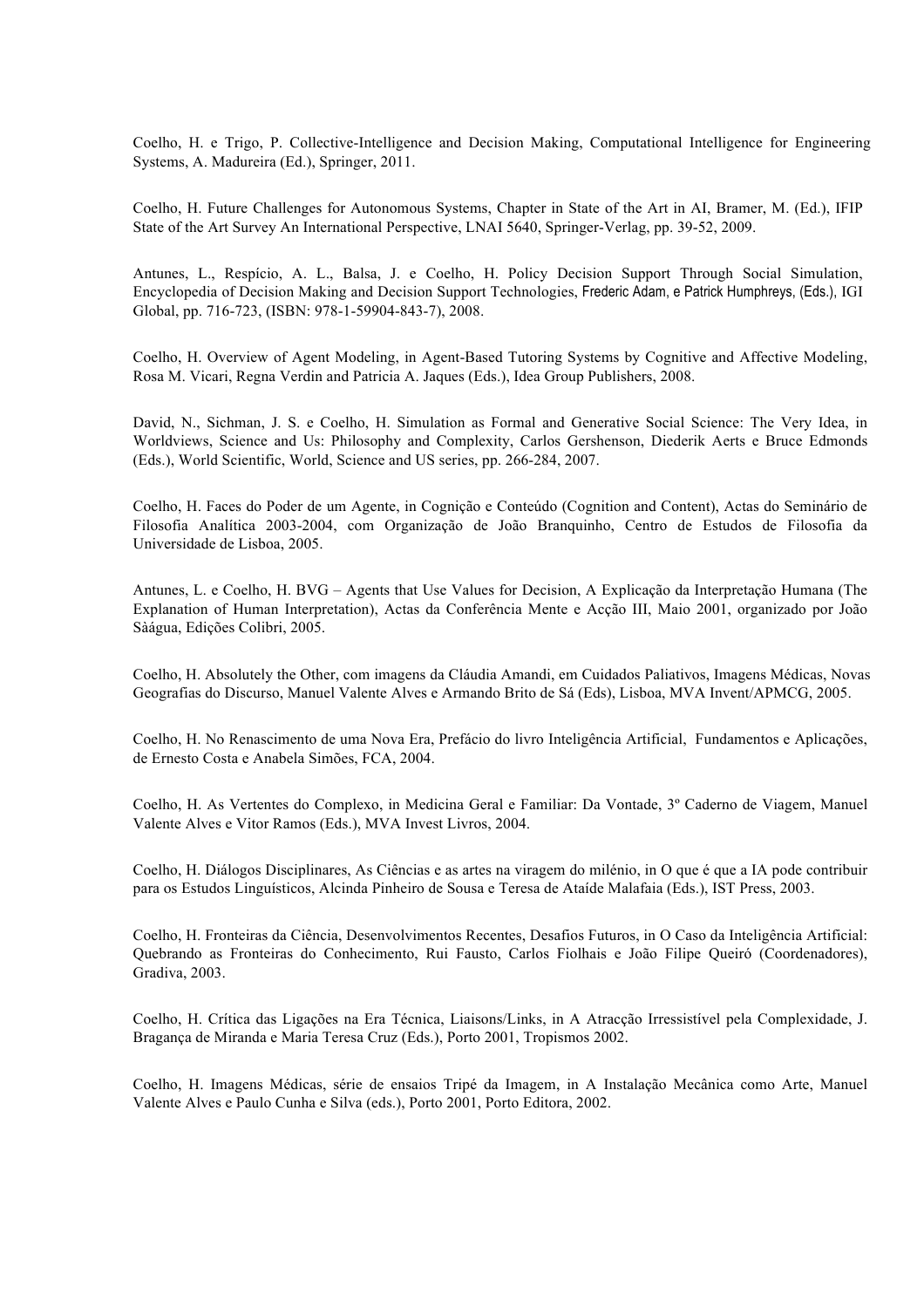Coelho, H. Inteligência Artificial, Sistemas Periciais e Realidade Virtual, in Direito da Sociedade da Informação, Volume III, Ascenção, J. (Ed.), Coimbra Editora, 2002.

Coelho, H. Corpo Fast Forward/Fast Forward Body, Melhor é Provável, in Um Corpo não é um Corpo, Paulo Cunha e Silva, Dinis Guarda e João Urbano (Eds.), NúmeroMagazine, Porto 2001.

Coelho, H. e Costa, E. Educação e Sociedade da Informação, in Estudos Ensino Superior e Competitividade, Adriano Moreira e José Barata-Moura (Eds.), CNAVES, 2001.

Coelho, H. Corpo Simulado, in O Corpo na Era Digital, António Barbosa e Manuel Valente Alves (Eds.), Faculdade de Medicina da Universidade de Lisboa, 2000.

Coelho, H. Simulating Societies, The Computer Simulation of Social Processes, Gilbert, N. e Doran, J. (Eds.), The University of Cambridge Library Press, 1994.

Coelho, H. Representação como Explicação: na Frente da Complexidade, Actas do Colóquio Caos&Meta-Psicologia, INETI, Outubro de 1992, Carlos Amaral Dias e Luis Sousa Ribeiro (Eds.), Fenda, 1994.

Coelho, H. Decision Support Systems, in DSS, Experiences and Expectations, Jelassi, T., Klein, M. R. e Mayon-White, W. M. (Eds.), North-Holland, 1992.

Coelho, H. Grammar, Definite Clause, in Encyclopedia of Artificial Intelligence, Shapiro, S. (Ed.), John Wiley, 1987.

Coelho, H. Library manager: A case study in knowledge engineering, in Intelligent Library and Information Systems, Davies, R. (Ed.), Ellis Horwood, 1986.

Coelho, H. DSS versus Expert Systems: the case of R&D Management, in Decision Support Systems: a Decade in Perspective, McLean, E. e Sol, H. (Eds.), North-Holland, 1986.

# **iii) Articles in journals**

Coelho, H. Social Physics, How Social Networks Can Make Us Smarter, Review of the book by Alex Pentland Social Physics: How Good Ideas Spread, The Lesson from a New Science, Penguin 2014, Journal of Artificial Societies and Social Simulation, 19 (1), 2016.

Lemos, C.; Lopes, R.J. and Coelho, H. On Legitimacy Feedback Mechanisms in Agent-Based Modelling of Civil Violence, International Journal of Intelligent Systems, 2015.

Coelho, H. Ano 57 da Inteligência Artificial: O Desafio da Sáude Pública, Salutis Scientia, Revista De Ciências da Saúde da EESVP, pp. 1-10, Vol. 5, Março, 2013.

Macedo, L. F. K., Dimuro, G. P., Aguiar, M. S., Costa, A. R., Mattos, V. L. D. and Coelho, H. Analyzing the Evolution of Social Exchange Strategies in Social Preference-based MAS through an Evolutionary Spatial Approach to the Ultimatum Game, Journal of the Brazilian Computer Science, Springer, 2013.

Coelho, H. Turing, 100 anos depois do seu nascimento já pode uma máquina pensar? Boletim da Sociedade Portuguesa de Matemática 67, pp. 1-13, Outubro 2012.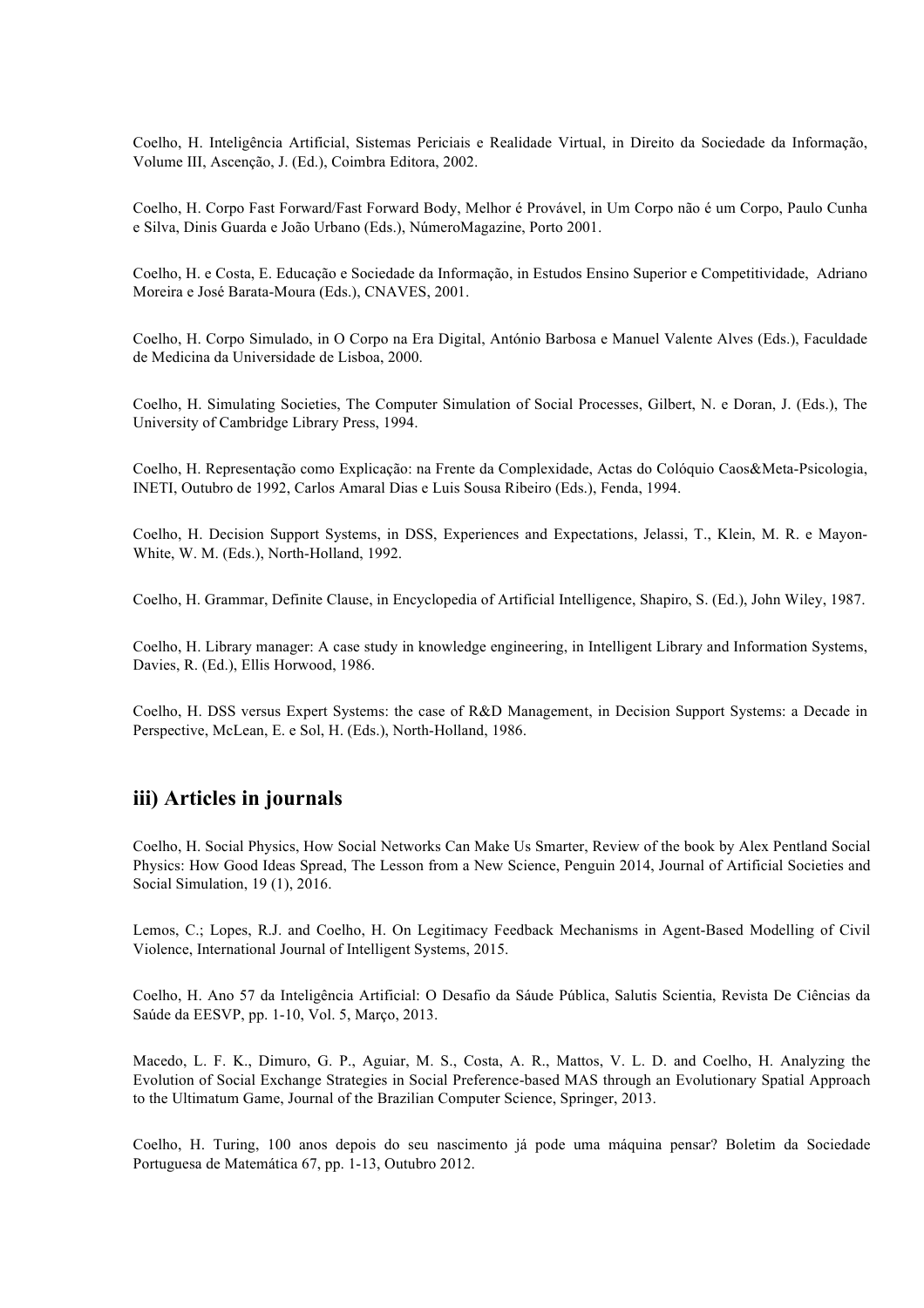Franco, M., Costa, A. R. and Coelho, H. Negotiation and Argumentation in Social Exchanges, International Journal of Artificial Intelligence (IJAI), Volume 6 (Spring), CESER Publications, 2012.

David, N., Caldas, J. M. and Coelho, H. Epistemological Perspectives on Simulation III, Journal of Artificial Societies and Social Simulation, 13 (1), 2010.

Lopes, F. and Coelho, H. Negotiation and Argumentation in Artificial Intelligence, International Journal of Artificial Intelligence (IJAI), Special Issue on Negoatiation and Argumentation, Volume 4 (Spring), CESER Publications, 2010.

Lopes, F. and Coelho, H. Strategic and Tactical Behaviour in Automated Negotiation, International Journal of Artificial Intelligence (IJAI), Special Issue on Negoatiation and Argumentation, Volume 4 (Spring), CESER Publications, 2010.

Trigo, P., Marques, P. and Coelho, H. (Virtual) Agents for Running Electricity Markets, Journal Simulation Modelling Practice and Theory (IF 0.799), on Simulation-based Design and Evaluation of Multi-Agent Systems, Volume 18, Issue 10, pp. 1442-1452, Elsevier, November, 2010.

Boff, E., Flores, C., Respício, A. L., Vicari, R. and Coelho, H. Collaborative Groups in a Medical Learning Environment, Intelligent Decision Technologies (IDT), an International Journal, IOS Press, Volume 4, Number 2, pp. 149-158, 2010.

Corrêa, M. and Coelho, H. Abstract Mental Descriptions for Agent Design, Intelligent Decision Technologies (IDT), an International Journal, IOS Press, Volume 4, Number 2, pp. 115-132, 2010.

Trigo, P. and Coelho, H. Decision Making with Hybrid Models: the Case of Collective and Individual Motivations, International Journal of Reasoning-based Intelligent Systems (IJRIS), Volume 2, Nºs 1, pp. 60-72, Interscience Publishers, 2010.

Trigo, P. and Coelho, H. Towards an Electricity Market Simulator, Journal of Physical Agents (JOPhA), Vol. 3, Nº 2, pp. 3-6, May, 2009.

Franco, M., Costa, A. R. and Coelho, H. Exchange Values and Social Power Supporting the Choice of Partners, Revista Pueblos y Fronteras Digital Nº 9, Programa de Investigaciones Multidisciplinarias sobre Mesoamérica y el Sureste, IIA-UNAM, México, 2009.

Coelho, F. and Coelho, H. Meta Agency and Individual Power, Web Intelligence and Agent Systems: An International Journal (WIAS), Volume 7, Nº 4, pp. 333-346, 2009.

Adamatti, D. F., Sichman, J. S. and Coelho, H. An Analysis of the Insertion of Virtual Players in GMABS Methodology Using the Vip-JogoMan Prototype, Journal of Artificial Societies and Social Simulation, JASSS Vol. 12, Nº 3 July, 2009.

Vicari, R., Glutz, J., Flores, C., Seixas, L. and Coelho, H. AMPLIA: A Probabilistic Learning Environment, International Journal of Artificial Intelligence in Education, 2008.

Coelho, H. Modelação Computacional Baseada em Agentes: Enfrentar a Complexidade, Revista de Ciências da Computação, Universidade Aberta , nº2, ano 2007.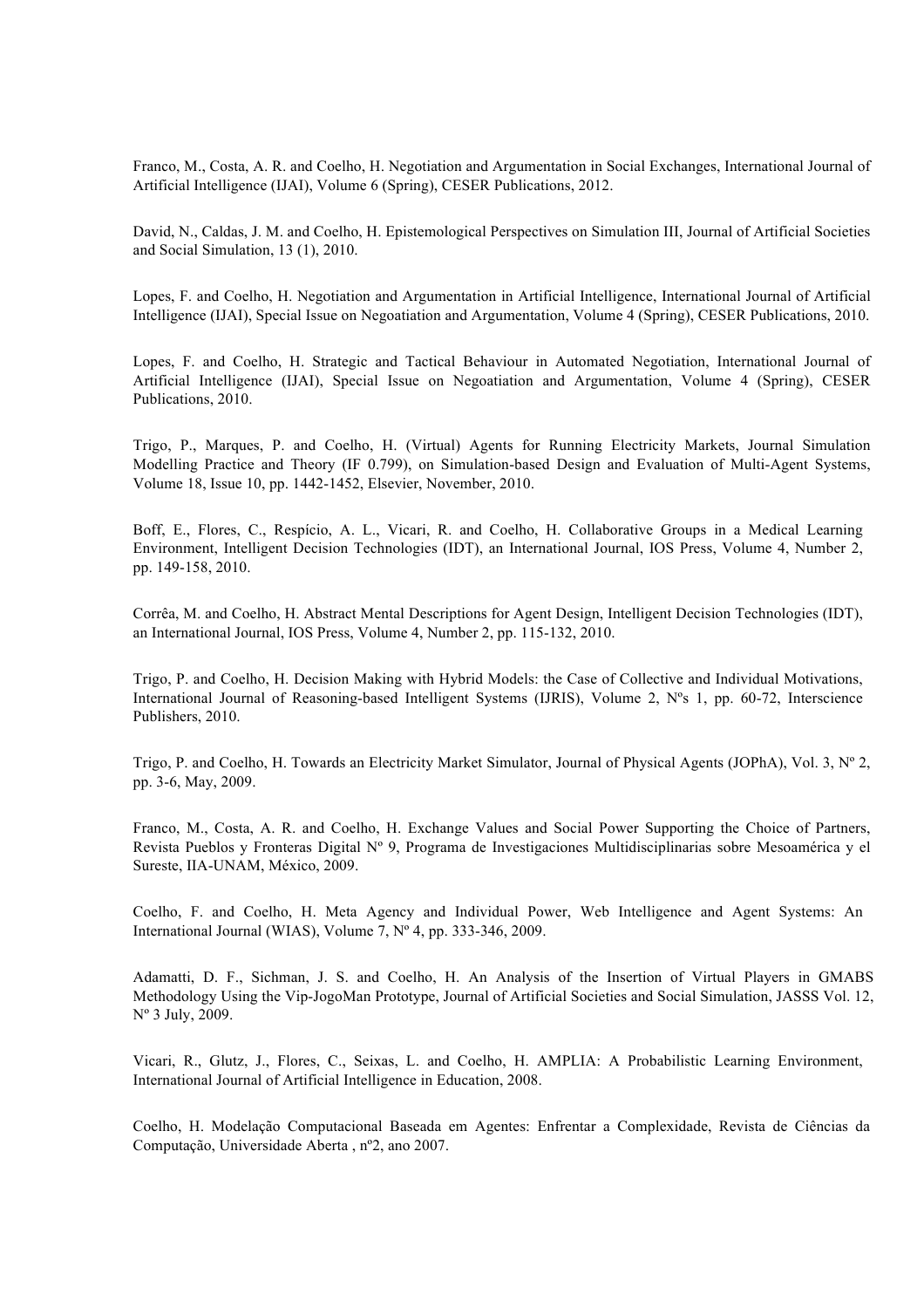Adamatti, D. F., Sichman, J. S. and Coelho, H. Using RPG and MABS to develop Group Decision Support Systems, Scientia, 18(2), 2007.

Coelho, H. Vencer o Inadiável, Revista Informatica na Educaçao: Teoria e Pratica, ISSN 1516-084X, Vol. 9, Nº 2, Julho/Dezembro, Editora UFRGS, Porto Alegre, RS, Brasil, pp. 11-20, 2006.

Neto, J. P., Ferreira, A. and Coelho, H. On Computation over Chaos using Neural Networks: Application to Blind Search and Random Number Generation, International Journal of Bifurcation and Chaos in Applied Sciences and Engineering, Vol. 16,  $N^{\circ}$  1, pp. 59-66, January 2006.

David, N., Marietto, M. B., Sichman, J. S. and Coelho, H. The Logic of the Method of Agent-Based Simulation in the Social Sciences: Empirical and Intentional Adequacy of Computer Programs, Journal of Artificial Societies and Social Simulation Vol. 8, no. 4, 2005.

Nakayama, L., Vicari, R. and Coelho, H. An Information Retrieving Service for Distance Learning, IPSI Transactions on Internet Research, ISPI Bgd Internet Research Society, Volume 1, Number 1 (ISSN 1820-4503), pp. 49-56, January 2005.

Coelho, H. O futuro da IA em 2005, Boletim da APPIA sobre 20 anos de Congressos em Portugal, APPIA, 2005.

Coelho, H. Quanto mais difícil for o objectivo desejado, maior é o desafio proposto e a sedução envolvida no embate, De Frente nº 1, 04 Agosto, Grupo Algébrica, 2005.

David, N., Marietto, M. B., Sichman, J. S. and Coelho, H. The Structure and Logic of Interdisciplinary Research in Agent-Based Social Simulation, Journal of Artificial Societies and Social Simulation vol. 7, no. 3, 2004.

Coelho, H. Dilema da Complexidade, Gestão Pura, Janeiro/Fevereiro, Ano 2, Nº 6, 2004.

Lopes, F., Mamede, N., Novais, A. Q. and Coelho, H. A negotiation model for autonomous computational agents: formal description and empirical evaluation, Journal of Intelligent and Fuzzy Systems, 2003.

Vicari, R., Flores, C., Silvestre, A., Seixas, L., Ladeira, M. and Coelho, H. A multi-Agent intelligent environment for medical knowledge, Artificial Intelligence in Medicine Journal, Volume 27, Issue 3, pp. 335-366, March 2003.

Coelho, H. A instalação mecânica como arte, em Suplemento Imagens Médicas nº 1 da Revista Portuguesa de Clínica Geral, Janeiro/Fevereiro 2003.

Botelho, L. and Coelho, H. Machinery for artificial emotions, Journal of Cybernetics and Systems, Special Issue on Emotions, CBS 32/5-6, June and August, Taylor and Francis, 2001.

Caldas, J. C. and Coelho, H. The origin of institutions, socio-economic processes, choice, norms and conventions, Journal of Artificial Societies and Social Simulation, Vol. 2, Nº2, 1999 (http://www.surrey.ac.uk/JASS/2/2/1.html).

Coelho, H. AI tools illustrated by applications, The INESC Research and Development Journal, Vol. 3, Nº 2, 1992.

Louro, J., Serro, C. and Coelho, H. Sistema PeSiRis, um serviço de emergência para edifícios inteligentes, Revista Electricidade, 1992.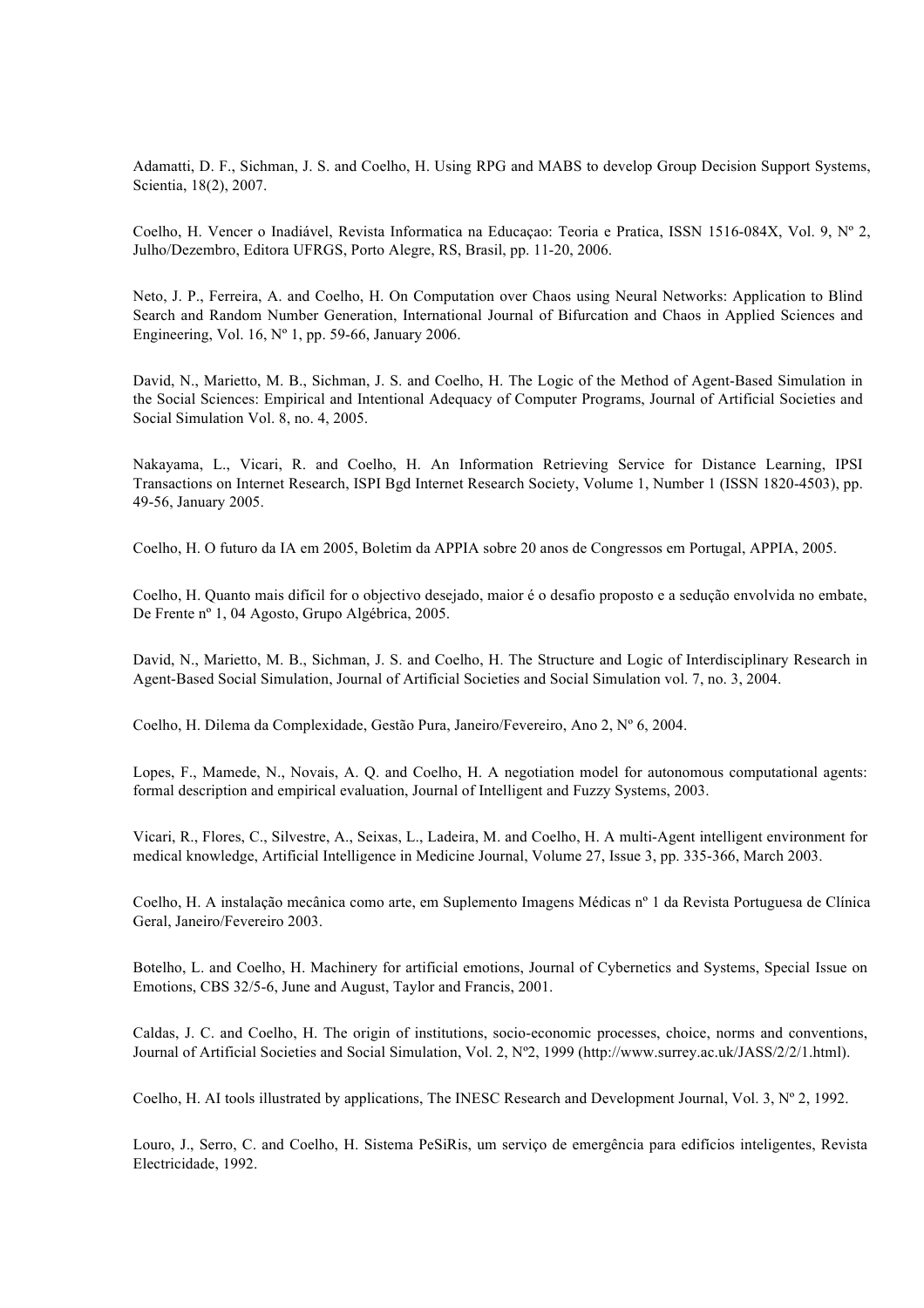Coelho, H. Understanding multi-agent interactions, The INESC Research and Development Journal, Vol. 1,  $N^{\circ}$  2, 1990.

Vicari, R., Costa, E. and Coelho, H. Pragmatic attachments devices for conversation with tutors, Applied Artificial Intelligence, Vol.2, Nº3, 1988.

Sernadas, C., Gaspar, G. and Coelho, H. Communicating knowledge systems: big talk among small systems, Applied Artificial Intelligence, Vol.1, Nº3&4, 1987.

Moniz, L. M. and Coelho, H. Automated reasoning in geometry theorem proving with Prolog, Journal of Automated Reasoning 2, 1986.

Lee, R., Cotta, J. C. and Coelho, H. Temporal inferencing on administrative data bases, Information Systems, Vol.10, Nº2, 1985.

Rodrigues, A., Sernadas, A. and Coelho, H. Towards knowledge-based INFOLOG specifications, a case study of information engineering, Decision Support Systems Journal Vol. 1, Nº2, 1985.

### **iv) Communications**

Primo, T., Coelho, H., Viccari, R., and Behr, A. Towards an Ontological Representation for Semantic Web Educational Environments, Proceedings of Workshop Care2016, AAMAS2016, Singapore, May 9-13, 2016.

Lemos, C., Lopes, R. J. and Coelho, H. Quantitative Measures of Crowd Patterns in Agent-Based Models of Street Protests, IEEE Xplore Digital Library, Best Paper, IEEE Xplore Digital Library, IEEE 3rd World Conference on Complex Systems (WCCS15), Marrakech (Marocco), November 23-25, 2015.

Lemos, C., Lopes, R. J. and Coelho, H. Analysis of the Decision Rule in Epstein´s Agent-Based Model of Civil Violence, IEEE Xplore Digital Library, IEEE 3rd World Conference on Complex Systems (WCCS15), Marrakech (Marocco), November 23-25, 2015.

Lemos, C., Coelho, H. and Lopes, R. J. Network Influence Effects in Agent-Based Modelling of Civil Violence, Proceedings of the Social Simulation Conference (11th ESSA Annual Conference 2015), Groningen (Netherlands), September 14-18, Springer Proceedings in Complexity Volume 11637, 2015.

Lopes, F., Coelho, H. and Santana, J. A Framework for Agent-based Electricity Markets: A Preliminary Report, Proceedings of DEXA Conference, Workshop IATEM 2015, Valencia, Spain, September 2-4, 2015.

Coelho, H. Idealização de Mentes, Compêndio em Linha de Problemas de Filosofia Analítica (www.cpmpendioemlinha.com), Domínio Mente e Cognição, LanCog Group, apoiado pela FCT, Abril, 2015.

Lemos, C., Coelho, H. and Lopes, R. J. An Agent-Based Model of Civil Violence with Imprisonment Delay and Legitimacy Feedback, IEEE Xplore Digital Library, IEEE 2<sup>nd</sup> World Conference on Complex Systems (WCCS14), Agadir (Marocco), November 10-12, 2014.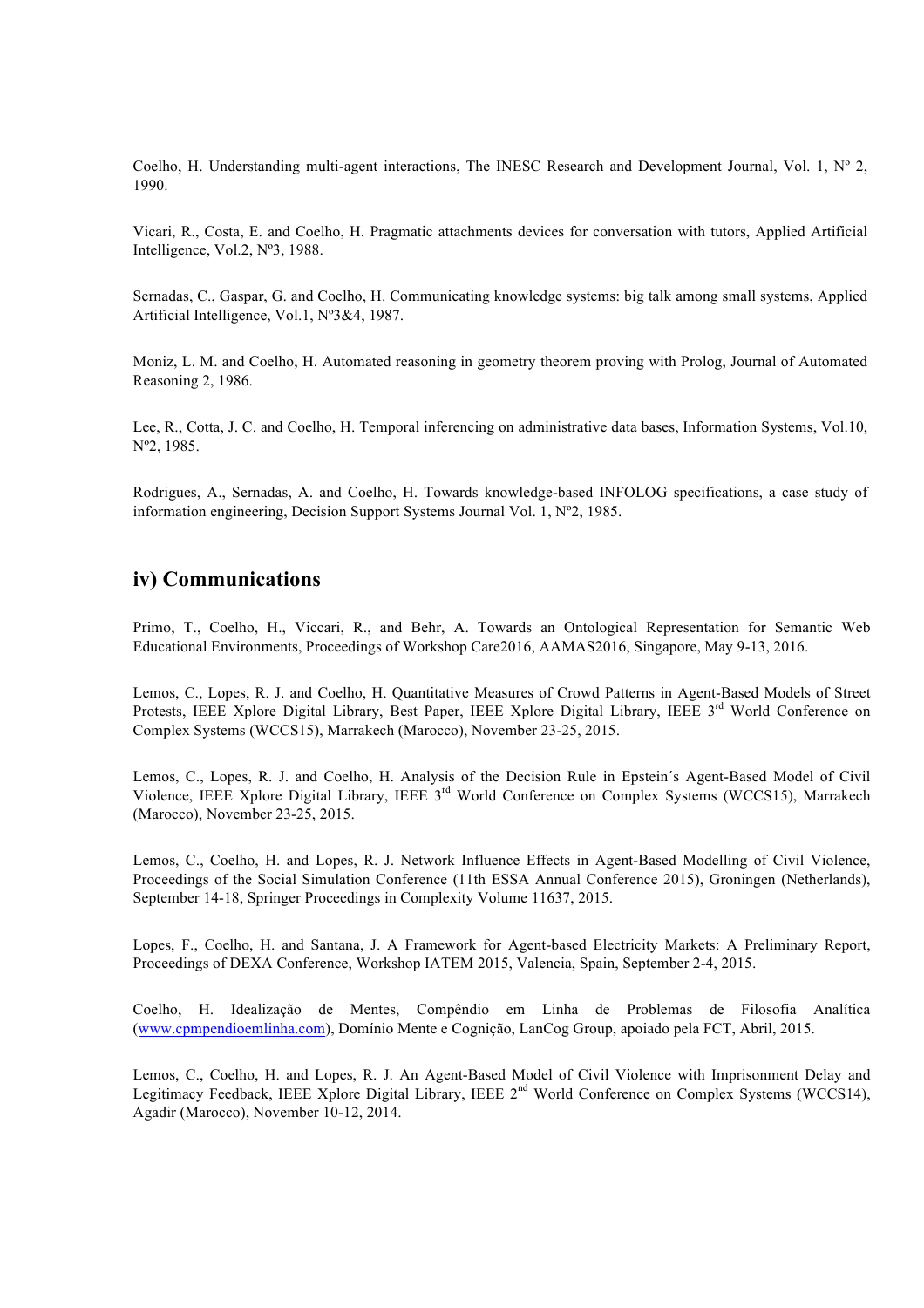Lemos, C., Coelho, H. and Lopes, R. J. Agent-Based Modeling of Protests and Violent Confrontation: A Macro-Situational, Multi-Player, Contextual Rule-based Approach, 5<sup>th</sup> World Congress of Social Simulation, São Paulo (Brazil), November 4-7, 2014.

Lemos, C., Lopes, R. J. and Coelho, H. Quantitative measures of emergent properties in Agent-Based models of street protests and violent confrontation, Proceedings of the Brazilian Workshop on Social Simulation (BWSS-2014), November 4, in 5<sup>th</sup> World Congress on Social Simulation, São Paulo (Brazil), IEEE Press, November 4-7, 2014.

Lopes, F., Algarvio, H., Pinto, T., Santos, G., Vale, Z., Praça, I. and Coelho, H. Multi-agent Simulation of Bilateral Contracting with with Risk Management and Demand Response, Proceedings of DEXA Conference 2014, Workshop IATEM´14, Munchen (Germany), September 1-4, 2014.

Macedo, L. F., Dimuro, G., Aguiar, M. and Coelho, H. An Evolutionary Spatial Game-based Approach for the Selfregulation of Social Exchanges in MAS, Proceedings of ECAI-2014, T. Schaub et al. (Eds.), pp. 573-578, Prague (Czech Republic), August 18-22, 2014.

Flores, C., Fonseca, J., Bez, M., Respício, A. and Coelho, H. Method for Building a Medical Training Simulator with Baysian Networks: SimDeCS, KES International Conference on Innovation in Medicine and Healthcare (InMed-14), San Sebastian (Spain), July 9-11, 2014.

Antunes, L., Nunes, D. and Coelho, H. Geometry of Desire, Proceedings of AAMAS2014, Paris, May 5-9, ACM Press, 2014.

Lemos, C. Coelho, H. e Lopes, R. J. Agent-based Modeling of Social Conflict, Civil Violence and Revolution: Stateof-the-art-review and further Comments, Proceedings of EUMAS 2013, Toulouse, 12-13 December, 2013.

Almeida, E., Veiga, P. and Coelho, H. Complexity in Cardiology Emergency, in CENTERIS 2013 (Conference on ENTERprise Information Systems) / HCIST 2013 (International Conference on Health and Social Care Information Systems and Technologies), Elsevier, October 23-25, Lisbon, 2013.

Coelho, H. Open Space of Opportunities in AI: the Challenges Now, in Correia, L. et al. (Eds.), Proceedings of EPIA-2013, Challenges Track, CMATI, Angra do Heroismo, Azores (Portugal), pp. 38-40, September 9-12, 2013.

Lopes, F., Algarvio, H. and Coelho, H. Agent-based Simulation of Retail Electricity Markets: Bilateral Trading Players, Second International Workshop on Intelligent Agent Technology, Power Systems and Energy Markets (IATEM´13), 24th International Conference on Database and Expert Systems Applications (DEXA 2013), Prague, August 26-30, 2013.

Martins, G., Coelho, H. and Urbano, P. A Theoretical Model for Self-Motivated Agents that Learn, in Active Learning Robotics Workshop (RSS13WS), Berlin, June 27, 2013.

Lopes, F. and Coelho, H. Strategies for Negotiating Bilateral Contracts in Competitive Electricity Markets, Proceedings of the 10<sup>th</sup> International Conference on the European Energy Market (EEM 13), Stockholm (Sweden), May 28-30, 2013.

Macedo, L. F. K., Dimuro, G. P., Aguiar, M. S., Costa, A. R., and Coelho, H. Analyzing the Evolution of Social Exchange Strategies in Social Preference-based MAS through an Evolutionary Spatial Approach of the Ultimatum Game, Proceedings of BWSS2012, Curitiba (Brazil), October 20-22, 2012.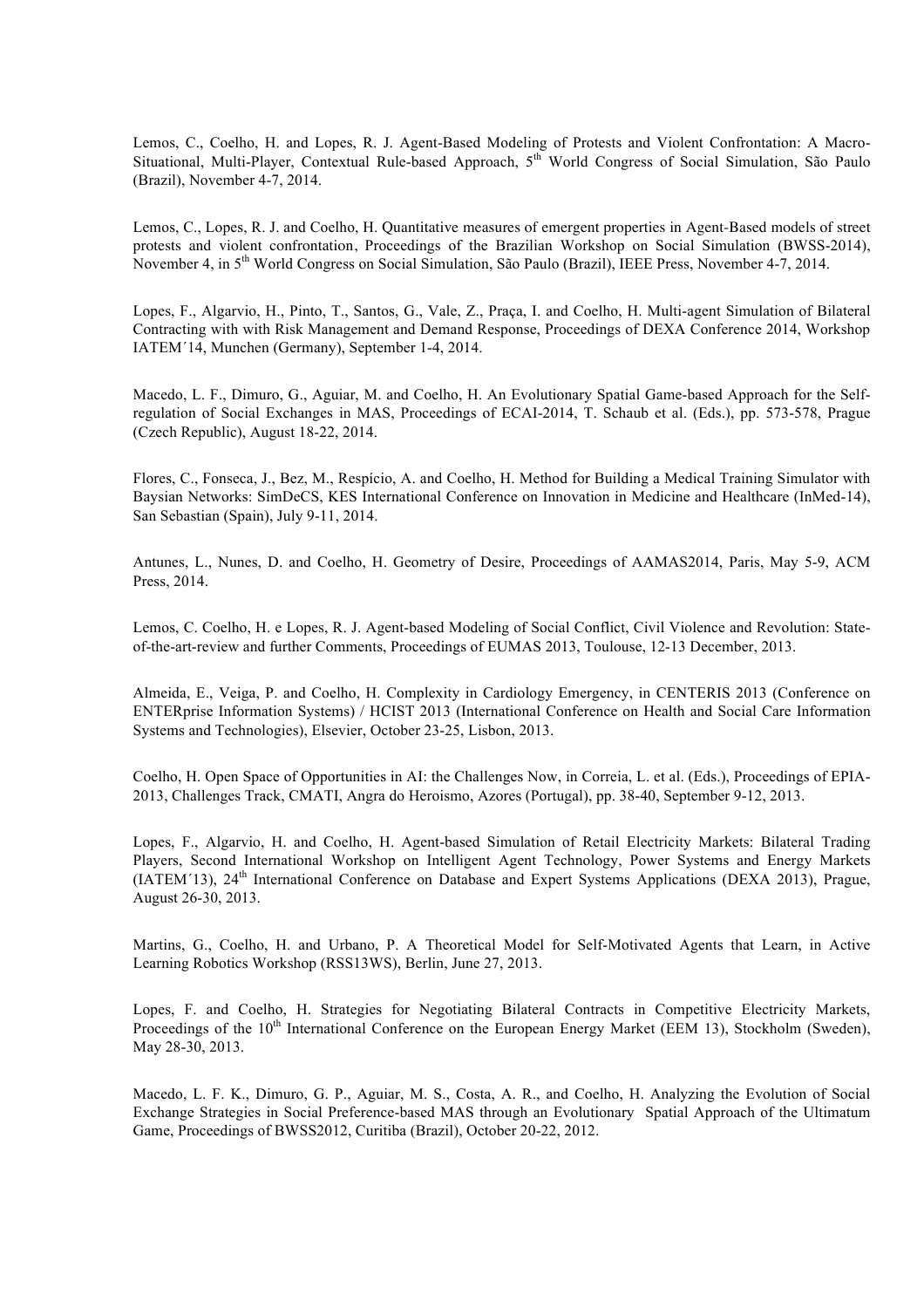Graça, J. and Coelho, H. Replicating Hofstede´s Cultured Negotiation: A First Update, Proceedings of BWSS2012, Curitiba (Brazil), October 20-22, Curitiba (Brazil), 2012.

Lopes, F. and Coelho, H. Negotiation among Autonomous Agents: Experimental Evaluation of Integrative Strategies, Proceedings of the IATEM´12 Workshop, 23rd International Conference on Database and Expert Systems Applications (DEXA 2012), Vienna, Austria, September 3-7, 2012.

Lopes, F. and Coelho, H. Bilateral Negotiation in Multi-Agent Electricity Markets, Proceedings of the IATEM´12 Workshop, 23rd International Conference on Database and Expert Systems Applications (DEXA 2012), Vienna, Austria, September 3-7, 2012.

Graça, J. and Coelho, H. Replicating Hofstede´s Cultured Negotiation, Proceedings of the International Conference on Practical Applications of Agents and Multi-Agent Systems (PAAMAS2012), Salamanca, March 28-30, 2012.

Coelho, H., Trigo, P., Costa, A. C. R. On the Operationality of Moral-Sense Decision Making, BWSS 2008/2010 Post Proceedings, IEEE Xplore Digital Library, 10.1109/BWSS.2010.13, 2011.

Ferreira, J. C., Trigo, P., Silva, A. R., Coelho, H., Afonso, J. L. Simulation of Electrical Distributed Energy Resources for Electrical Vehicles Charging Process Strategy, BWSS 2008/2010 Post Proceedings, IEEE Xplore Digital Library, 10.1109/BWSS.2010.15, 2011.

Trigo, P. and Coelho, H. Simulating a Multi-agent Electricity Market, BWSS 2008/2010 Post Proceedings, IEEE Xplore Digital Library, 10.1109/BWSS.2010.14, 2011.

Franco, M. H. I., Costa and A. C. R., Coelho, H. Simulating Argumentation about Exchange Values in Multi-agent Interactions, BWSS 2008/2010 Post Proceedings, IEEE Xplore Digital Library, 10.1109/BWSS.2010.29, 2011.

Balsa, J., Antunes, L., Coelho, H., Moniz, L. Rehearsing Policies for GHGs Emission Control, BWSS 2008/2010 Post Proceedings, IEEE Xplore Digital Library, 10.1109/BWSS.2010.28, 2011.

Coelho, H. Autonomous Agents and Multi-Agent Systems, com Jaime Sichman, Part I, Chapter 1 in Negotiation and Argumentation, Fundamentals, Theories, Systems and Applications, Lopes, F. and Coelho, H. (Eds.), Bentham Books, 2011.

Coelho, H. Power and Leadership in Virtual Societies, in Maria Miceli, Rino Falcone, Fabio Paglieri, and Luca Tummolini (Eds.), The Goals of Cognition. Essays in Honor of Cristiano Castelfranchi, College Publications, London, 2011.

Coelho, H. Agenda Digital Europeia, in Actas do II Curso Pós-Graduado de Direito Intelectual, APDI, 2011.

Moral Minds as Multiple Layer Organizations, with Paulo Trigo and António Rocha Costa, Proceedings of IBERAMIA 2010, Bahia Blanca (Argentine), November 1-5, Springer LNAI 6433, 2010.

On the Operationality of Moral-Sense Decision Making, with Paulo Trigo and António Rocha Costa, Actas do Brazilian Workshop on Social Simulation, Congresso SBIA2010, São Bernardo (Brazil), October 25-29, 2010; Advances in Social Simulation, Post-Proceedings of the Brazilian Workshops on Social Simulation, BWSS 2008 and 2010, G. P. Dimuro, A. C. da Rocha Costa, J. Sichman, D. Adamatti, P. Tedesco, J. Balsa, and L. Antunes, Eds. Los Alamitos: IEEE, 2011.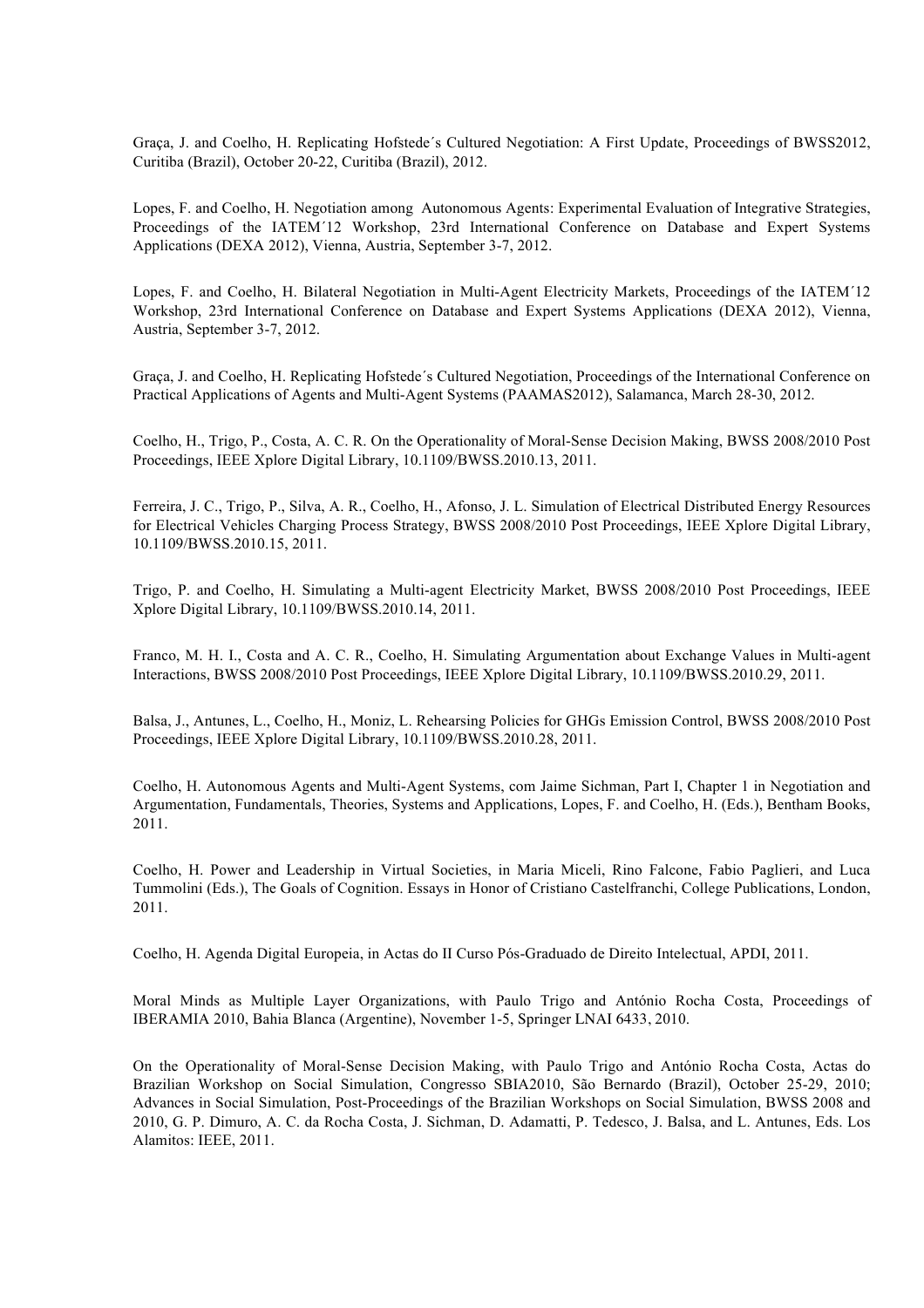Decision Taking for Agent Moral Conducts, with António Rocha Costa and Paulo Trigo, Proceedings of INFORUM2010, University of Minho, Braga, September 9-10, 2010.

Concession Behavior in Automated Negotiation, with Fernando Lopes, Proceedings of the 11<sup>th</sup> International Conference on Electronic and Web Technologies (EC-Web 2010), Bilbao (Spain), August 30 – September 3, 2010.

Bilateral Negotiation in a Multi-Agent Supply Chain System, with Fernando Lopes, Proceedings of the 11<sup>th</sup> International Conference on Electronic and Web Technologies (EC-Web 2010), Bilbao (Spain), August 30 – September 3, 2010.

Collective-Intelligence and Decision-Making, with Paulo Trigo, Proceedings of the International Symposium on Computational Intelligence for Engineering Systems (ISCIES), ISEP, Porto, November 18-19, 2009.

MABS for a Deregulated Electricity Market, with Paulo Trigo and Paulo Marques, Proceedings of the International Workshop on Simulation of Complex Social Systems (SiCoSSys2009), XIII Conferencia de la Asociación Española para la Inteligencia Artificial (CAEPIA2009), Sevilla, November 9-13, 2009.

Context Switching versus Context Permeability in Multiple Social Networks, with Luis Antunes, D. Nunes, J. Balsa, and P. Urbano, Proceedings of the Encontro Português de Inteligência Artificial (EPIA-2009), October 12-15 Aveiro (Portugal), in L. S. Lopes, N. Lau, P. Mariano and L. M. Rocha (eds.), Progress in Artificial Intelligence, Springer-Verlag LNAI 5816, pp. 547-559, 2009.

Agent Inferencing meets the Semantic Web, with Paulo Trigo, Proceedings of the Encontro Português de Inteligência Artificial (EPIA-2009), October 12-15 Aveiro (Portugal), in L. S. Lopes, N. Lau, P. Mariano and L. M. Rocha (eds.), Progress in Artificial Intelligence, Springer-Verlag LNAI 5816, pp. 497-507, 2009.

On the Intelligence of Moral Agency, with A. R. Costa, Proceedings of the Encontro Português de Inteligência Artificial (EPIA-2009), October 12-15 Aveiro (Portugal), in L. S. Lopes, N. Lau, P. Mariano and L. M. Rocha (eds.), New Trends in Artificial Intelligence, pp. 439.450, 2009.

Knowledge Acquisition and Intelligent Agency on the Web of Data, with Elder Santos and Rosa Vicari, Proceedings of the Encontro Português de Inteligência Artificial (EPIA-2009), October 12-15 Aveiro (Portugal), N. Lau, P. Mariano and L. M. Rocha (eds.), New Trends in Artificial Intelligence, pp. 413-424, 2009.

Electricity Market (virtual) agents, with Paulo Trigo and Paulo Marques, Proceedings of Multi-Agents Logics, Languages, and Organisations Federated Workshops (MALLOW´s 09), Turin, September 7-10, 2009.

On the Empirical Evaluation of an Interdisciplinary Framework for Automated Negotiation, with Fernando Lopes, Proceedings of HoloMAS 2009, Linz (Austria), August 31- September 2, Springer-Verlag, 2009.

Teaching AI Courses having Learning in Mind, Keynote Speaker Talk at IFIP 9<sup>th</sup> World Conference on Computers in Education, Bento Gonçalves (Brazil), July 27-31, 2009.

TEMMAS: The Electricity Market Multi-Agent Simulator, with Paulo Trigo and Paulo Marques, Proceedings of the Internatioal Work Conference on Artificial Neural Networks, Special Session on Practical Applications of Agents and Multiagent Systems, Salamanca, June 10-12, 2009 and Bio-Inspired Systems: Computational and Ambient Intelligence, Part 1, J. Cabestany, F. Sandoval, A. Prieto and J. M. Corchado (Eds.), Springer-Verlag LNCS5517, pp. 569-576, 2009.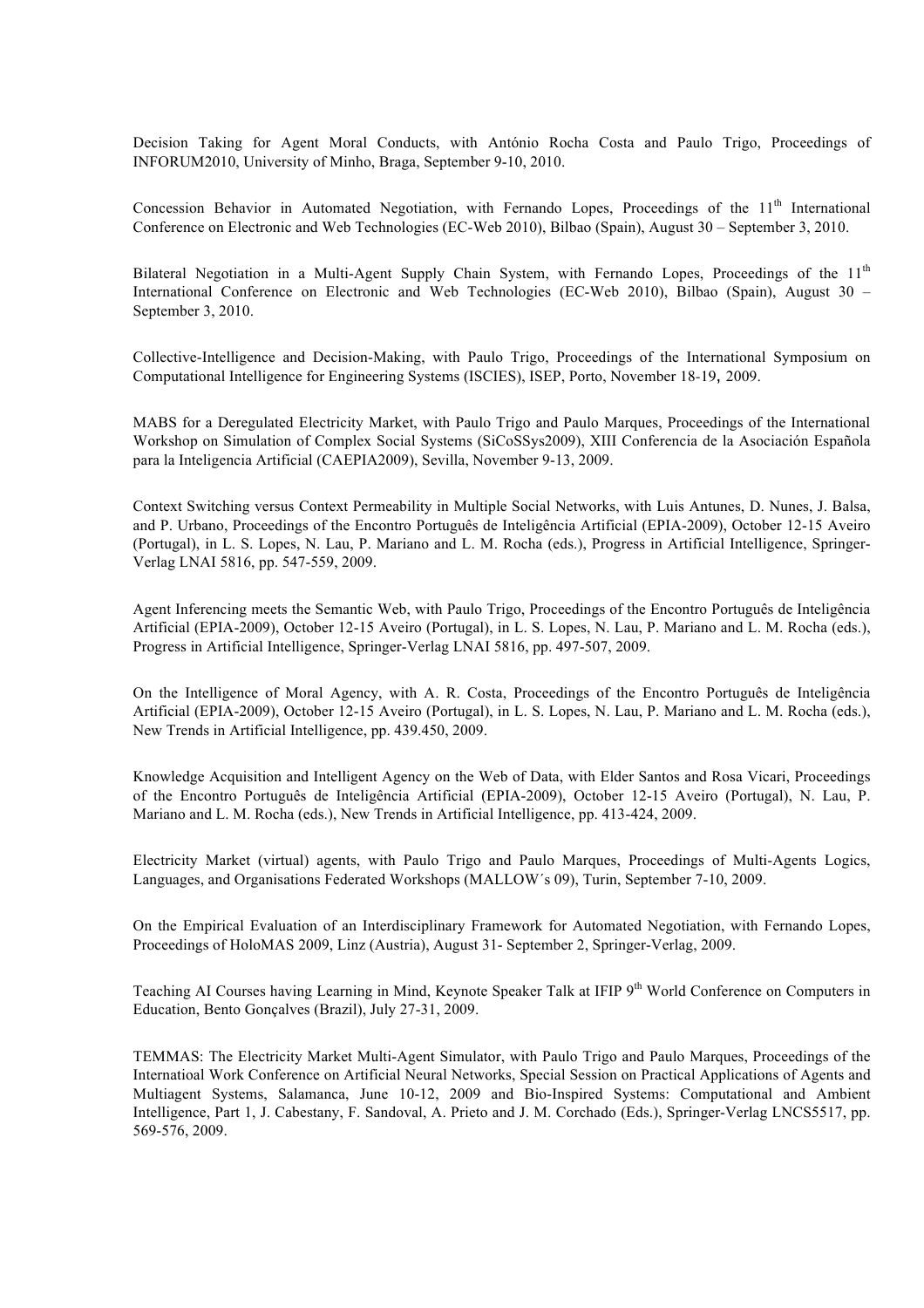Filming the 2-Way Dynamics of Sociality: Relevance of Evaluation, in Proceedings of the Evolution Today and Tomorrow, Darwin Evaluated by Contemporary Evolutionary and Philosophical Theories Workshop, Lisbon, Centro de Filosofia das Ciências, FCUL, April 23-24, 2009.

Automated Bilateral Negotiation and Bargaining Impasse, em colaboração com Fernando Lopes e A. Q. Novais, Proceedings of AI-2008: The Twenty-eighth SGAI International Conference, Cambridge (UK), December 9-11, 2008.

Simulating Argumentation about Exchange Values in Multi-Agent Interactions, with Márcia Franco and António Rocha Costa, Proceedings of the 1st Brazilian Workshop on Social Simulation (BWSS 2008), 19th Brazilian Symposium on Artificial Intelligence (SBIA2008), Salvador. October 26-30, 2008.

Rehearsing Policies for GHGs Emission Control, with João Balsa, Luis Antunes and Luis Moniz, Proceedings of the 1st Brazilian Workshop on Social Simulation (BWSS 2008), 19th Brazilian Symposium on Artificial Intelligence (SBIA2008), Salvador. October 26-30, 2008; Advances in Social Simulation, Post-Proceedings of the Brazilian Workshops on Social Simulation, BWSS 2008 and 2010, G. P. Dimuro, A. C. da Rocha Costa, J. Sichman, D. Adamatti, P. Tedesco, J. Balsa, and L. Antunes, Eds. Los Alamitos: IEEE, 2011.

Simulating a Multi-Agent Electricity Market, with Paulo Trigo, Proceedings of the 1st Brazilian Workshop on Social Simulation (BWSS 2008), 19th Brazilian Symposium on Artificial Intelligence (SBIA2008), Salvador. October 26-30, 2008.

Evaluation of Collaborative Annotation Systems and Simulation of User Behaviour on Social Networks, with João Ferreira and Paulo Trigo, Proceedings of the 1st Brazilian Workshop on Social Simulation (BWSS 2008), 19th Brazilian Symposium on Artificial Intelligence (SBIA2008), Salvador. October 26-30, 2008.

The Evolution of Negotiation and Impasse in Two-Party Multi-Issue Bargaining, with Fernando Lopes and A. Q. Novais, Proceedings of 11<sup>th</sup> Ibero-American Conference on Artificial Intelligence (IBERAMIA-2008), October 14-17, ISCTE (Lisboa), Springer-Verlag Lecture Notes on AI 5290, H. Geffner, R. Prada, I. M. Alexandre and N. David (Eds.), 2008.

Modelling Model Comparasions, with Luis Antunes and João Balsa, III of Epistemological Perspectives on Simulation, A Cross-Disciplinary Workshop (EPOS2008), ISCTE, Lisboa (Portugal), October 2-3, 2008.

Decisions with Multiple Simultaneous Goals and Uncertain Causal Effects, with Paulo Trigo, in Artificial Intelligence in Theory and Practice II, Proceedings of the IFIP AI´08 at IFIP World Computer Congress, September 7-10, Milan (Italy), Springer, 2008.

Negotiation under Complete and Incomplete Information, with Fernando Lopes and A. Q. Novais, Proceedings of the 9<sup>th</sup> International Conference on Electronic Commerce and Web Technologies (EC-Web<sup>'08)</sup>, Politecnico di Torino, Turin, September 1-5, 2008.

A Hybrid Approach to Multi-Agent Decision-Making, with Paulo Trigo, Proceedings of the 18th European Conference on Artificial Intelligence (ECAI-2008), M. Ghallab, C. D. Spyropoulos, N. Fakotakis and N. Avouris (eds.), IOS Press, Patras (Greece), July 21-25, 2008.

Interdisciplinary Approach to Automated Negotiation: A Preliminary Report, with Fernando Lopes, IADIS Conference on Intelligent Systems and Agents, Amsterdam, July 22-24, 2008.

Exploring Context Permeability in Multiple Social Networks, with Luis Antunes, João Balsa and Paulo Urbano,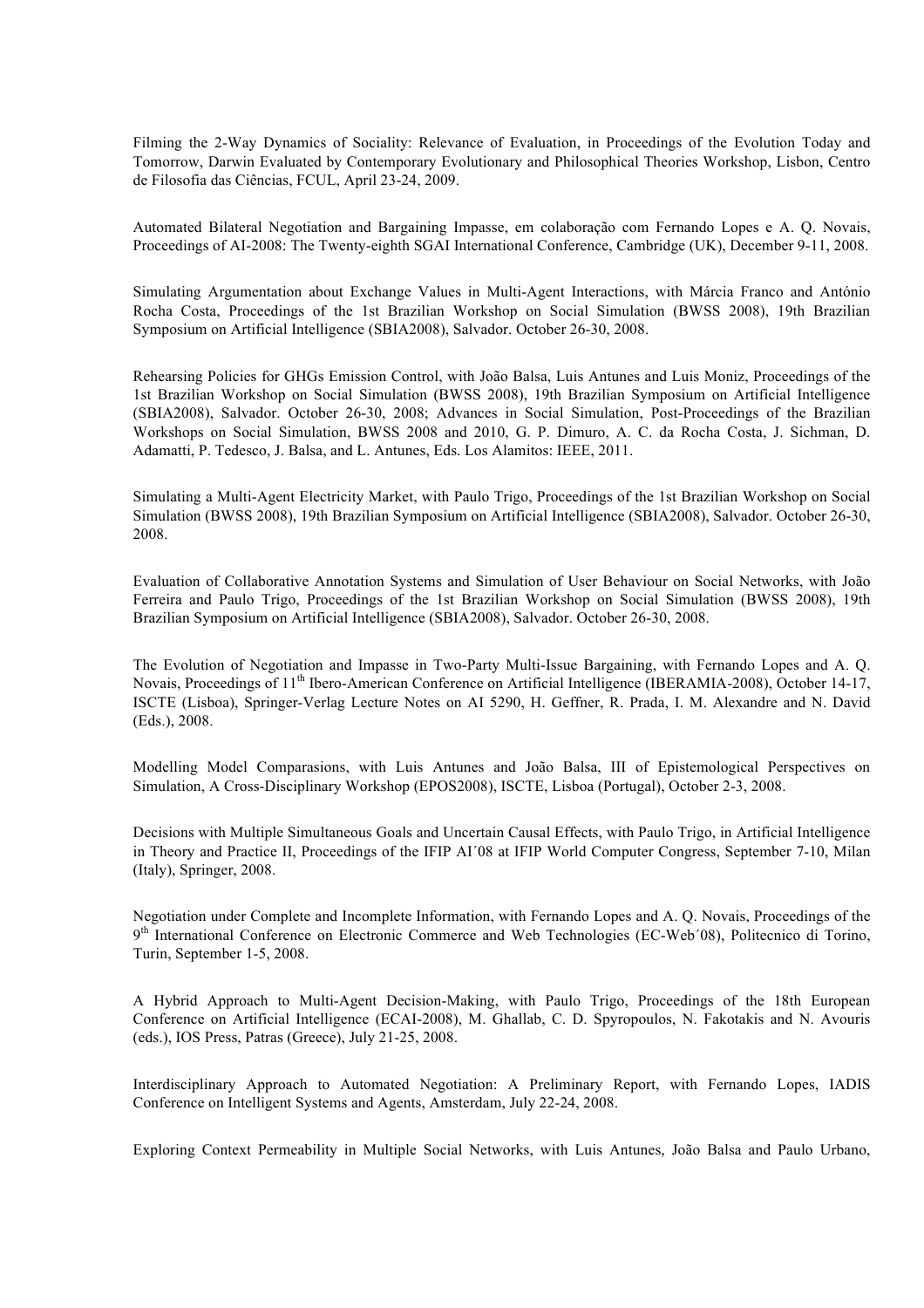World Congress on Social Simulation (WCSS-2008), George Mason University Fairfax (USA), July 14-17, 2008, and Post-Proceedings "The Second World Congress on Social Simulation", K. Takadama, C. Cioffi-Revilla and G. Deffuant (Eds.), Springer-Verlag, Tokyo, 2009.

Interdisciplinary Approach to Automated Negotiation, with Fernando Lopes, 22th European Conference on Modelling and Simulation (ECMS 2008), Nicosia (Cyprus), June 3-6, 2008.

Teamwork Decision-Making with MDP and BDI, with Paulo Trigo, Proceedings of the Adaptative Learning Agents and MAS, AAMAS-2008, Estoril, May 14-16, 2008.

Context Permeability, with Luis Antunes João Balsa and Paulo Urbano, Proceedings of the 1<sup>st</sup> ICC Workshop on Complexity in Social Systems, ISCTE, Lisbon, January 11-12, 2008.

Human Face Verification Based on Multidimension Polynomial Power of Sigmoid (PPS), with João Fernando Marar, Proceedings of the International Conference on Health Informatics (HEALTHINF 2008), Funchal, January 28-31, 2008.

Multidimensional Polynomial Powers of Sigmoid (PPS) Wavelet Neural Networks, with João Fernando Marar, Proceedings of The International Conference on Bio-inspired Systems and Signal Processing (BIOSIGNALS 2008), Funchal, January 28-31, 2008.

Decision Making with Hybrid Models: the Case of Collective and Individual Motivations, with Paulo Trigo Silva, Actas do 13º Encontro Português de Inteligência Artificial (EPIA07), Guimarães, December 3-7, 2007.

Tax Compliance through MABS: the Case of Indirect Taxes, with Luis Antunes and João Balsa, Actas do 13º Encontro Português de Inteligência Artificial (EPIA07), Springer-Verlag, LNCS, Guimarães, December 3-7, 2007.

Deliberation Process in a BDI Model with Bayesian Networks, with Moser Fagundes and Rosa Vicari, Proceedings of the 10<sup>th</sup> Pacific Rim International Workshop on Multi-Agent Systems (PRIMA07), Springer-Verlag LNCS 5044, Bangkok, November 21-23, 2007.

Opinion Survey on Agents Community: Challenges and Trends, with Luis Antunes, Frank Dignum, Michael Luck and Jaime Sichman, LabMAg Report, November, 2007.

Using Virtual Players in GMABS Methodology: a Case Study in Natural Resources Management, with Diana Adamatti and Jaime Sichman, Proceedings of the 4<sup>th</sup> Conference of the European Social Simulation Association (ESSA07), Toulouse, September 10-14, 2007.

The Challenge of Context Permeability in Social Simulation, with Luis Antunes, João Balsa and Paulo Urbano, Proceedings of the 4<sup>th</sup> Conference of the European Social Simulation Association (ESSA07), Toulouse, September 10-14, 2007.

An Hybrid Approach to Teamwork, with Paulo Trigo Silva, Proceedings of VI Encontro Nacional de Inteligência Artificial (ENIA2007), XXVII Congresso da SBC, Rio de Janeiro, July 2-6, 2007.

Inserção de Jogadores Virtuais na Metodologia GMABS: uma Aplicação em Gestão de Recursos Naturais, with Diana Adamati and Jaime Sichman, Proceedings of VI Encontro Nacional de Inteligência Artificial, XXVII Congresso da SBC, Rio de Janeiro, July 2-6, 2007.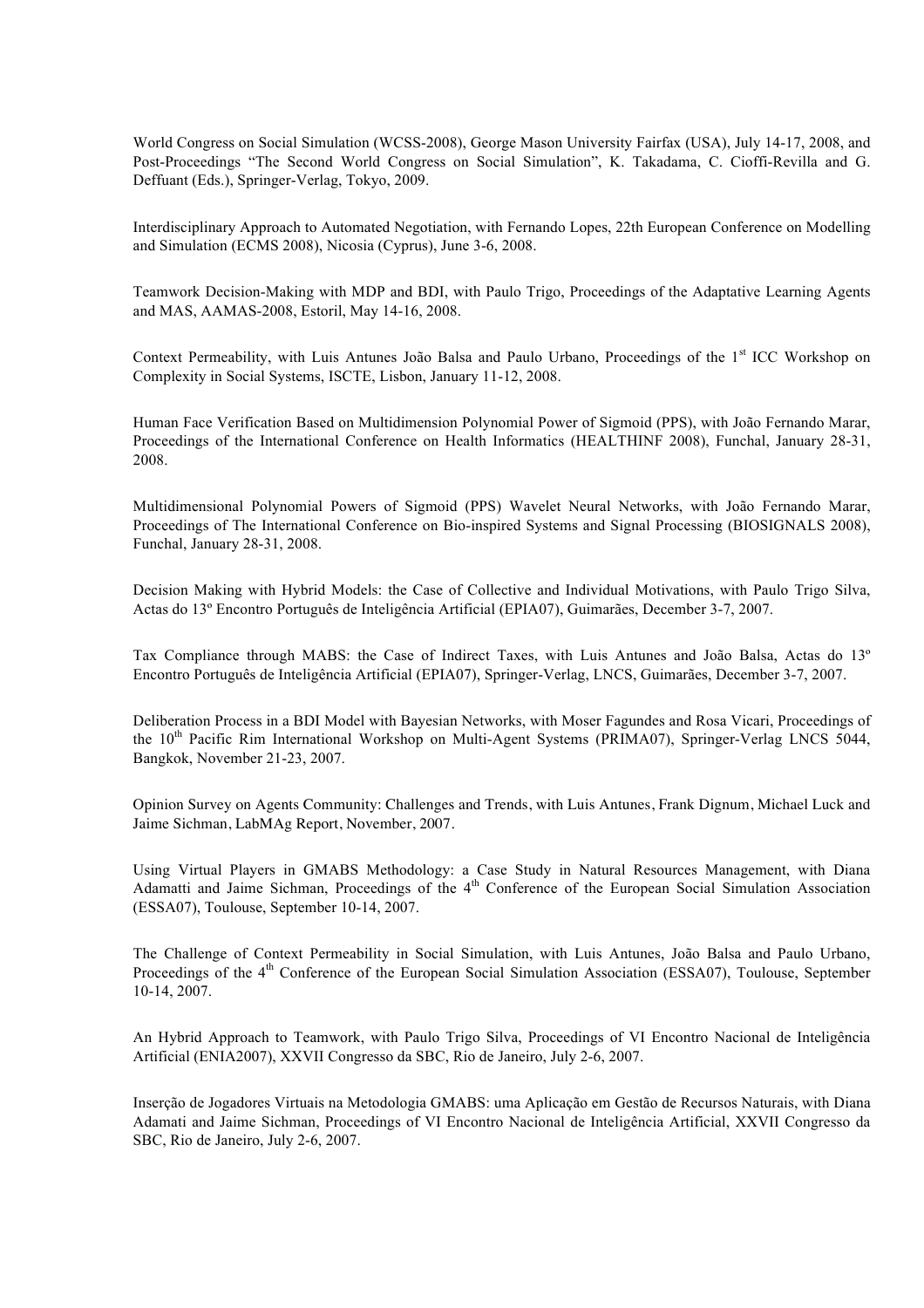Utilização de RPG e MABS no Desenvolvimento de Sistemas de Apoio à Decisão em Grupos, with Diana Adamati and Jaime Sichman, Proceedings of IV Simpósio Brasileiro de Sistemas Colaborativos (SBSC2007), Rio de Janeiro, June 30-July 6, 2007.

E\*plore v.0: Principia for Strategic Exploration of Social Simulation Experiments Design Space, with Luis Antunes, João Balsa and Ana Luísa Respício, in Advancing Social Simulation: The First World Congress, S. Takahashi, D. Sallach and J. Rouchier (Eds.), Springer-Verlag, pp. 295-306 (ISBN: 4431731504), 2007.

Agents that Collude to Evade Taxes, em colaboração with Luis Antunes and João Balsa, Proceedings of AAMAS07, Honolulu, Hawai, May 14-18, 2007.

Tuning Behaviours Using Embedded Attributes, with José Cascalho, Proceedings of the IASTED International Conference on Artificial Intelligence and Applications (AIA 2007) , Innsbruck (Austria), February 12-14, 2007.

Virtual Players in RPG, with Diana F. Adamati and Jaime Sichman, Proceedings of the International Workshop AI for Human Computing (AI4HC'07), 20<sup>th</sup> IJCAI-2007, Hyderabad (India), January 6, 2007.

Tuning Behaviours Using Attributes Embedded in an Agents´Architecture, with José Cascalho, Proceedings of the EUMAS2006 Workshop, Lisboa, December, 14-15, 2006.

e\*plore-ing the Simulation Design Space, with Luis Antunes and João Balsa, Proceedings of the EUMAS2006 Workshop, Lisboa, December, 14-15, 2006.

Simulation as Formal and Generative Social Science: The Very Idea, with Nuno David and Jaime Sichman, Proceedings of the EUMAS2006 Workshop, Lisbon, December, 14-15, 2006.

Jogadores Virtuais em Jogos de Papeis, with Diana F. Adamati and Jaime Sichman, Proceedings of the V Brazilian Symposium on Computer Games and Digital Entertainment, Recife (Brazil), November 8-10, 2006.

Coordination with Collective and Individual Decisions, with Paulo Trigo and Anders Jonsson, Proceedings of the IBERAMIA/SBIA 2006, Ribeirão Preto (Brasil), October 23-27, Springer-Verlag LNAI series 4140, pp. 37-47, 2006.

Characterising agents'behaviour: Selecting Goal Strategies Based on Attributes, with José Cascalho, Luis Antunes and Milton Corrêa, Proceedings of the Tenth International Workshop CIA 2006 on Cooperative Information Agents, University of Edinburgh, UK, September 11 - 13, Springer-Verlag LNCS 4149, 2006.

e\*plore v.0: Principia for Stategic Exploration of Social Simulation Experiments Design Space, with Luis Antunes, João Balsa and Ana Respício, Proceedings of the First World Congress on Social Simulation (WCSS2006), Kyoto (Japan), August 21-25, Springer-Verlag, 2006.

Decision Support for Public Tax Policies through Social Simulation, with Ana Respício, Luis Antunes and João Balsa, Proceedings of the IFIP TC 8/8.3 WG International Conference on Creativity and Innovation in Decision Making and Decision Support (CIDMDS 2006), London, June 28-July 1, 2006 and Adam F, Brezillon P, Carlsson S, and Humphreys P. (eds.), Creativity and Innovation in Decision Making and Decision Support, Volume 2, Ludic Publishing Ltd (ISBN 1-905800-00-2), pp 834-850, 2006.

The Meta Sketch Editor, with Leonel Nóbrega and Nuno Nunes, Proceedings of 6th International Conference on Computer-Aided Design of User Interfaces (CADUI 2006) and the Second International Workshop on Design and Engineering of Mixed Reality Systems (MIXER´2006), Bucharest, June 5-8, 2006.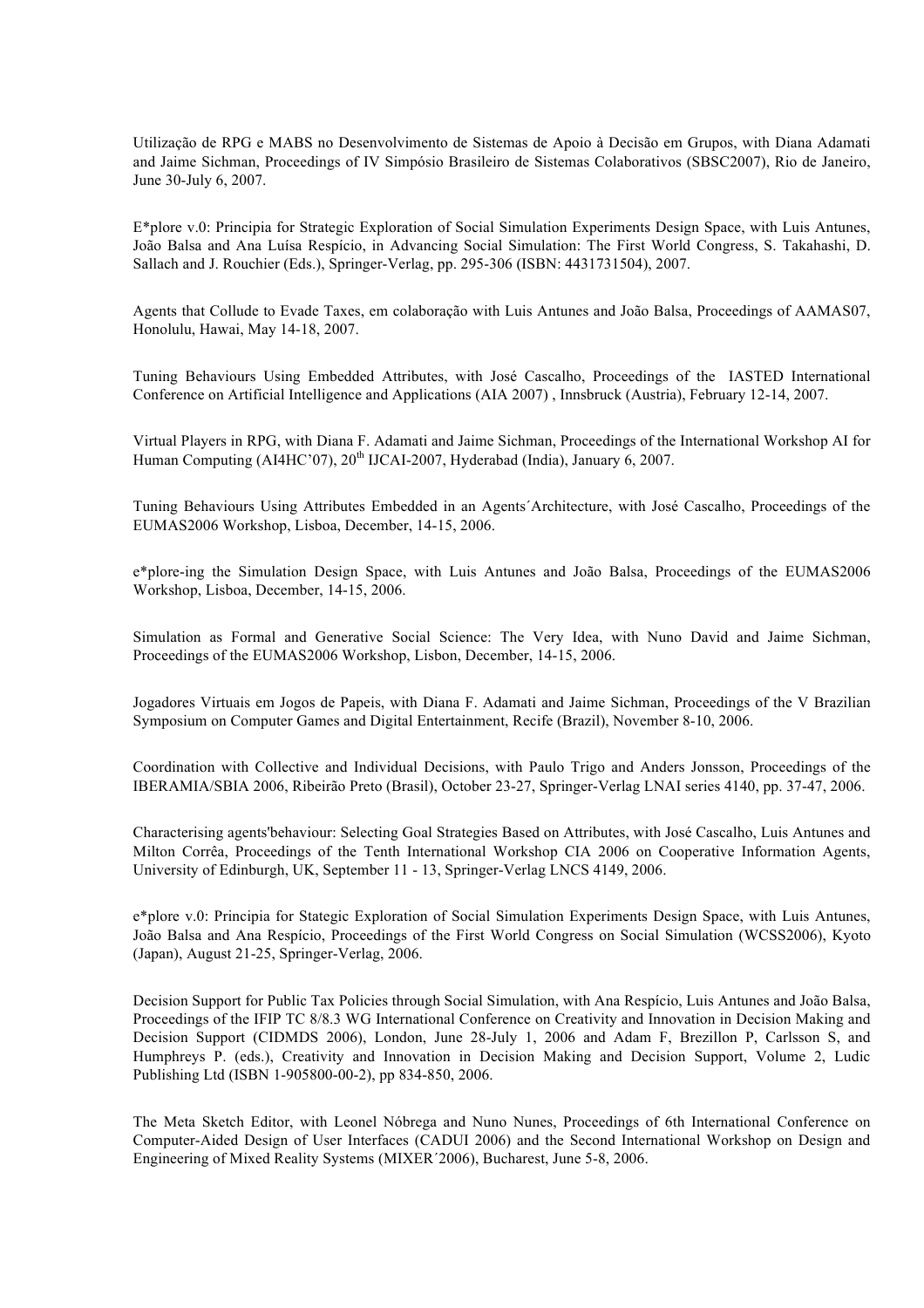An Interplay between Science and Healing: Looking into the Mind, with Milton Corrêa, Proceedings of the IV International Biosynthesis Congress, UL, Lisbon, June 1-3, 2006.

Tactical Exploration of Tax Compliance Decisions in Multi-Agent Based Simulation, with Luis Antunes, Ana Luisa Respício and João Balsa, Proceedings of the Seventh International Workshop on Multi-Agent Based Simulation (MABS'06), Luis Antunes and Keoki Takadama (Eds.), Springer-Verlag LNCS Vol. 4442 (2007), pp. 80-95 (ISBN: 978-3-540-76536-3), Future University-Hakodate, Japan, May 8-9, 2006.

Around the Empirical and Intentional References of Agent-Based Simulation in the Social Sciences, with Nuno David, Proceedings of ICEIS, Paphos/Cyprus, May 24-27. 2006.

Autonomous Inspectors in Tax Compliance Simulation, with Joao Balsa, Luis Antunes and Ana Respicio, Proceedings of the European Meetings on Cybernetics and Systems Research (EMCSR'06), International Symposium on Agent Based Modeling and Simulation, Austrian Society for Cybernetics Studies (ISBN: 3-85206-172-5), Viena, April 18 - 21, 2006.

The Multi-Team Formation Precursor of Teamwork, with Paulo Trigo Silva, Proceedings of EPIA 2005 MASTA Workshop, Covilhã (Portugal), December 5-7, Springer-Verlag LNAI 3808, 2005.

From Consensus to Consensus: random evolution of collective choices, with Paulo Urbano, Proceedings of EPIA 2005 MASTA Workshop, Carlos Bento, Amilcar Cardoso and Gaël Dias (eds.), Covilhã (Portugal), December 5-7, IEEE, 2005.

Negotiation Among Autonomous Agents: Experimental Evaluation of Integrative Strategies, with Fernando Lopes, A. Q. Novais and Nuno Mamede, Proceedings of EPIA 2005 MASTA Workshop, Carlos Bento, Amilcar Cardoso and Gaël Dias (eds.), Covilhã (Portugal), December 5-7, IEEE, 2005.

Discussing Agent Power-Of by Experimentation, with Francisco Coelho, Proceedings of EPIA 2005 MASTA Workshop, Carlos Bento, Amilcar Cardoso and Gaël Dias (eds.),Covilhã (Portugal), December 5-7, IEEE, 2005.

The Multi-Team Formation Defense of Teamwork, with Paulo Trigo Silva, Proceedings of CAEPIA´05, Santiago de Compostela (Spain), November 16-18, Springer-Verlag LNAI 4177 series, pp.439-448, 2005.

Toward a motivated BDI using attributes embedded in mental states, with José Cascalho, Luis Antunes and Milton Corrêa, Proceedings of CAEPIA´05, Santiago de Compostela (Spain), November 16-18, Springer-Verlag LNAI series, 2005.

An Agent Architecture to Handle Commitment, with Francisco Coelho, Proceedings of the Conceptual Modeling and Simulation Conference (CMS-EMM05), Marseilles, France, October 20-22, 2005.

An Application of Meta-Agency and Individual-Power, with Francisco Coelho, Proceedings of the Conceptual Modeling and Simulation Conference (CMS-ESS05), Marseilles, France, October 20-22, 2005.

Exploring the Decision Mechanisms behind BDI-like Architecture, with José Cascalho, Leonel Nóbrega and Milton Corrêa, Conceptual Modeling and Simulation Conference (CMS 2005), Marseilles, France, October 20-22, 2005.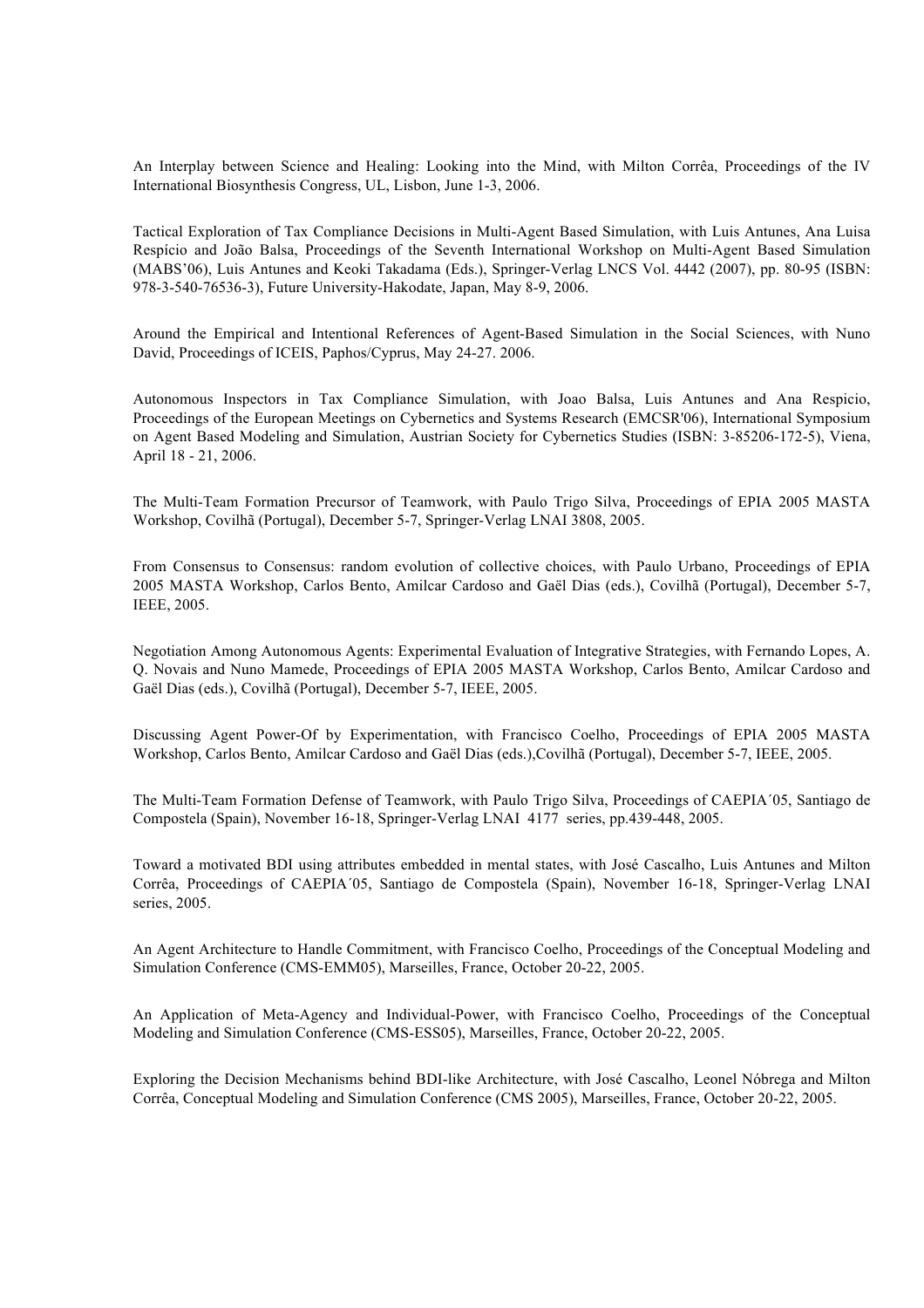Plataforma de Suporte à Geração de Cenas Animadas com Agentes Inteligentes, with Beatriz Carmo, Ana Paula Cláudio, João Duarte Cunha, Maria Pinto Albuquerque and Miguel Silvestre, 13º Encontro Português de Computação Gráfica, Vila Real (Portugal), October 12-14, 2005.

DialogSketch: Dynamics of the Canonical Prototypes, with Leonel Nóbrega and Nuno Nunes, Proceedings of the 4th International Workshop on TAsk MOdels and DIAgrams for user interface design For Work and Beyond (TAMODIA'2005), Gdansk, Poland, September 26-27, 2005.

Meta-agency and individual power an Experimental Approach, with Francisco Coelho, Proceedings of the 2005 IEEE/WIC/ACM International Joint Conference on Web Intelligence and Intelligence Agent Technology (IAT05), September 19-22, Campiègne (France), 2005.

The Role of Intentional Decision-Making in the Context of Complex Systems and Information Tecgnologies, with Nuno David and Jaime Sichman, Proceedings of Complexity, Science and Society Conference, Philosophy and Complexity session, Liverpool (UK), September 11-14, 2005.

Predictability for Autonomous Decision Support, with Francisco Coelho, Proceedings of the Multi-Agent Based Simulation (MABS-2005) Workshop, at the AAAI´2005 International Conference, Utrecht (Netherlands), July 25-29, Jaime sichman and Luis Antunes (eds.), Springer-Verlag LNAI 3891, pp. 88-98, 2005.

Intentional Adequacy of Programs as the Experimental Reference of Agent Based Social Simulations, with Nuno David and Jaime Sichman, Proceedings of the AAMAS-05, Utrecht (Netherlands), July 25-29, 2005.

A Negotiation Model for Autonomous Agents: Key Features and Comparision with Existing Models, with Fernando Lopes, Nuno Mamede and Augusto Novais, Proceedings of the AAMAS-05, Utrecht (Netherlands), July 25-29, 2005.

A Platform for the Generation of Virtual Environments Inhabited by Intelligent Virtual Humans, with M. Silvestre, M. Pinto-Albuquerque, M. B. Carmo, A. P. Cláudio and J. D. Cunha, The Tenth Annual Conference on Innovation and Technology in Computer Science Education (ITICSE), UNL, Monte da Caparica, June 27-29, Symposium Proceedings, ACM Pub., 2005.

Artificial and Natural Minds, The Interplay among Mental States and Multiagent Architectures, with Milton Corrêa, MCT Brazil, LNCC Petrópolis, R&D Report nº 12/2005, May, 2005.

The Presenter Role Monitoring Capability in a Multiagent Environment, with Luis Moniz and Paulo T. Silva, Proceedings of the IADIS International Conference, Algarve, February 22-25, 2005.

AMPLIA Learning Environment: A Proposal for Pedagogical Negotiation, with Cecília Flores, João Gluz, Louise Seixas and Rosa Vicari, Proceedings of ICEIS, Porto, 2004.

Collective Mental States in an Extended Mental States Framework, with Milton Corrêa, International Conference on Collective Intentionality IV, Certosa di Pontignano (Italy), October 13-15, 2004.

Computer Science Epistemology in Agent-Based Social Simulation: Computation, Simulation and Intention, with Nuno David, Maria Bruno Marietto and Jaime Sichman, Proceedings of the Epistemological Perspectives on Simulation, A Cross-Disciplinary Workshop (EPOS-04), Koblenz, July 1-2, 2004.

Computer science epistemology in agent-based social simulation: computation, simulation and intention, with Nuno David, M. B. Marietto and Jaime Sichman, Proceedings of EPOS-04, Koblenz (Germany), July 1-2, 2004.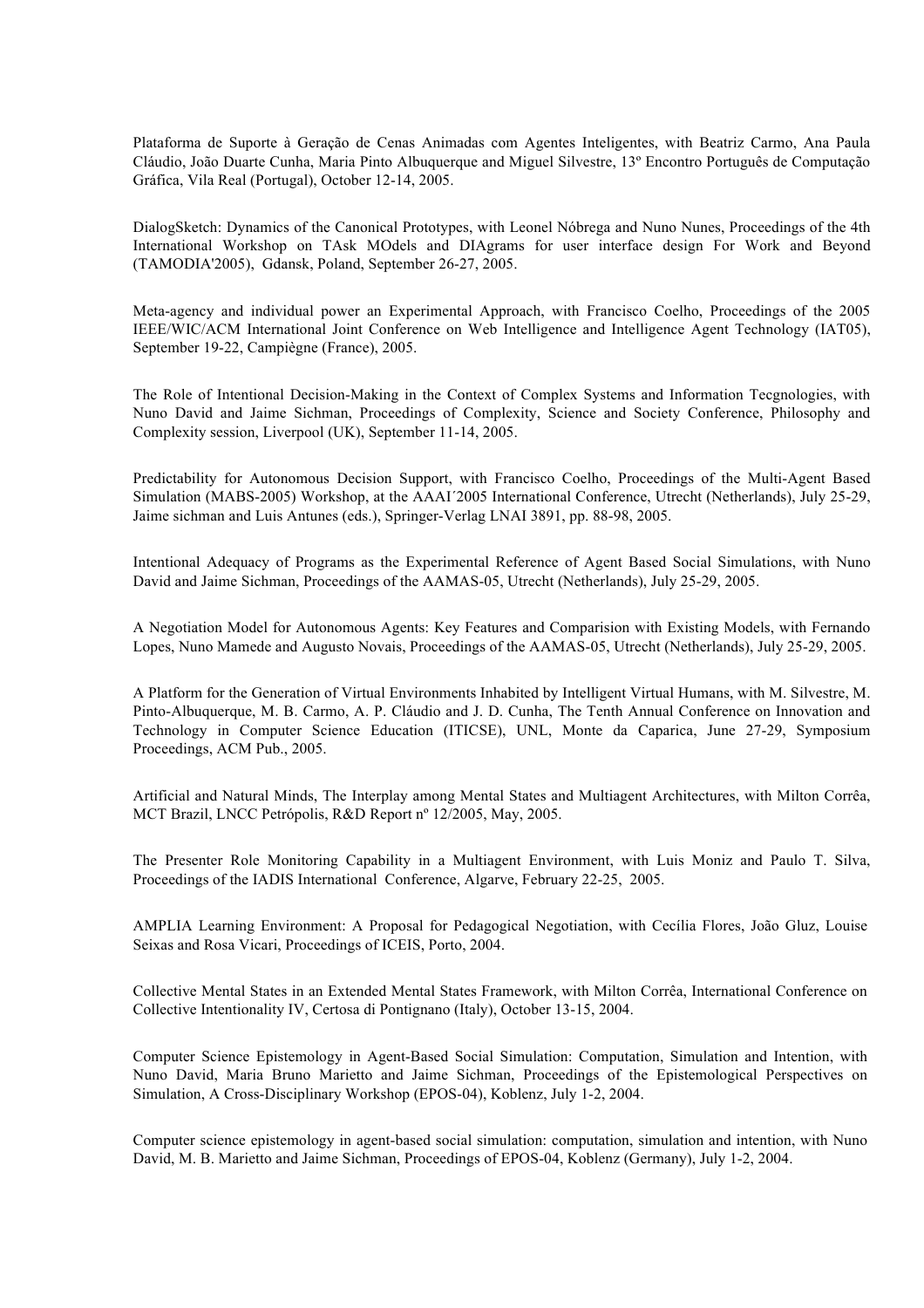Negotiation strategies for autonomous computational agents, with Fernando Lopes, Nuno Mamede and A. Q. Novais, Proceedings of the European Conference on Artificial Intelligence, Valencia (Spain), August 22-27, 2004.

The 5Rings Team Description Paper, with Paulo Trigo, In Proceedings of the RoboCup2004 Symposium, Team Description Papers, July 4-5, Lisbon, Portugal, 2004.

The 5Rings Team Report, RoboCupRescue technical report, with Paulo Trigo, available at http://robot.cmpe.boun.edu.tr/rescue2004/record2004.html, 2004

The presenter role in a multi-agent environment: a knowledge sharing approach, with Paulo T. Silva, Luis Moniz and Afonso Remédios, Proceedings of the 5<sup>th</sup> Workshop on agent-Based Simulation, Helder Coelho and Bernard Espinasse (eds.), Lisboa (Portugal), pp. 161-167, May 3-5, SCS, 2004.

Intersections: experiments and enhancements, with Michel Schilperoord, Proceedings of the 5<sup>th</sup> Workshop on agent-Based Simulation, Helder Coelho and Bernard Espinasse (eds.), Lisboa (Portugal), pp. 201-206, May 3-5, SCS, 2004.

Towards Individual Power Design, rediscovering the will of acting agents, with Francisco Coelho, Proceedings of EPIA03, the 11<sup>th</sup> Portuguese Conference on Artificial Intelligence, Workshop on Mult-Agents and AI for the Internet (MAAII), Springer-Verlag LNAI 2902, pp. 366-378, Beja, December 4-7, 2003.

Pedagogical Negotiation in AMPLIA Environment, with Cecília Flores, João Glutz, Louise Seixas and Rosa Vicari, Proceedings of the Argentine Symposium on Artificial Intelligence (ASAI 2003), 32 JAIIO, Buenos Aires (Argentina), September 1-5, 2003.

Projecto AMPLIA, Uso da Informática na educação médica, with Cecília Flores, Rosa Vicari, L. Seixas and J. Luz, Actas do II Simpósio Brasileiro de Qualidade de Software (SBQS´2003), III Workshop de Informática Médica, Fortaleza (Brasil), 1-3 Setember, 2003.

Negociação Pedagógica no Ambiente AMPLIA, with Cecília Flores, João Gluz, Louise Seixas and Rosa Vicari, IV Encontro Nacional de Inteligência Artificial, XXIII Congresso da Sociedade Brasileira de Computação (SBC 2003), Curitiba (Brasil), 2003.

Agente mediador para seleção de estratégias pedagógicas em um ambiente multiagente de aprendizagem, with Cecília Flores, João Gluz, Louise Seixas and Rosa Vicari, Anais do Simpósio Brasileiro de Informática na Educação (SBIE 2003), COOPE/UFRJ, Rio de Janeiro, 2003.

Multi-Agent Simulation and Interdisciplinary Research: Switching Between Models, with Maria Bruno Marietto, Nuno David and Jaime Sichman, MABS'03 @ AAMAS'03 (The 4th Workshop on Multi-Agent Based Simulation), Melbourne, Australia, 14th July, 2003.

Utility in Interacting Markets? A Position Paper, with Luis Antunes and João Faria, Second International Workshop on Regulated Agent-Based Social Systems: Theories and Applications (RASTA'03), in connection with ICAIL 2003 the Ninth International Conference on ARTIFICIAL INTELLIGENCE and LAW, Edinburgh, Scotland, UK, 23 June, 2003.

INTERSECTIONS: a management tool for science and technology parks, with Michel Schilperoord and José Castro Caldas, Proceedings of XX IASP World Conference on Science and Technology Parks, Lisbon, June 1-4, 2003.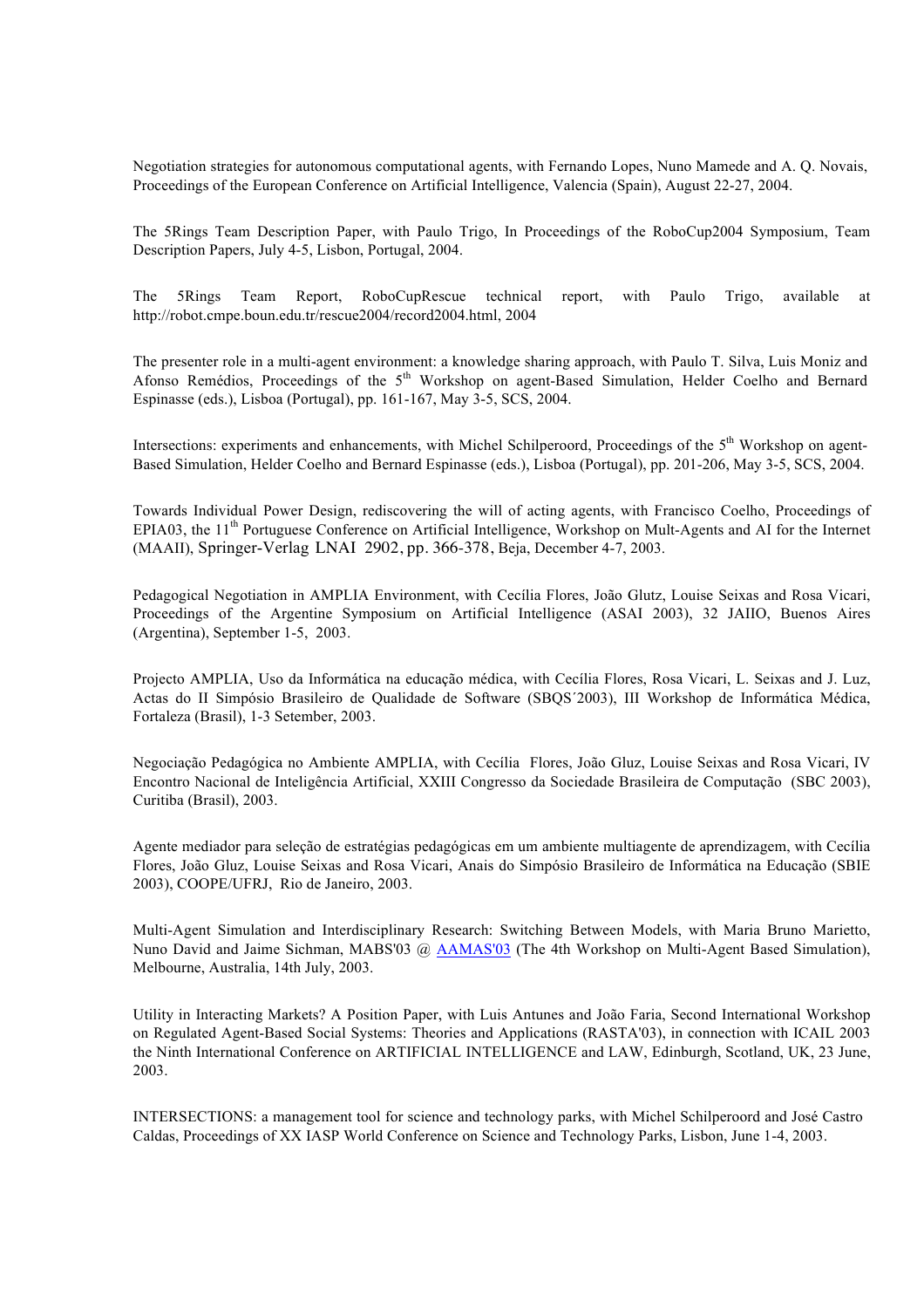Applications of consensus games to the selection of metrical conventions, with Paulo Urbano and Luis Antunes, Proceedings of the International Conference on Computational Intelligence for Modelling, Control and automation (CIMCA´2003), Vienna, 12-14 February 2003.

A distributed search (best-path) algorithm based on local communication, with João Neto, Proceedings of the International Conference on Computational Intelligence for Modelling, Control and automation (CIMCA´2003), Vienna, 12-14 February 2003.

A tool to model robotic behaviour in a simulated environment, with Luis Moniz and Paulo Urbano, Proceedings of the International Conference on Computational Intelligence for Modelling, Control and automation (CIMCA´2003), Vienna, 12-14 February 2003.

Multi-society organisations and social opacity: when agents play the role of observers, with Nuno David and Jaime Sichman, Proceedings of the Anais do 16º Simpósio Brasileiro de Inteligência Artificial (SBIA02), Porto de Galinhas (Brasil), November 12-15, Springer-Verlag LNAI, 2002.

Towards a methodology for experiments with autonomous agents, with Luis Antunes, Proceedings of the Anais do 16º Simpósio Brasileiro de Inteligência Artificial (SBIA02), Porto de Galinhas (Brasil), November 12-15, Springer-Verlag LNAI, 2002.

The queen robots: behaviour-based situated robots solving the n-queens puzzle, with Paulo Urbano and Luis Moniz, Proceedings of the Anais do 16º Simpósio Brasileiro de Inteligência Artificial (SBIA02), Porto de Galinhas (Brasil), November 12-15, Springer-Verlag LNAI, 2002.

Negotiation among autonomous computational agents, with Fernando Lopes, Nuno Mamede and Augusto Novais, Proceedings of the 8<sup>th</sup> Ibero-American Conference on AI (IBERAMIA 2002), Sevilha, November 12-15, Springer-Verlag LNAI, 2002.

AGLIPS: An educational environment to construct behaviour based robots, with Paulo Urbano and Luis Moniz, Proceedings of the VIII IberoAmerican Conference on AI (IBERAMIA-2002), Wokshop on Distributed Artificial Intelligence and Multiagent Systems, Sevilha, November 12-15, 2002.

Em direcção a uma nova classificação para a área de Inteligência Artificial e Sistemas Computacionais relacionados, with Maria Marietto, Nuno David and Jaime Sichman, Proceedings of the 8<sup>th</sup> Ibero-American Conference on AI (IBERAMIA 2002), Sevilha, November 12-15, 2002.

Requirements analysis of agent-based simulation platforms: state of the art and new prospects, with Maria Marietto, Nuno David and Jaime Sichman, Proceedings of the MABS 2002 (Workshop on Multi-Agent Based Simulation), First International Conference on Autonomous Agents and Multi-Agent Systems (AAMAS2002), Bologna, July 15- 17, 2002, Multi-Agent-Based Simulation II, J. Sichman, F. Bousquet and P. Davidsson (eds.), LNAI 2581, Springer-Verlag 2003.

Towards an emergence-driven software process for agent-based simulation, with Nuno David and Jaime Sichman, Proceedings of the MABS 2002 (Workshop on Multi-Agent Based Simulation), First International Conference on Autonomous Agents and Multi-Agent Systems (AAMAS2002), Bologna, July 15-17, 2002, Multi-Agent-Based Simulation II, J. Sichman, F. Bousquet and P. Davidsson (eds.), LNAI 2581, Springer-Verlag 2003.

BVG choice in Axelrod´s tribute model, with Luis Antunes and Leonel Nóbrega, Proceedings of the MABS 2002 (Workshop on Multi-Agent Based Simulation), First International Conference on Autonomous Agents and Multi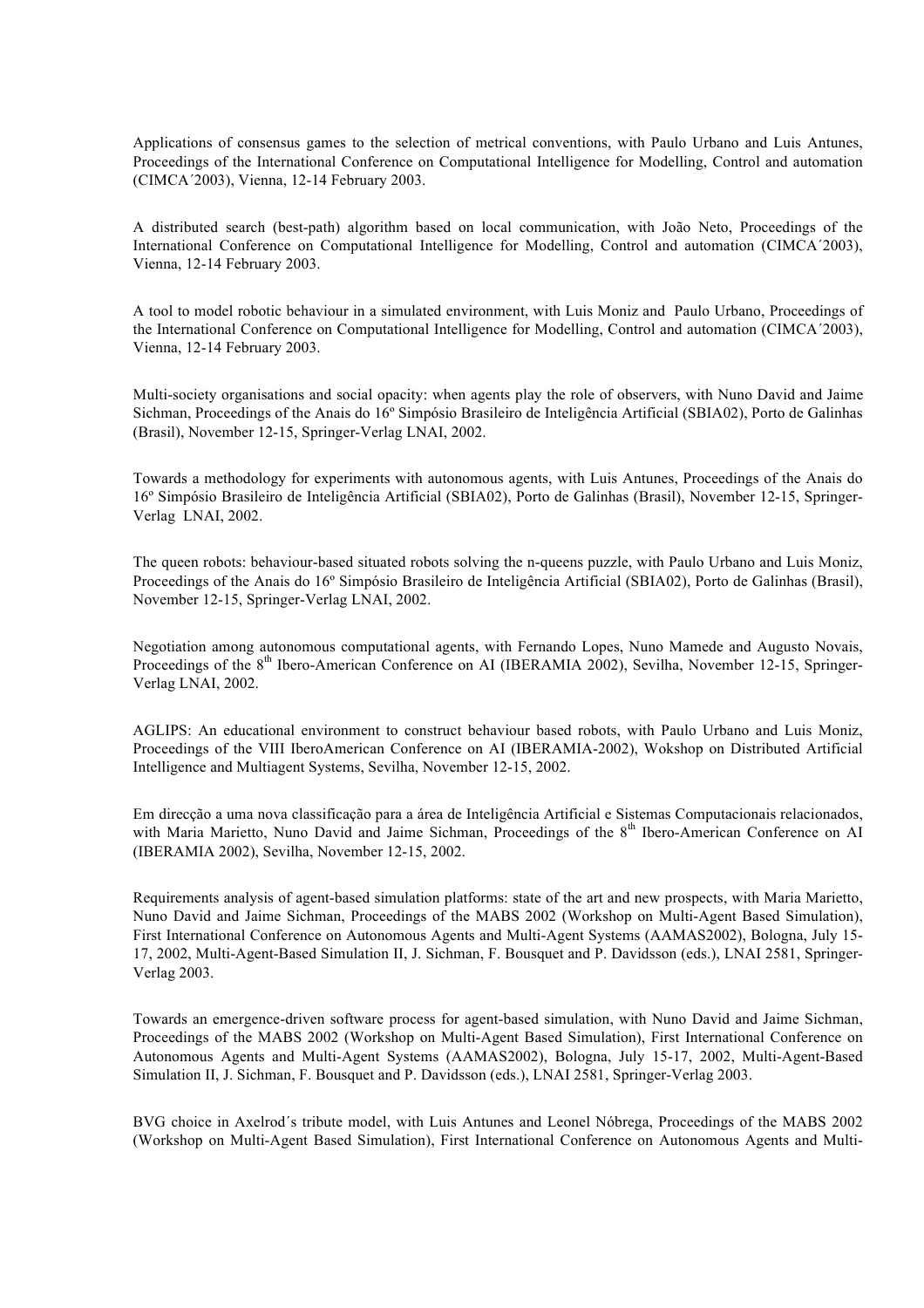Agent Systems (AAMAS2002), Bologna, July 15-17, 2002, Multi-Agent-Based Simulation II, J. Sichman, F. Bousquet and P. Davidsson (eds.), LNAI 2581, Springer-Verlag 2003.

Incomplete information exchange in a simulation environment: a communication layer, with Paulo Silva and Porfírio Filipe, Proceedings of the RASTA 2002 (Workshop on Regulated Agent-Based Social Systems: Theories and Applications), First International Conference on Autonomous Agents and Multi-Agent Systems (AAMAS2002), Universität Hamburg, FBI-HH-M-318/02, Bologna, July 15-17, 2002.

On how to conduct experiments with self-motivated agents, with Luis Antunes, Proceedings of the RASTA 2002 (Workshop on Regulated Agent-Based Social Systems: Theories and Applications), First International Conference on Autonomous Agents and Multi-Agent Systems (AAMAS2002), Universität Hamburg, FBI-HH-M-318/02, Bologna, July 15-17, 2002.

A broker based architecture to control robots in a simulated environment, with Luis Moniz and Paulo Urbano, Proceedings of the RASTA 2002 (Workshop on Regulated Agent-Based Social Systems: Theories and Applications), First International Conference on Autonomous Agents and Multi-Agent Systems (AAMAS2002), Universität Hamburg, FBI-HH-M-318/02, Bologna, July 15-17, 2002.

Decision theory in a multi-agent environment, with João Faria and Luis Antunes, Proceedings of the Seventh Valencia International Meeting on Bayesian Statistics (ISBA), June 2-6, Tenerife, 2002.

Choice: the key for autonomy, with Luis Antunes and João Faria, Proceedings of EPIA-01, Lecture Notes in AI 2258, Springer-Verlag, Porto, 17-19 December, 2001

The formation of collective identity in an artificial agent society: The "gestalt" odour metaphor, with Paulo Urbano, Proceedings of MASTA Workshop, EPIA-01, Porto, 17-19 December, 2001

On tailoring teams of software agentes tuned for tasks, with Luis Moniz, Proceedings of MASTA Workshop, EPIA-01, Porto, 17-19 December, 2001BVG: Agents that use values for decision, with Luis Antunes, Mind and Action III – The Explanation of Human Interpretation, Lisbon, 24-27 May 2001

Competitive learning and symbolic computation integration, with João Neto and Ademar Ferreira, V Congresso Brasileiro de Redes Neurais, Rio de Janeiro (Brazil), 2-5 April 2001

Negotiation tactics for autonomous agents, with Fernando Lopes, Nuno Mamede and Augusto Novais, Internet Robots, Systems, Applications, IEEE Comp. Press, pp. 708-714, 2001.

Conflict management and negotiation among intentional agents, with Fernando Lopes, Nuno Mamede and Augusto Novais, Agent-Based Simulation, SCS-Europe, 117-124, 2001.

Towards a generic negotiation model for intentional agents, with Fernando Lopes, Nuno Mamede and Augusto Novais, Agent-Based Information Systems, IEEE Comp. Press, pp. 211-216, 2000.

Autonomy through value-driven goal adoption, with Luis Antunes and João Faria, Proceedings of the VII IberoAmerican Congress on Artificial Intelligence (IBERAMIA2000), Atibaia, São Paulo (Brazil), 19-22 November 2000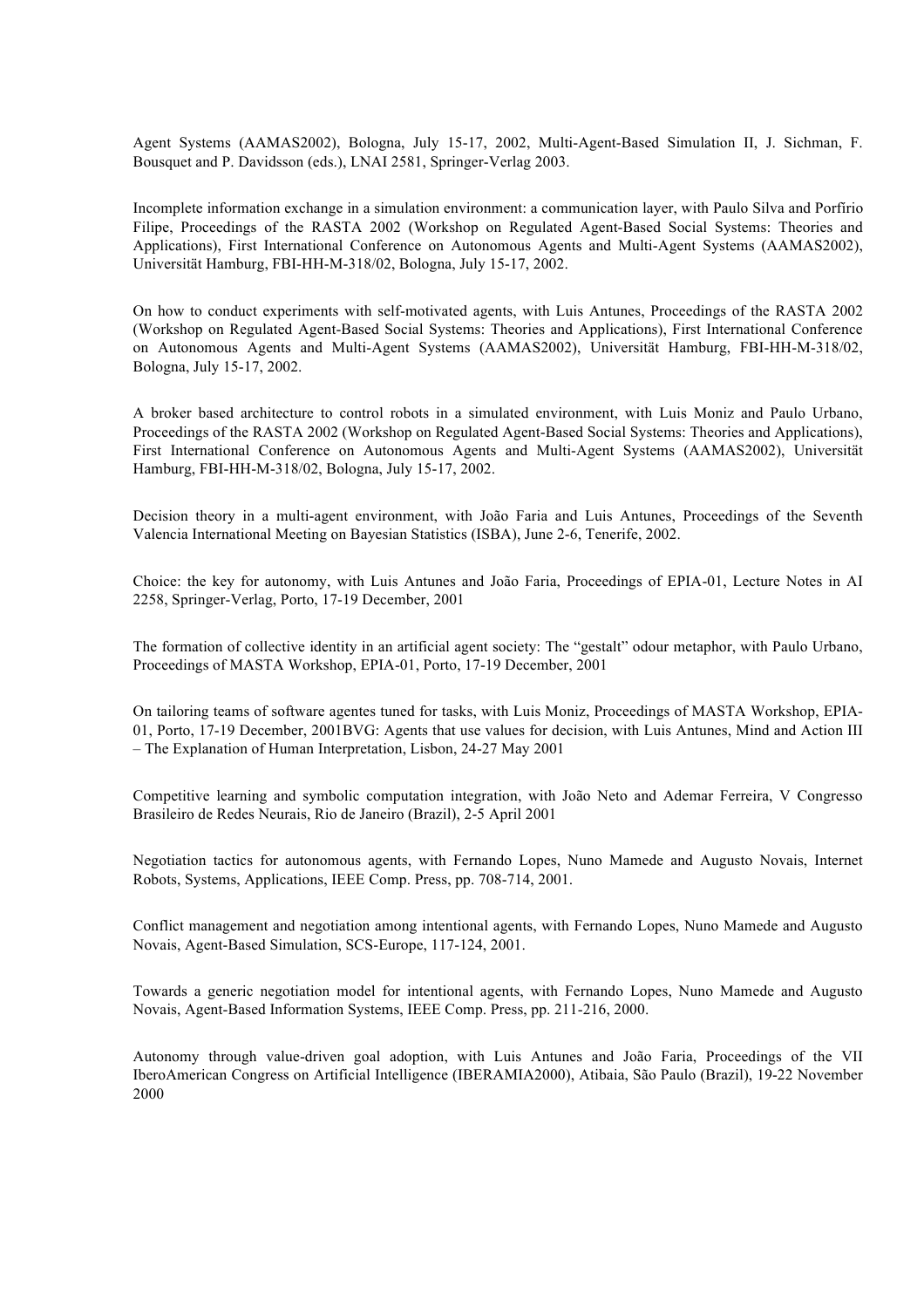MSID: Multiple sectioned influence diagram, with Marcelo Ladeira and Rosa Vicari, Proceedings of the VII IberoAmerican Congress on Artificial Intelligence (IBERAMIA2000), First Worshop on Workshop on Probabilistic Reasoning in Artificial Intelligence (PRAI), Atibaia, São Paulo (Brazil), 19-22 November 2000

The interplay of power on the horizon, with José Castro Caldas, Proceedings of the II International Conference on Computer Simulation and the Social Sciences, Paris, September 18-20, Hermes, 2000

A Visual Agents Specification based on Mental States Dynamics, with Leonel Nóbrega, Jorge Fernandes and Milton Corrêa, Proceedings of the 4th World Multiconference on Systemics, Cybernetics and Informatics (SCI2000) and of the 6th International Conference on Information Systems Analysis and Synthesis (ISAS2000), Orlando, USA, July 23-26, 2000

Improving choice mechanisms within the BVG architecture, with Luis Antunes and João Faria, Proceedings of the Seventh International Workshop on Agents, Theries, Architectures and Languages (ATAL-2000), Boston, July 7-9, 2000, S. Moss and P. Davidsson (eds.), Lecture Notes in AI 1979, Springer-Verlag, 2001

Models and experiments with dependence based structures in social reasoning, with Nuno David and Jaime Sichman, Proceedings of the Second Workshop on Multi Agent Based Simulation (MABS2000), Boston, July, 9, 2000

A negotiation model for intentional agents, with Fernando Lopes, Nuno Mamede and Augusto Novais, Proceedings of the Multi-Agents Systems in Production (MAS'99) AgentLink Workshop, Vienna (Áustria), 2-4 December 1999

Rationalising decisions using multiple values, with Luis Antunes, Proceedings of the European Conference on Cognitive Science, Sienna (Italy), pp. 241-246, October 27-29, 1999

On being responsible: how to be individualistic and smile benevelonce to others, with Nuno David and Jaime Sichman, Proceedings of the European Conference on Cognitive Science, Sienna (Italy), pp. 57-62, October 27-29, 1999

The politics of the multitude, with José Castro Caldas, Proceedings of the European Conference on Cognitive Science, Sienna (Italy), pp. 99-104, October 27-29, 1999

Redesigning the agent´s decision machinery, with Luis Antunes, Proceedings of the International Workshop on Affect in Interactions (IWAI), Towards a New Generation of Interfaces, Ana Paiva (ed.), Sienna (Italy), October 21- 22, 1999; Springer-Verlag LNAI (Lecture Notes in Artificial Intelligence) Series nº 1814, 2000

Decisions based upon multiple values: the BVG agent architecture, with Luis Antunes, Proceedings of the Portuguese AI Conference (EPIA99), Springer-Verlag LNAI (Lecture Notes in Artificial Intelligence) Series Nº 1695, pp. 297-311, Évora, September 22 – 24, 1999

Choice and institutions in agent societies, with José Castro Caldas, Proceedings of the Portuguese AI Conference EPIA99, Springer-Verlag LNAI (Lecture Notes in Artificial Intelligence) Series nº 1695, pp. 267-281, Évora, September 22 – 24, 1999

Extending social reasoning to cope with multiple partner coalitions, with Nuno David and Jaime Sichman, Proceedings of the MAAMAW99 Workshop, Valência, June 30 - July 2, Lecture Notes in Artificial Intelligence 1647, Springer-Verlag, pp. 175-187, 1999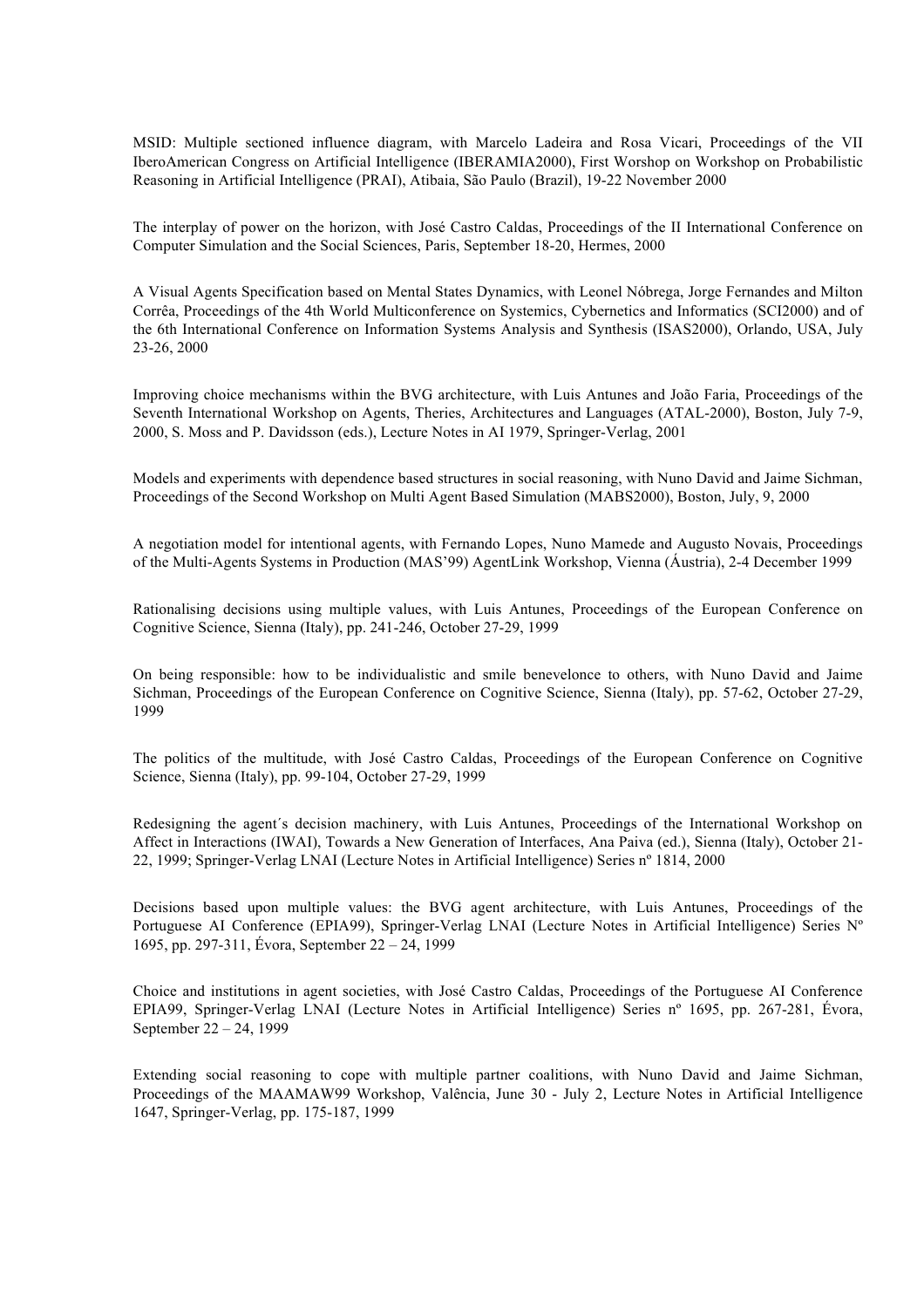The balance of motives: choice and institutions in agent societies, with José Castro Caldas, Proceedings of the MAAMAW99 Workshop, Valência, June 30 - July 2, 1999

Negotiation among intentional agents, with Fernando Lopes, Nuno Mamede and Augusto Novais, Proceedings of the 1st International Conference on Enterprise Information Systems, Setúbal, March 27-30, 1999

Agent´s programming from a mental states' framework, with Milton Corrêa, Proceedings of the XIV Brazilian Symposium on Artificial Intelligence (SBIA), Porto Alegre, November 4-6, Lecture Notes in AI 1515, Springer-Verlag, pp. 31-39, http://www.springerlink.com/index/10.1007/10692710\_4, 1998

Agents, groups and institutions: experiments with population based simulation models, with José Castro Caldas, Proceedings of the 10th EAEPE Conference, Lisbon, November 5-8, 1998

From mental states and architectures to agents' programming, with Milton Corrêa, Proceedings of the 7th Iberomerican Congress on Artificial Intelligence (IBERAMIA98), Lisbon, October 6-9, Springer-Verlag, Lecture Notes in AI 1484, pp. 64-75, 1998

Dynamics in transition mental activity, with Milton Corrêa and Rosa Viccari, Actas do 7º Congresso Iberomericano de Inteligência Artificial (IBERAMIA98), Lisbon, October 6-9, Colibri, pp. 451-463, 1998

Adaptive agents: emotion learning, with Luis Botelho, Proceedings of the Workshop on Grounding Emotions in Adaptative Systems, Fifth International Conference of the Society for Adaptative Behaviour 98 (SAB 98), Zurich, August 21, pp. 19-24, 1998

BDI models and systems: reducing the gap, with Michael Mora, Gabriel Pereira Lopes and Rosa Viccari, Proceedings of ATAL-98, Paris (France), July 4-7, Springer-Verlag, pp. 153-167, 1998

Dynamics in transition mental activity, with Milton Corrêa and Rosa Viccari, Proceedings of the Third International Conference on Multi-Agent Systems (ICMAS´98), Paris (France), July, 4-7, IEEE Press, pp. 409-410, 1998

Team work by organised populations: private benefits, public costs, with José Maria Castro Caldas, Proceedings of the II Conference Complexity in Economics, Cycles and Chaos in Economics, ISEG, Lisbon, May 15-16, 1998

Artificial autonomous agents with artificial emotions, with Luis Botelho, Proceedings of the Second International Conference on Autonomous Agents (Agents´98), Minneapolis/St Paul (USA), May, 10-13, pp. 449-450, 1998

Designing agents with extended logic programming, with Michael Costa, Gabriel Lopes and Rosa Viccari, Proceedings of the Engineering of Intelligent Systems Conference (EIS'98), Tenerife (Spain), February 11-13, 1998

A framework for mental states and agent´s architectures, with Milton Correa, Proceedings of the MASTA'97 Workshop, 8th Portuguese Conference on Artificial Intelligence (EPIA-97), Coimbra, 7 October 1997

Affecting the stability of intentions, with Michael Mora, Gabriel Lopes and Rosa Viccari, Proceedings of 8th Portuguese Conference on Artificial Intelligence (EPIA-97), Coimbra, 6-9 October 1997, Springer-Verlag, pp. 179- 194, 1997

Upnet -- A TINA and agent based architecture for a one point access to communication/information services, with Paulo Chainho e Luis Morgado, Proceedings of the TINA´97 Conference, 1997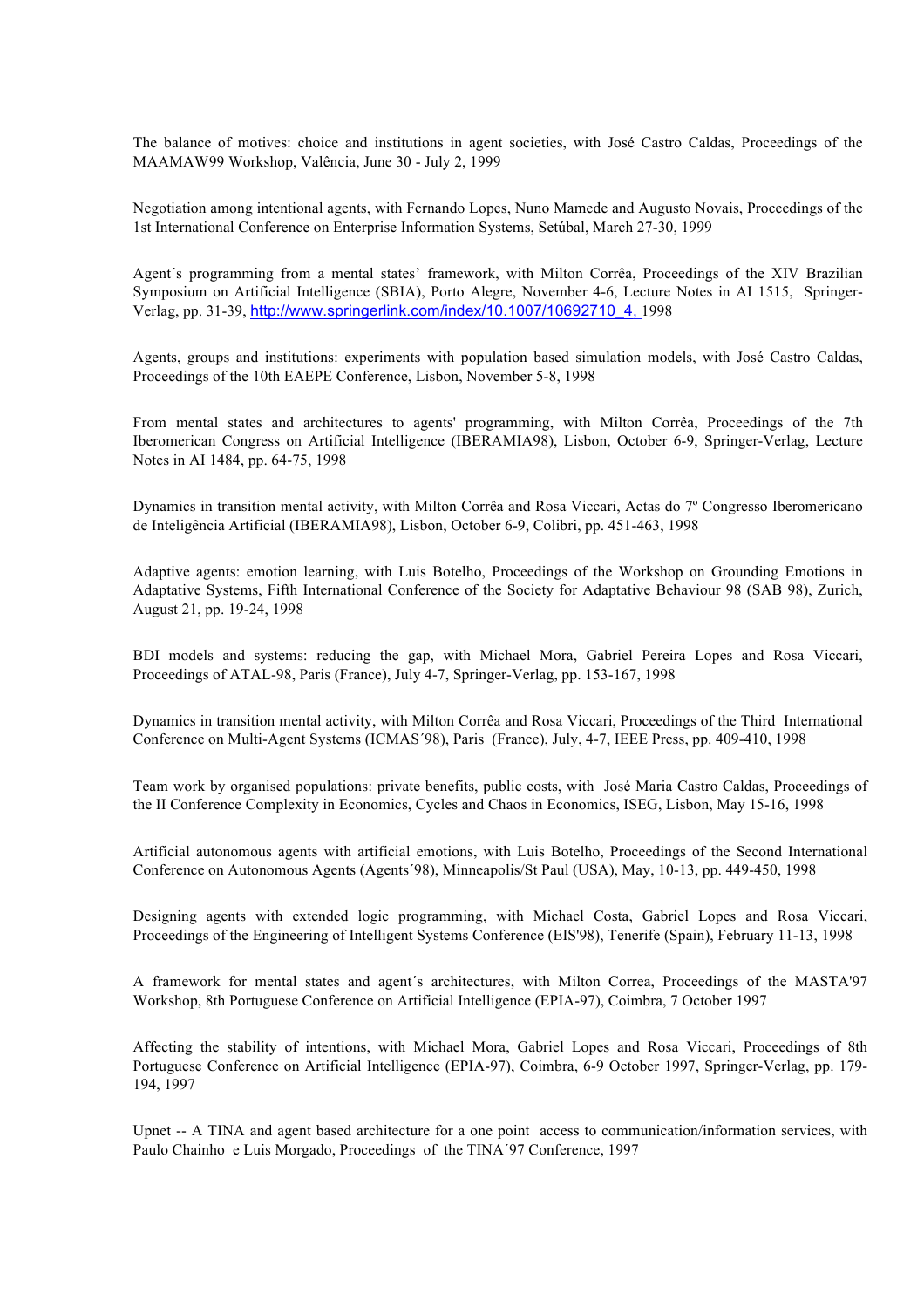Lower bounds of computational power of a synaptic calculus, with João Neto and José Felix Costa, Proceedings of the International Work-Conference on Artificial and Natural Neural Networks (IWANN'97), José Mira, Robero Moreno-Diáz and Joan Cabestany (eds.), 4-6 June, Lanzarote (Spain), Lecture Notes in Computer Science 1240, Springer-Verlag,1997

Agents that rationalize their decisions, with Luis Botelho, Proceedings do II International Conference on Multi-Agent Systems (ICMAS-96), 11-13 December, Kyoto, Keihanna-Plaza, Japan, AAAI Press, pp. 3-10,1996

Forming coalitions in task oriented multi-agent systems, with Jorge Louçã and Suzane Pinson, DAI Workshop, IBERAMIA-96, 25-26 October, Xalapa, Mexico, pp. 109-125, 1996

Control of attention for autonomous agents, with Luis Botelho, DAI Workshop, IBERAMIA-96, 25-26 October, Xalapa, Mexico, pp. 42-53, 1996

Emotion-based attention shift in situated agents, with Luis Botelho, Proceedings of the ECAI´96 Workshop on Agent Theories, Architectures and Languages (ATAL-96), Budapest (Hungary), 11-16 August, pp. 277-291, 1996

Partially characterized objects clustering, with Manuel Campagnolo and Jorge Capelo, Proceedings da Fifth Conference of the International Federation of Classification Societies (IFCS´96), Kobe (Japão), 27-30 March, 1996

Information processing, motivation and decision making, with Luis Botelho, Proceedings of the 4th International Workshop on Artificial Intelligence in Economics and Management (AIEM'96), Tel-Aviv, January, pp. 233-250, 1996

Knowledge based clustering of partially characterized objects, with Manuel Campagnolo and Jorge Capelo, Proceedings of XII Simpósio Brasileiro de Inteligência Artificial (SBIA), Campinas (Brasil), October 9-13, Springer-Verlag, 1995

Modelling intentions with extended logic programming, with Michael Mora and Gabriel Lopes, Proceedings of XII Simpósio Brasileiro de Inteligência Artificial (SBIA), Campinas (Brasil), October 9-13, Springer-Verlag, 1995

A closer look to artificial learning environments, with Augusto Eusébio and Ernesto Costa, Proceedings of 7th Portuguese Conference on Artificial Intelligence (EPIA-95), Funchal, October 3-6, Springer-Verlag, 1995

Where do intentions come from: a framework for goals and intentions adoption, deviation and evolution, with Graça Gaspar, Proceedings of 7th Portuguese Conference on Artificial Intelligence (EPIA-95), Funchal, October 3-6, Springer-Verlag, 1995

Building multi-agent societies from descriptions to systems: inter-layer translations, with Luis Antunes and Luis Moniz, Proceedings of 7th Portuguese Conference on Artificial Intelligence (EPIA-95), Funchal, October 3-6, Springer-Verlag, 1995

Deriving goals and intentions, with Graça Gaspar, Proceedings of the First Conference on Multiagent Systems (ICMAS'95), San Francisco, June 12-14, The AAAI Press/The MIT Press, pp. 447, 1995

A schema-associative model of memory, with Luis Botelho, Proceedings of the Golden West International Conference on Intelligent Systems (GWICS95), San Francisco, June 12-14, pp. 81-85, 1995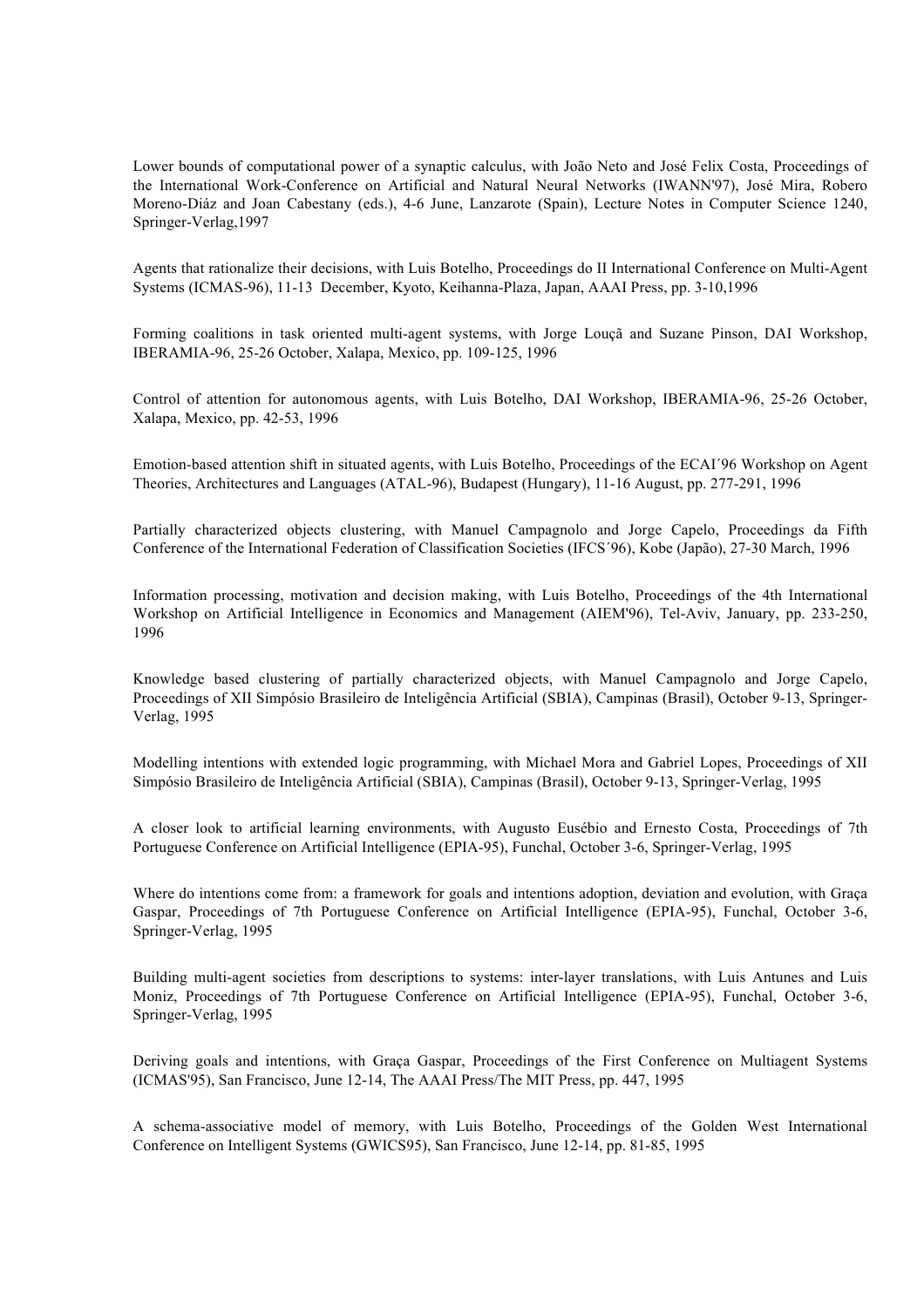An equilibation-oriented conceptual beliefs representation, with Flávio de Oliveira and Rosa Viccari, Proceedings of the II Congresso Iberoamericano de Informática Educativa, RIBIE'94, October 24-28, 1994

On agent design rationale, with Luis Antunes and Luis Moniz, Proceedings of the XI Simpósio Brasileiro de Inteligência Artificial (SBIA), Fortaleza (Brasil), October 17-21, pp. 43-58, 1994

A topological approach to equilibration of concepts, with Flavio M. Oliveira and Rosa M. Viccari, Proceedings of the XI Simpósio Brasileiro de Inteligência Artificial (SBIA), Fortaleza (Brasil), October 17-21, pp. 507-521, 1994

Mental observations in societies of agents, Proceedings of the International Conference on Foundations of Information Science, From Computers and Quantum Physics to Cells, Nervous Systems, and Societies, Madrid, July 11-15, 1994

DOSES: The portuguese experience (a point of view from the Artificial Intelligence side), Proceedings of the DOSES Workshop on New Tools for Spatial Data Analysis, ISEGI, November 18-20, 1993

Conceptual distance and equilibration in an intelligent tutoring situation, with Flavio M. Oliveira and Rosa M. Viccari, Proceedings of the X Simpósio Brasileiro de Inteligência Artificial, Porto Alegre (Brasil), October 13-15, 1993

Inteligência artificial: estado da arte, Proceedings of the X Simpósio Brasileiro de Inteligência Artificial (SBIA), Porto Alegre (Brasil), October 13-15, 1993

Around the architectural agent approach to model conversations, with Milton Corrêa, Proceedings of the Fifth European Workshop on Modeling Autonomous Agents in a Multi-Agent World, Neuchâtel (Switzerland), August 24- 27, 1993, and in From Reaction to Cognition, C. Castelfranchi and J.-P. Müller (eds.), Lecture Notes in Artificial Intelligence 957, Springer-Verlag, 1995

Strategic interaction in oligopolistic markets - experimenting with real and artificial agents, with Castro Caldas, Proceedings of the Fourth European Workshop on Modeling Autonomous Agents in a Multi-Agent World, Rome (Italy), July 29-31, 1992, and in Artificial Social Systems, C. Castelfranchi and E. Werner (eds.), Lecture Notes in Artificial Intelligence 830, Springer-Verlag, 1994

Experiments on achieving communication in communities of autonomous agents, with Graça Gaspar and Isabel Ramos, Proceedings of IFIP 8.3 Working Conference on Decision Support Systems: Experiences and Expectations, Fontainebleu (França), July 1-3, 1992

Stereotypical based user models representation and reasoning, with Ana Paiva, Proceedings of ERCIM Workshop on Technical and Experimental Aspects of Knowledge Representation, Pisa (Itália), May 21-22, 1992

A formal approach to intelligent learning environments: a first tentative, with Ernesto Costa and Graça Gaspar, Proceedings of the NATO Advanced Research Workshop on Student Modelling, Montreal (Canadá), May 1991, and Springer-Verlag, 1992

Do agente isolado à cognição situada, Proceedings of the VIII Congresso da Sociedade Brasileira de Inteligência Artificial, Brasília (Brasil), November 18-21, 1991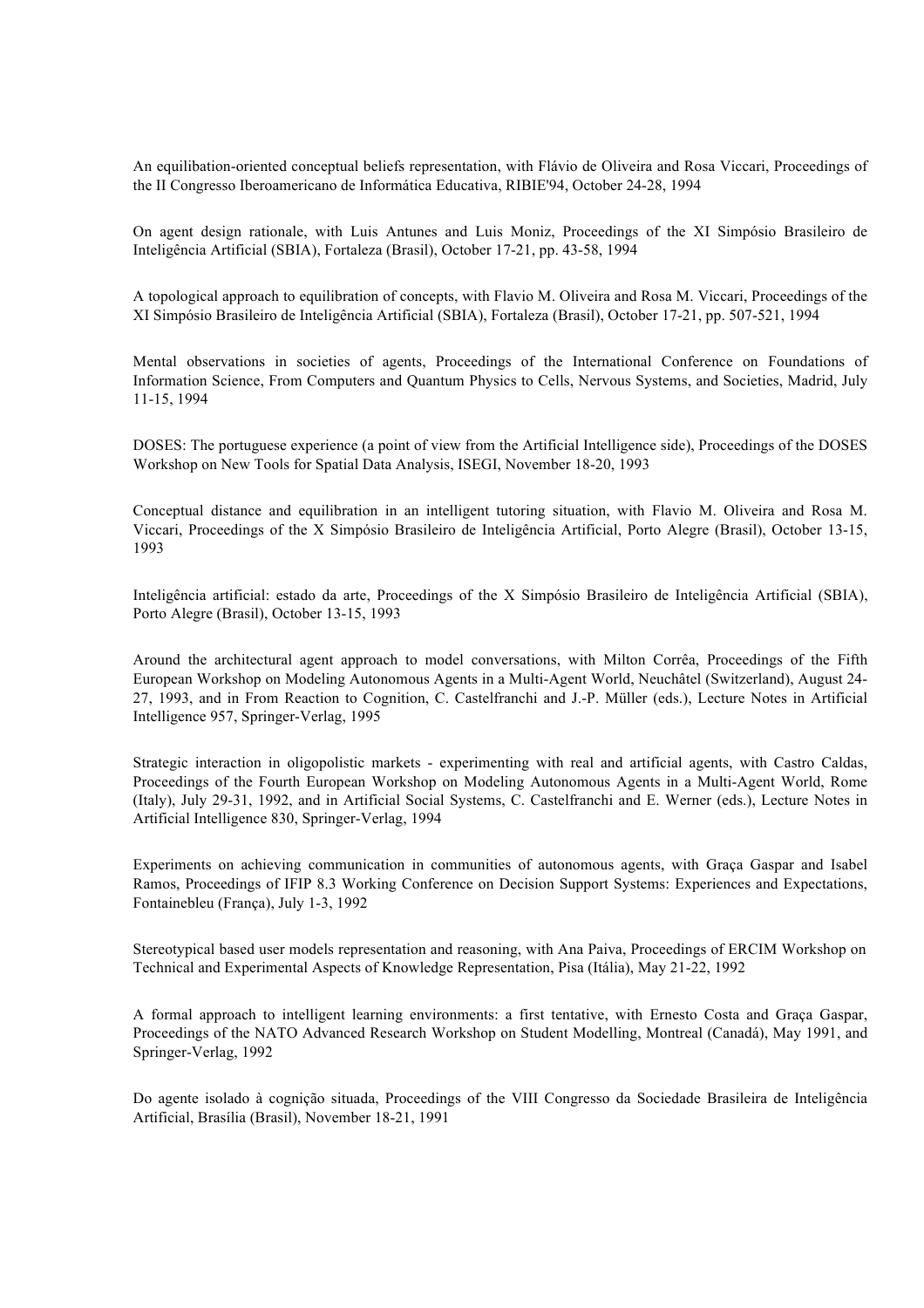Comunicação entre Agentes (Económicos), Proceedings of the 3ª Conferência "Matemática Aplicada à Economia e à Gestão", CEMAPRE, ISEG, May 27-29, 1991

Modelling goals and knowledge of organisation users, with Ana Paiva and Carlos Serro, Proceedings of IJCAI-91 Agent Modelling Workshop, Sydney (Austrália), August 23-24, 1991

Teaching in organisations - how to model users goals and knowledge, with Ana Paiva and Carlos Serro, Prolog Educational Group (PEG 91), Knowledge Based Environments for Teaching and Learning, Rapallo (Italy), May 31- June 2, 1991

User models in a tutorial system for organisations, with Ana Paiva and Carlos Serro, 12th Educational Computing Organization of Ontario and 8th International Conference on Education and Technology, Ontario, May 3-10, 1991

Modeling agents in intelligent tutoring systems, NATO Advanced Research Workshop on Computational Theories of Communication and their Applications: Problems and Prospects, Castel Ivano (Italy), November 6-9, 1990

Facing hard problems in multi-agent interactions, Proceedings of the NATO Advanced Research Workshop on The Future of Intelligent Systems, Sintra, October 6-10, 1990, e Springer-Verlag, 1992

Zooming upon microsocieties of autonomous agents, Proceedings of the 3rd School on AI Applications in Robotics, IFTR, Warsaw (Poland), April 3-6, 1990

TutOR - a tutoring system for organisations, with Ana Paiva and Carlos Serro, Proceedings of Facilities Management International Conference, Glasgow, April 9-12, 1990

Intelligent building services and systems - a personal view on AI frameworks and tools, Proceedings of Facilities Management International Conference, Glasgow, April 9-12, 1990

An expert for fire risk management, Proceedings of the Second European Conference on Application of Artificial Intelligence and Robotics to Building Architecture and Civil Engineering, Paris, March 15-16, 1990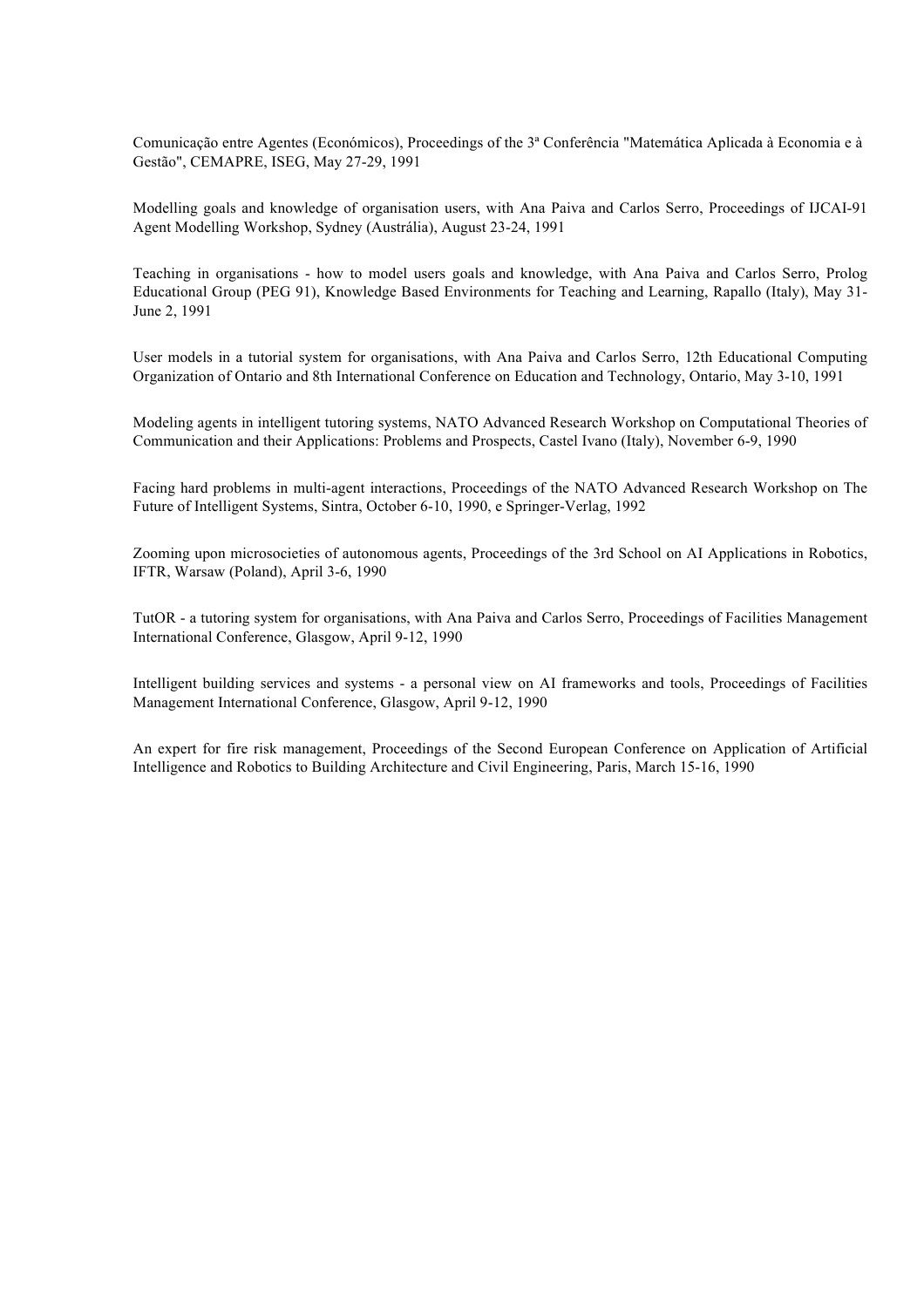# **STUDENT SUPERVISION AND EDUCATION Towards Post-Graduation Degrees (21)**

#### **- PhD´s (21)**

Franco, M. H. I. – Mecanismo de Interação entre Agentes: Construção e Avaliação de Trocas Sociais, (Joint supervision with António Rocha Costa), Universidade Federal do Rio Grande do Sul, Brazil, 2008.

Cascalho, J. M. – O Papel dos Atributos em Arquitecturas Baseadas em Estados Mentais (Joint supervision with Luis Antunes), Universidade dos Açores, 2007.

Cardoso, V. J. C. – Aprender a Inovar, Contextos Virtuais e Ambientes Inteligentes de Aprendizagem (Joint supervision with Alexandre Cerveira), Universidade Aberta, 2007.

Silva, P. M. T. C. - Trabalho Conjunto em Ambientes Complexos, FCUL, 2007.

Nóbrega, L. – O Editor MetaSketch, Construção Reflexiva de Linguagens de Modelação (Joint supervision with Nuno Jardim Nunes), Universidade da Madeira, 2007.

Coelho, F. M. G. - Emergência e Colapso de Poder, FCUL, 2006.

Flores, C. – Negociação Pedagógica Aplicada a um Ambiente multiagente de Aprendizagem Colaborativa, (Joint supervision with Rosa Vicari, from UFRGS/II), UFRGS (Brazil), 2005.

David, N. – Verificação Empírica e Intencional de Programas. Simulação Social Baseada em Agentes, (Joint supervision with Jaime Sichman da USP, Brazil), FCUL, 2004.

Urbano, P. – Jogos Descentralizados de Consenso ou de Consenso em Consenso, FCUL, 2004.

Moniz, L. – Metodologias e Ferramentas para o Desenvolvimento de Aplicações Baseadas em Agentes, FCUL, 2003.

Silva, J. B. – Uma Arquitectura Multiagente para um Sistema de Processamento de Línguas Naturais Robusto e Evolutivo, (Joint supervision with Gabriel Pereira Lopes, UNL), FCUL, 2003.

Neto, J. – Construção Modular de Redes Neuronais Recorrentes Analógicas, (Joint supervision with José Félix Costa from IST/UTL), FCUL, 2002.

Antunes, L. A. S. – Agentes com Decisões Baseadas em Valores, FCUL, 2001.

Caldas, J. M. C. – Escolha e Instituições, uma Análise Económica Apoiada na Simulação Multiagentes, ISCTE, 2000.

Ladeira, M. – Diagrama de Influências Múltiplo Seccionado, (Joint supervision with Rosa Vicari from UFRGS/II), UFRGS (Brazil), 2000.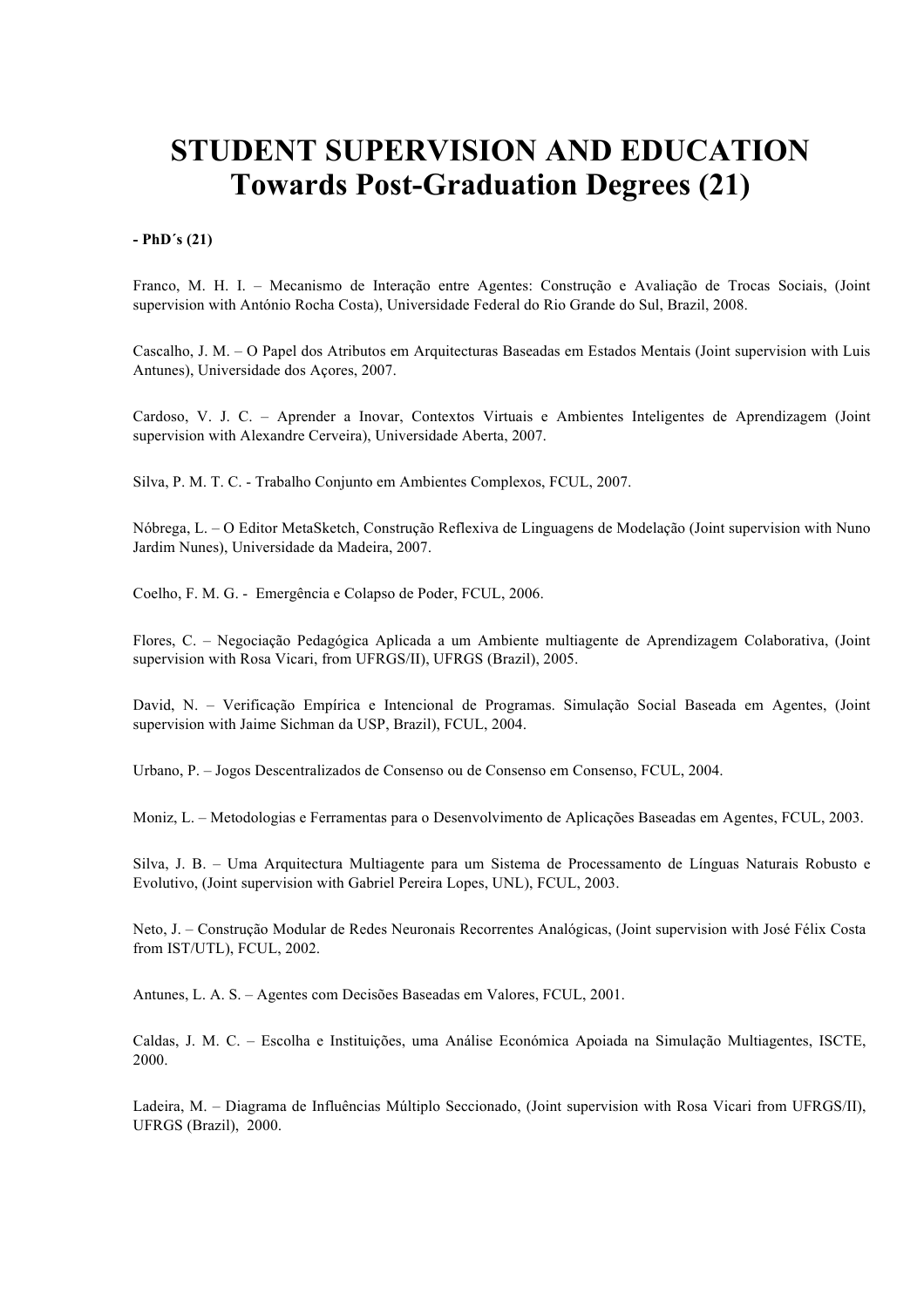Louçã, J. – Cartographie, Refléxion Stratégique et Interaction Distribouée: une Approache Multi-agent, (Joint supervision of an european PhD with Suzanne Pinson da UPD, Paris), Université Paris-Dauphine (France) e FCUL, 2000.

Botelho, L. - Realização de Agentes Inteligentes: uma Abordagem Inspirada nos Modelos Cognitivos de Tomada de Decisão, ISCTE, 1997.

Gaspar, G. - Modelização de Agentes Inteligentes Autónomos Inteligentes e Integrados em sociedades de agentes, FCUL, 1994.

Corrêa, M. - A Arquitectura de Diálogos entre Agentes Cognitivos Distribuídos, UFRJ (Brazil), 1994.

Viccari, R. - Um Tutor Inteligente para a Programação em Lógica: Idealização, Projecto e Desenvolvimento, FCT, Universidade de Coimbra, 1990.

Lopes, G. P. - Conceptualização de um Interlocutor Automático, IST/UTL, 1986.

#### **- Researcher´s (2)**

Távora, J. - Percurso da Ferramenta no Corte de Formas de Vestuário, Métodos Heurísticos para um Novo Problema de Optimização Combinatória, LNETI, 1989.

Cotta, J. C. - DB-PROLOG, um Sistema Portável Baseado em Soluções Simples, mas Adequadas, LNEC, 1986.

#### **- MSc´s (29)**

Henriques, T. A. – Monitorização Aplicacional – Sputnik, Checklist e Gareway Asterik, MEI, 2012.

Graça. J. M. – Hofstede´s Cultured Negotiation Agents, FCUL, MCCog 2012.

Pipa, F. – A Evolução Cultural da Cooperação, (Joint supervision with Francisco Santos), FCUL, MCCog, 2011.

Luis, D. M. X. – Solução Integrada de Gestão de Investimentos com Gestão de Projectos e Reporting de Gestão, FCUL, MEI, 2007.

Gomes, L. M. P. – SAD – Sistemas de Apoio à Decisão, FCUL, MEI, 2007.

Calado, M. P. – Sistema de Apoio ao Serviço Nacional de Saúde Baseado em Agentes, FCUL, MEI, 2006.

Cascalho, J. – Um Laboratório para Inteligência Artificial Distribuída, FCUL, 1999.

David, N. – Modelling an Implementing And and Or-dependencies in Social Reasoning, FCUL, 1998.

Fernandes, J. D. - Organizações de Agentes: conceitos e sua modelação, IST/UTL, 1997.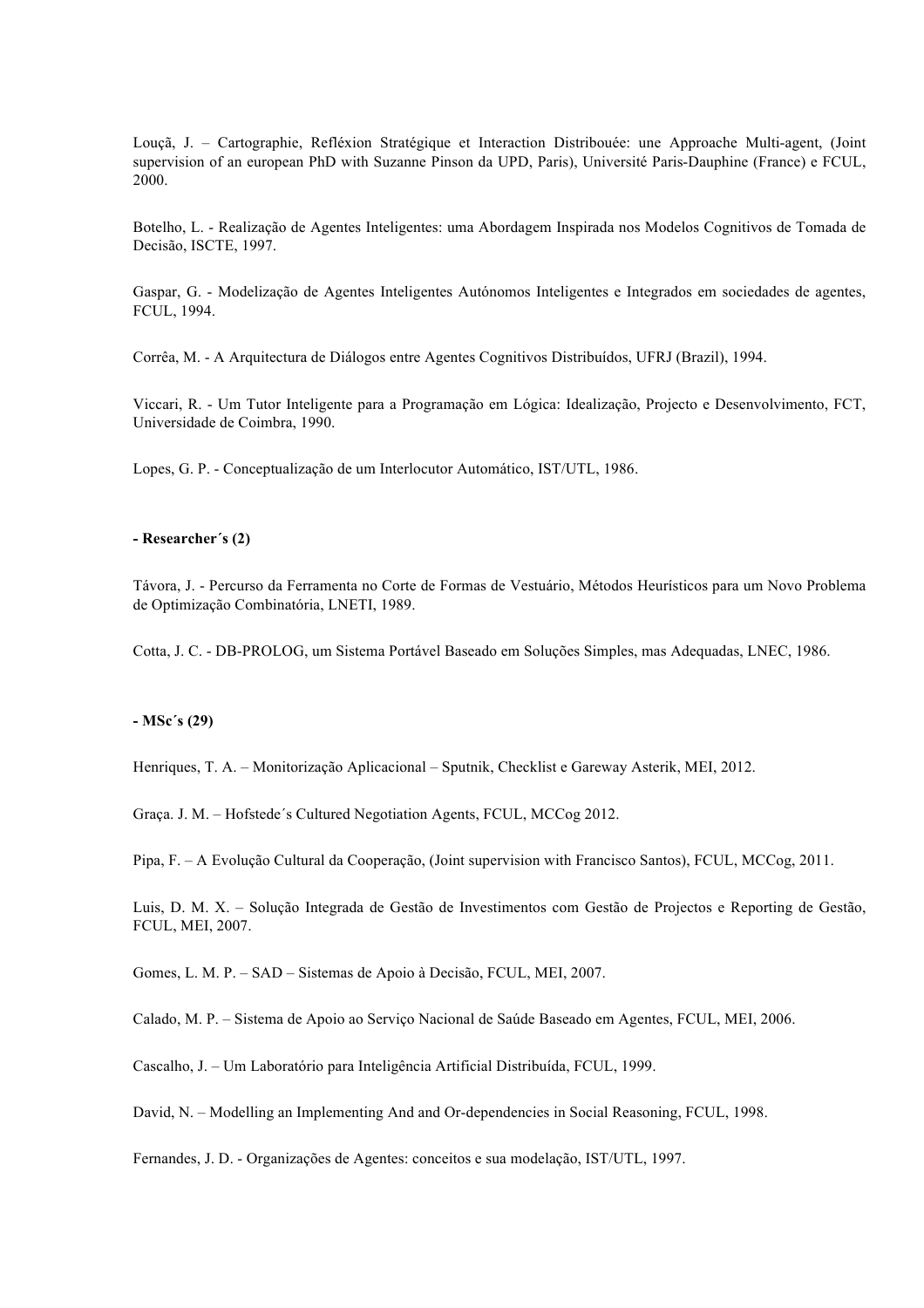Amaral, M. B. M. - Utilização experimental da Inteligência Artificial no problema da gestão do tráfego numa área metropolitana, ISEG/UTL, 1996.

Eusébio, A. M. - Ambiente de aprendizagem em matemática apoiado em agentes autónomos inteligentes, ISEG/UTL, 1995.

Lopes, M. F. - A gestão da mudança. Uma visão dinâmica da substituição de viaturas numa frota, ISEG/UTL, 1995.

Quintela, A. - Esboço de um protótipo de um modelo de apoio à gestão de produção, ISEG/UTL, 1995.

Conceição, C. M. P. – Gestão de carteira de obrigações, protótipo de um sistema de informação, ISCTE, 1994.

Azevedo, C. - Núcleo de um tutor para SQL, IST/UTL, 1993.

Antunes, L. - Intenção e acção, IST/UTL, 1993.

Moniz, L. - SSAA, uma bancada para simulação de agentes e de ambientes, IST/UTL, 1993.

Monteiro, M. R. - O problema da aceitação do tráfego de grupos numa companhia aérea, ISEG/UTL, 1993.

Cruces, J. - Optimização de redes de transporte e de distribuição de gás, ISEG/UTL, 1992.

Campagnolo, M. - Proposta de um método para integração de conhecimento em classificação, ISEG/UTL, 1992.

Caldas, J. M. - Oligopólio, experiências com agentes reais e artificiais, ISEG/UTL, 1992.

Almeida, L. F. - Tutor inteligente INFOLOG, esboço de um sistema computacional para suportar um novo método de ensino, IST/UTL, 1992.

Ramos, P. - Assistente de laboratório industrial de controlo de qualidade, protótipo de um sistema de apoio à decisão, ISCTE, 1992.

Brandão, J. C. - Aplicações da inteligência artificial à resolução do problema da distribuição, ISEG/UTL, 1991.

Paiva, A. - Concepção de um sistema para a disseminação de conhecimento em organizações, IST/UTL, 1990.

Fonseca, M. F. - Minimização da afectação de recursos num problema de calenderização de tarefas, ISEG/UTL, 1989.

Botelho, L. M. - Um sistema baseado em conhecimento de organizações, estudo de um caso, IST/UTL, 1988.

Martins, L. M. - CONFIGURADOR, sistema pericial de apoio ao preenchimento de bases de dados de uma estação de transito digital, FCTUC, 1988.

Viccari, R. - Sistema para a instrução assistida por computador em inteligência artificial, UFRGS (Brasil), 1985.